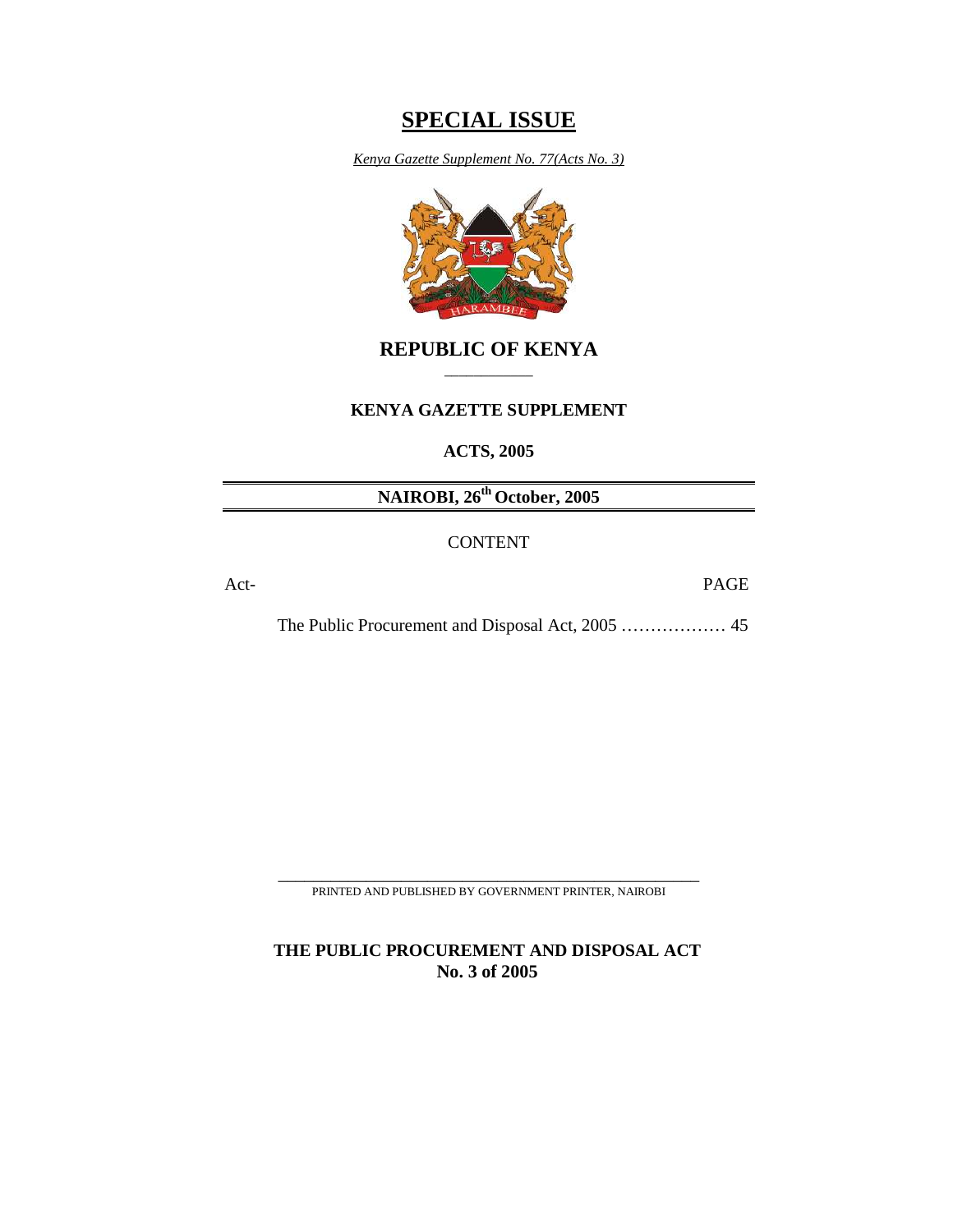# *Date of Assent: 26th October, 2005 Date of Commencement: By Notice*  **ARRANGEMENT OF SECTIONS PART I - PRELIMINARY**

- 1—Short title and commencement.
- 2—Purpose of the Act.
- 3—Definitions.
- 4—Application of Act.
- 5—Conflicts with other Acts.
- 6—Conflicts with international agreements.
- 7—Conflict with conditions on donated funds.

# **PART II – BODIES INVOLVED IN THE REGULATION OF PUBLIC PROCUREMENT**

## *A — Public Procurement Oversight Authority*

- 8—Establishment of Authority.
- 9—Functions of Authority.
- 10—Director-General of the Authority.
- 11—Term of office of Director-General.
- 12—Restrictions on activities of Director-General.
- 13—Terms of service.
- 14—Resignation of Director-General.
- 15—Removal of Director-General.
- 16—Staff.
- 17—Acting Director-General.
- 18—Financial arrangements.
- 19—Audit.
- 20—Quarterly and annual reports.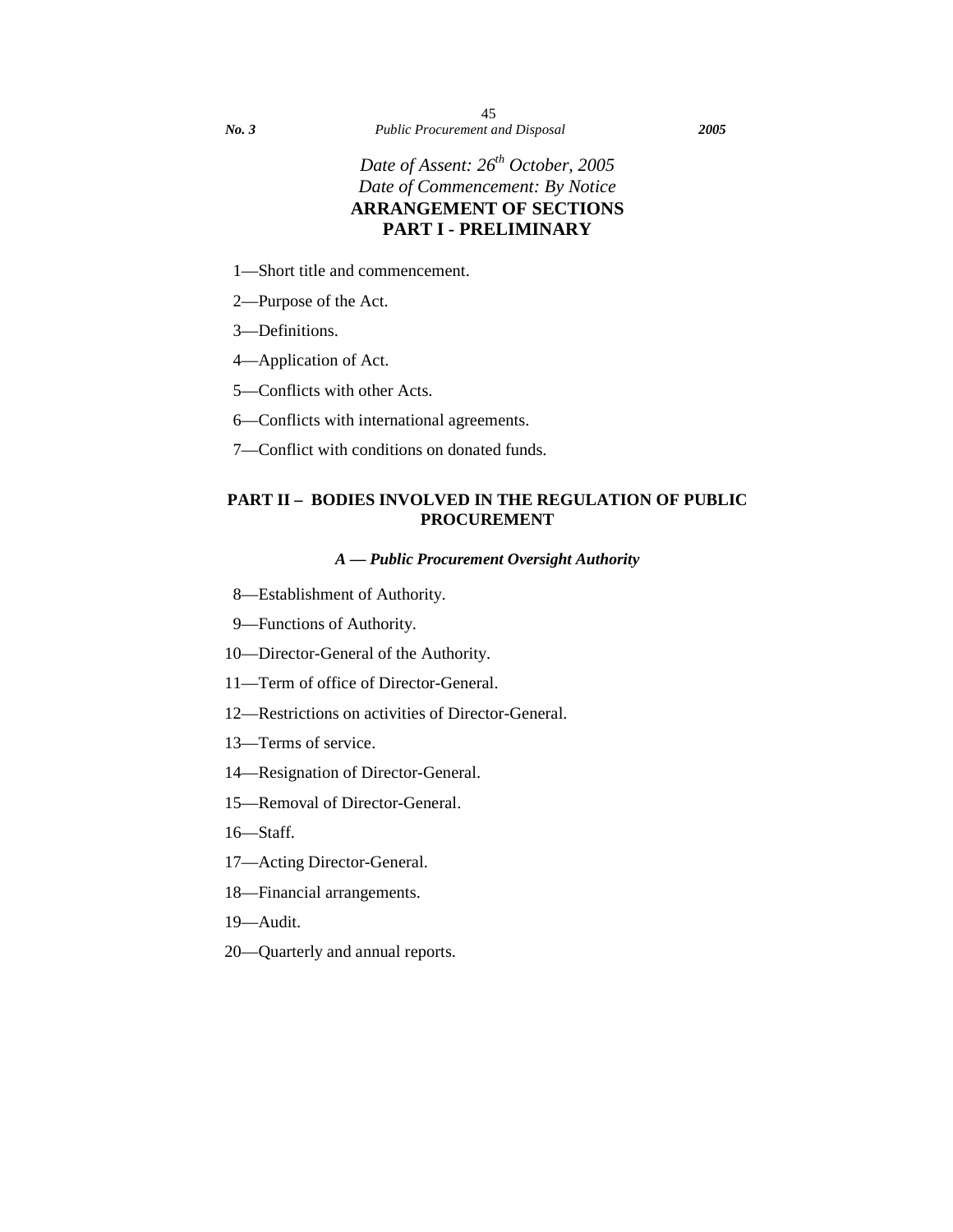### *B – Public Procurement Oversight Advisory Board*

- 21—Establishment of Advisory Board.
- 22—Composition of Advisory Board.
- 23—Functions of Advisory Board.
- 24—Procedures of Advisory Board.

## *C – Public Procurement Administrative Review Board*

25—Review Board.

### **PART III – INTERNAL ORGANISATION OF PUBLIC ENTITIES RELATING TO PROCUREMENT**

- 26—Threshold matrix and segregation of responsibilities.
- 27—Responsibility for complying with Act, etc.
- 28—Procuring agents.

## **PART IV - GENERAL PROCUREMENT RULES**

- 29—Choice of procurement procedure.
- 30—Procurement not to be split or inflated.
- 31—Qualifications to be awarded contract.
- 32—Pre-qualification procedures.
- 33—Limitation on contracts with employees, etc.
- 34—Specific requirements.
- 35—Verification that not debarred.
- 36—Termination of procurement proceedings.
- 37—Form of communications.
- 38—Inappropriate influence on evaluations, etc.
- 39—Evaluation criteria based on citizenship or nationality.
- 40—Inducements.
- 41—Misrepresentations.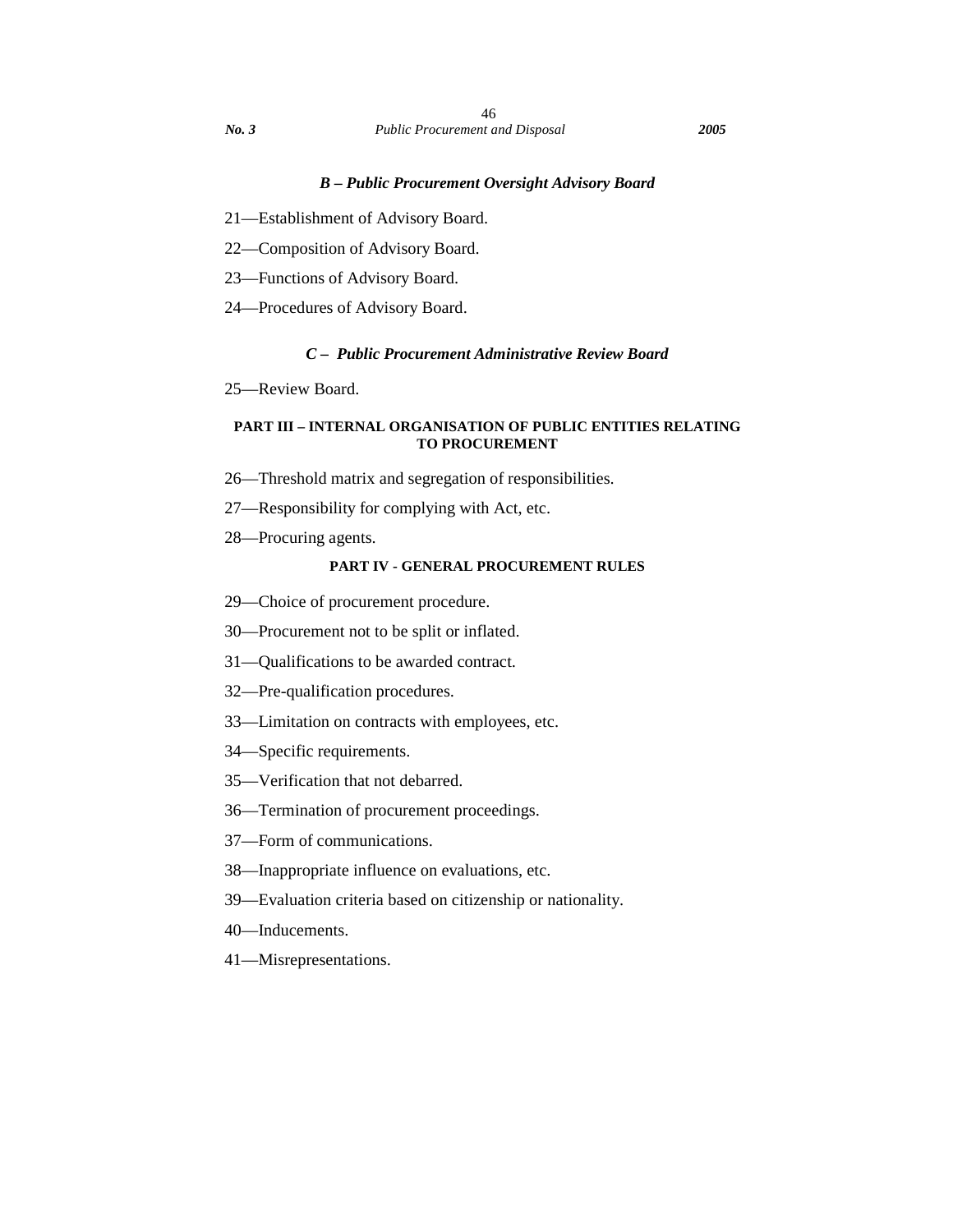- 42—Collusion.
- 43—Conflicts of interest.
- 44—Confidentiality.
- 45—Procurement records.
- 46—Publication of procurement contracts.
- 47—Amendments to contracts.
- 48—Interest on overdue amounts.
- 49—Inspections and audits relating to contracts.

## **PART V - OPEN TENDERING**

- 50—Part sets out requirements.
- 51—Invitation to tender.
- 52—Tender documents.
- 53—Modifications to tender documents.
- 54—Advertisement, etc.
- 55—Time for preparing tenders.
- 56—Provision of tender documents.
- 57—Tender security.
- 58—Submission and receipt of tenders.
- 59—Changes to tenders.
- 60—Opening of tenders.
- 61—Extension of tender validity period.
- 62—Clarifications.
- 63—Corrections of arithmetic errors.
- 64—Responsiveness of tenders.
- 65—Notification if no responsive tenders.
- 66—Evaluation of tenders.
- 67—Notification of award of contract.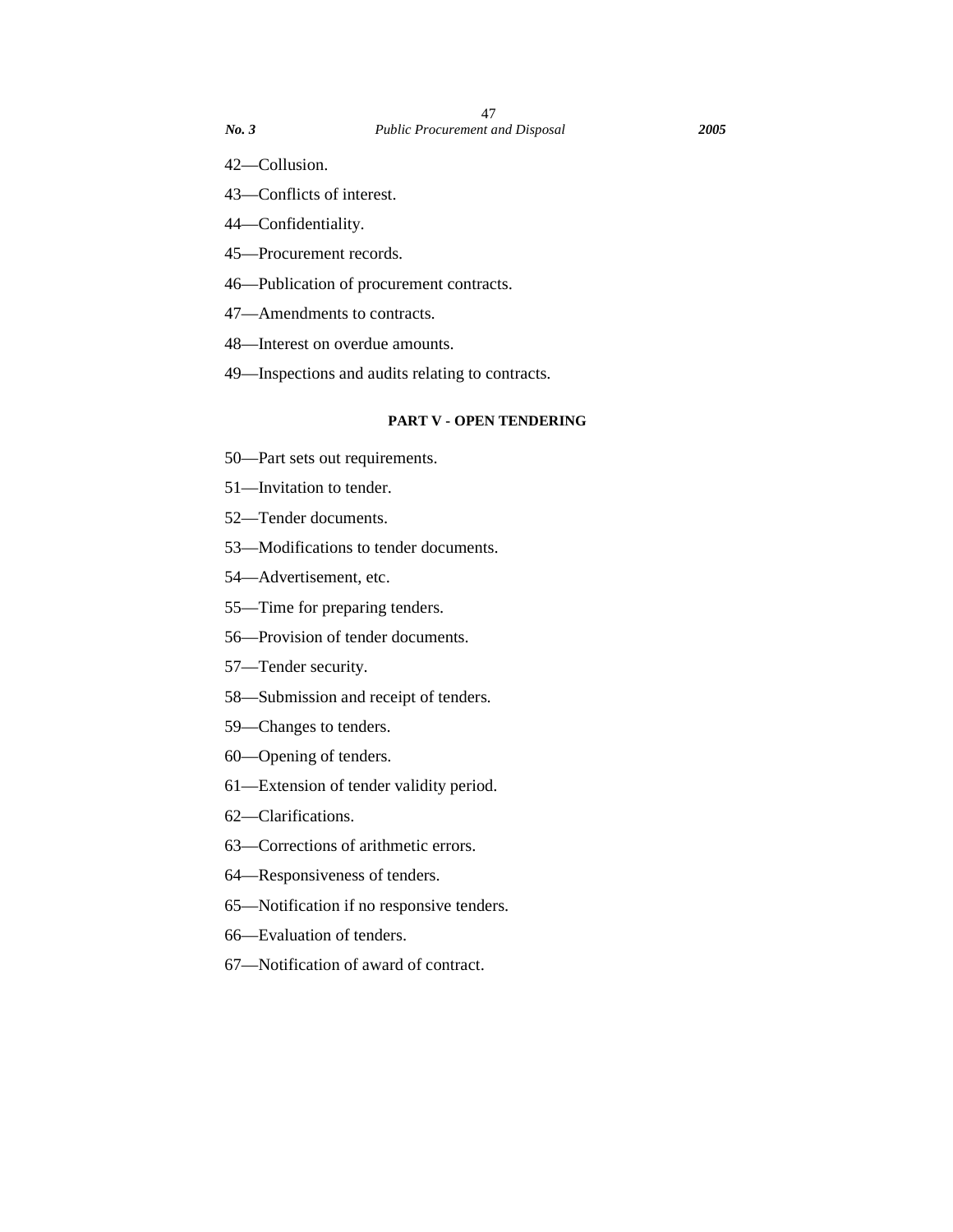- 69—Refusal to sign contract.
- 70—Changes to contract responsibilities.
- 71—International tendering.

## **PART VI - ALTERNATIVE PROCUREMENT PROCEDURES**

72—Part sets out requirements.

#### *A - Restricted tendering*

73—When **restricted tendering** may be used.

*B - Direct procurement* 

- 74—When **direct procurement** may be used.
- 75—Procedure.

### *C - Request for proposals*

## 76—When **request for proposals** may be used.

- 77—Procedure.
- 78—Notice inviting expressions of interest.
- 79—Terms of reference.
- 80—Determination of qualified persons.
- 81—Request for proposals to qualified persons.
- 82—Evaluation of proposals.
- 83—Notification of successful proposal.
- 84—Negotiations with submitter of successful proposal.
- 85—Contract requirements.
- 86—International competition.
- 87—Restriction on entering into certain related contracts.

## *D - Request for quotations*

88—When may be used.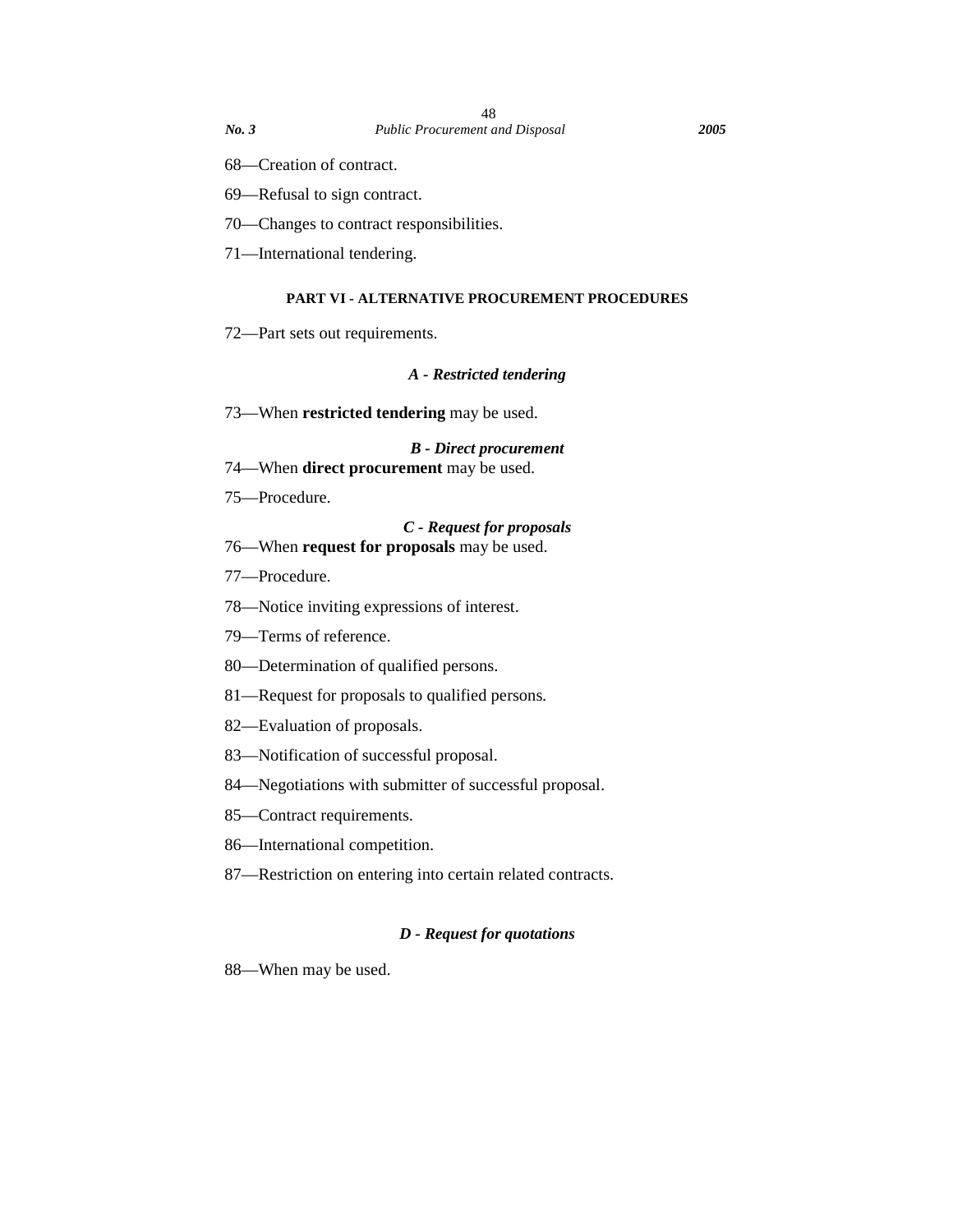# *E - Procedure for low-value procurements*

- 90—When may be used.
- 91—Procedure.

### **F - Specially permitted procurement procedure**

92—Authority may permit.

### **PART VII - ADMINISTRATIVE REVIEW OF PROCUREMENT PROCEEDINGS**

- 93—Request for a review.
- 94—Suspension of proceedings, etc.
- 95—Dismissal of frivolous requests, etc
- 96—Parties to review.
- 97—Completion of review.
- 98—Powers of Review Board.
- 99— Right to review is additional right.
- 100—Right to review is additional right.

### **PART VIII - AUTHORITY POWERS TO ENSURE COMPLIANCE**

- 101—Information to Authority.
- 102—Investigations.
- 103—Powers of investigators.
- 104—Report, etc. of investigation.
- 105—Order by Director-General.
- 106—Request for a review.
- 107—Dismissal of frivolous requests, etc.
- 108—Convening of review.

89—Procedure.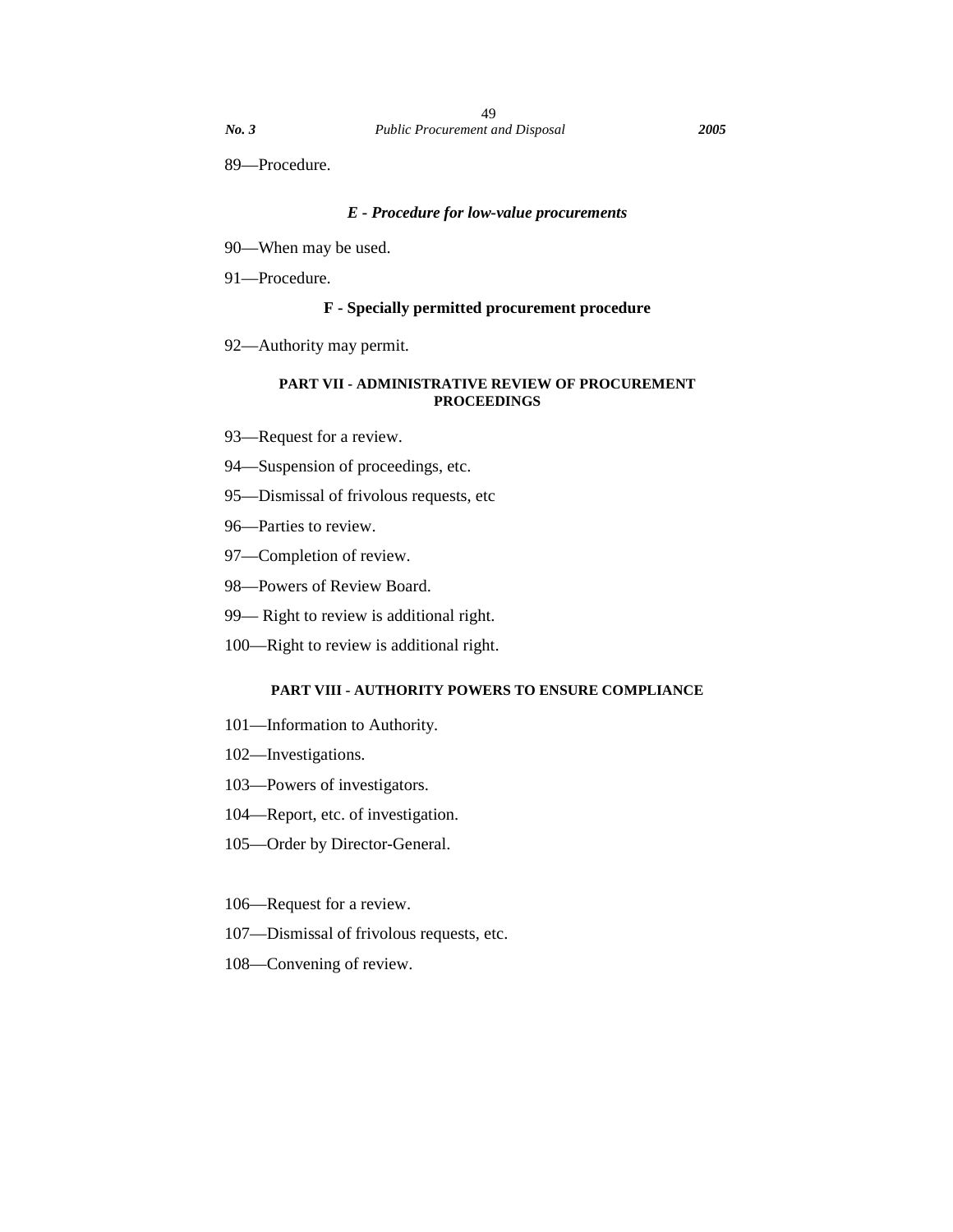- 109—Parties to review.
- 110—Completion of review.
- 111—Powers of Review Board.
- 112—Appeals.
- 113—Right to review is additional right.
- 114—No investigation, etc. if issue before Review Board.

### **PART IX - DEBARMENT FROM PARTICIPATING IN PROCUREMENT PROCEEDINGS**

- 115—Debarment.
- 116—Opportunity to make representations.
- 117—Request for a review.
- 118—Dismissal of frivolous requests, etc.
- 119—Convening of review.
- 120—Parties to review.
- 121—Completion of review.
- 122—Powers of Review Board.
- 123—Appeals.
- 124—Right to review is additional right.
- 125—List of debarred persons.

## **PART X - DISPOSAL OF STORES AND EQUIPMENT**

- 126—Application of Part.
- 127—Responsibility for complying with Act, etc.
- 128—Disposal committee.
- 129—Disposal procedure.

### 130—Directions.

131—Restriction on disposal to employees, etc.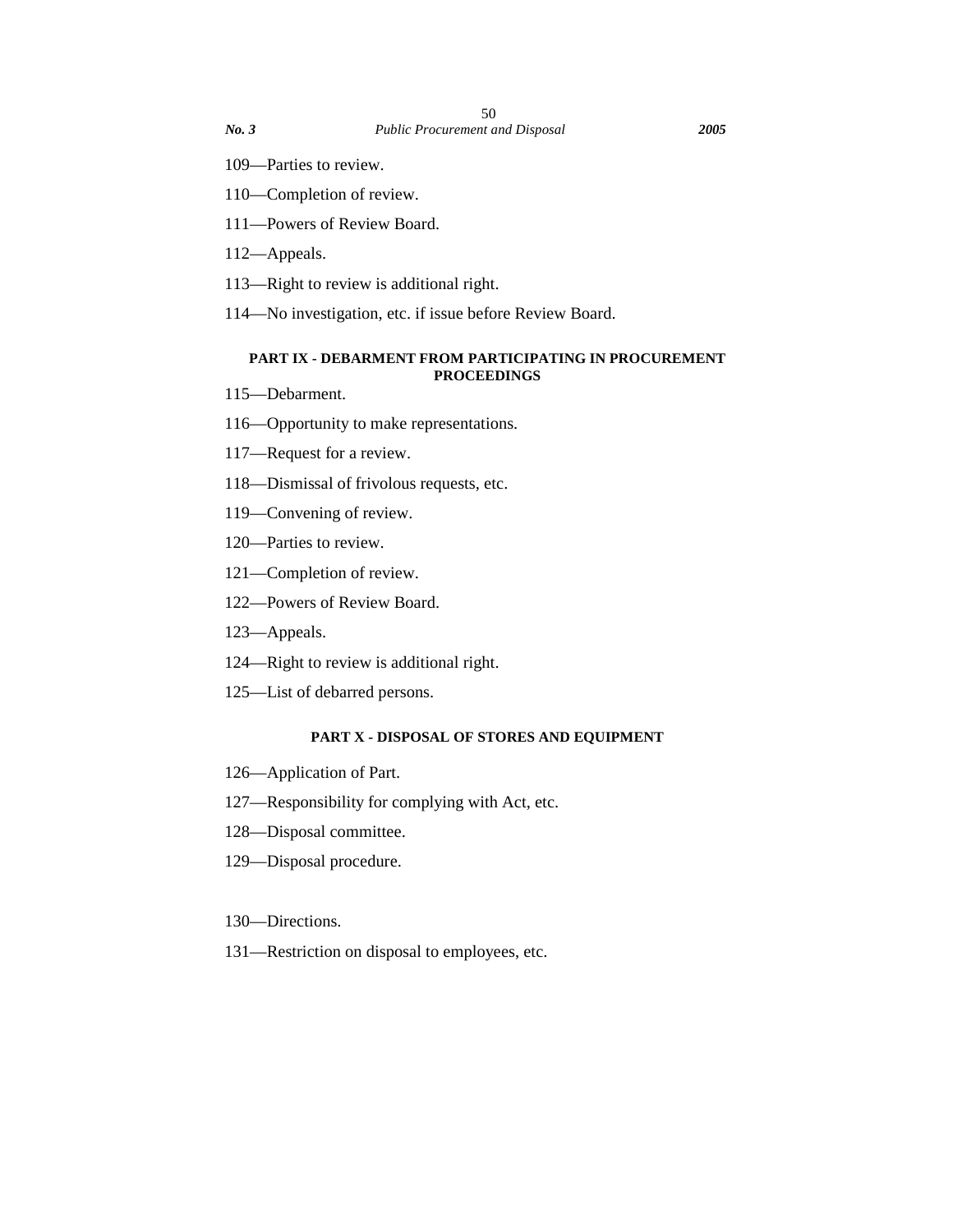#### **PART XI - MISCELLANEOUS**

133—Certain procurements and disposals by armed forces, police, etc.

- 134—Consultation meetings.
- 135—Offence obstruction, etc.
- 136—Offence contravention of orders.
- 137— General Penalty.
- 138—Protection from personal liability.
- 139—Applicable ethics.
- 140—Regulations.
- 141—Availability of Act, etc.
- 142—Transitional provisions.
- 143—Amendment of Cap. 412.
- 144—Other consequential amendments.
- First Schedule —Provisions Relating to Members of the Advisory Board.
- **Second Schedule**—Provisions Relating to the Conduct of Business and Affairs of the Advisory Board.
- **Third Schedule** —Transitional Provisions.
- **Fourth Schedule** —Consequential Amendments.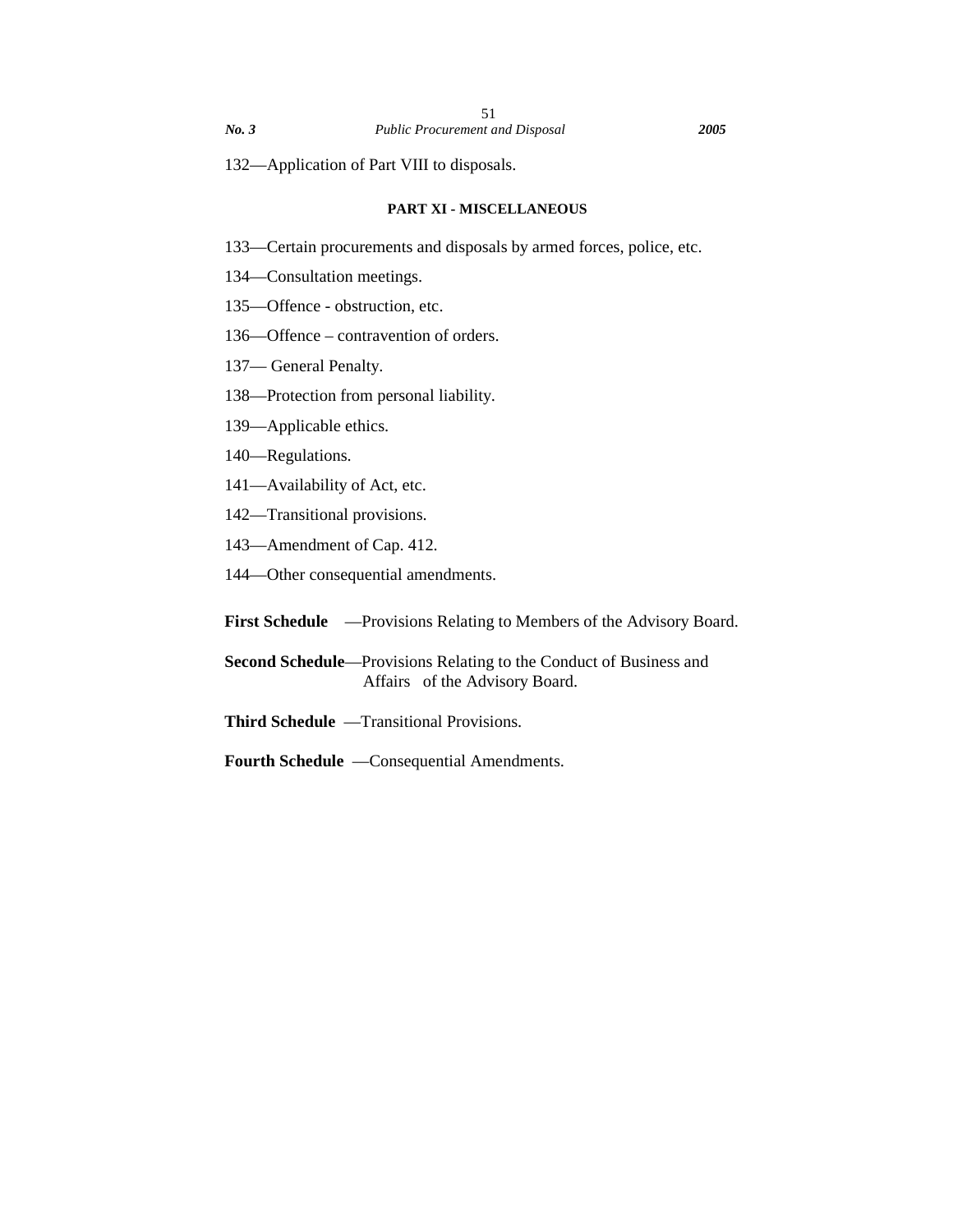## **THE PUBLIC PROCUREMENT AND DISPOSAL ACT, 2005**

# **AN ACT of Parliament to establish procedures for efficient public procurement and for the disposal of unserviceable, obsolete or surplus stores, assets and equipment by public entities and to provide for other related matters**

**ENACTED** by the Parliament of Kenya as follows:-

### **PART I - PRELIMINARY**

Short title and commencement. **1.** This Act may be cited as the Public Procurement and Disposal Act, 2005 and shall come into operation on such date as the Minister may, by notice in the Gazette, appoint.

Purpose of the Act.

**2.** The purpose of this Act is to establish procedures for procurement and the disposal of unserviceable, obsolete or surplus stores and equipment by public entities to achieve the following objectives —

- (a) to maximise economy and efficiency;
- (b) to promote competition and ensure that competitors are treated fairly;
- (c) to promote the integrity and fairness of those procedures;
- (d) to increase transparency and accountability in those procedures; and
- (e) to increase public confidence in those procedures.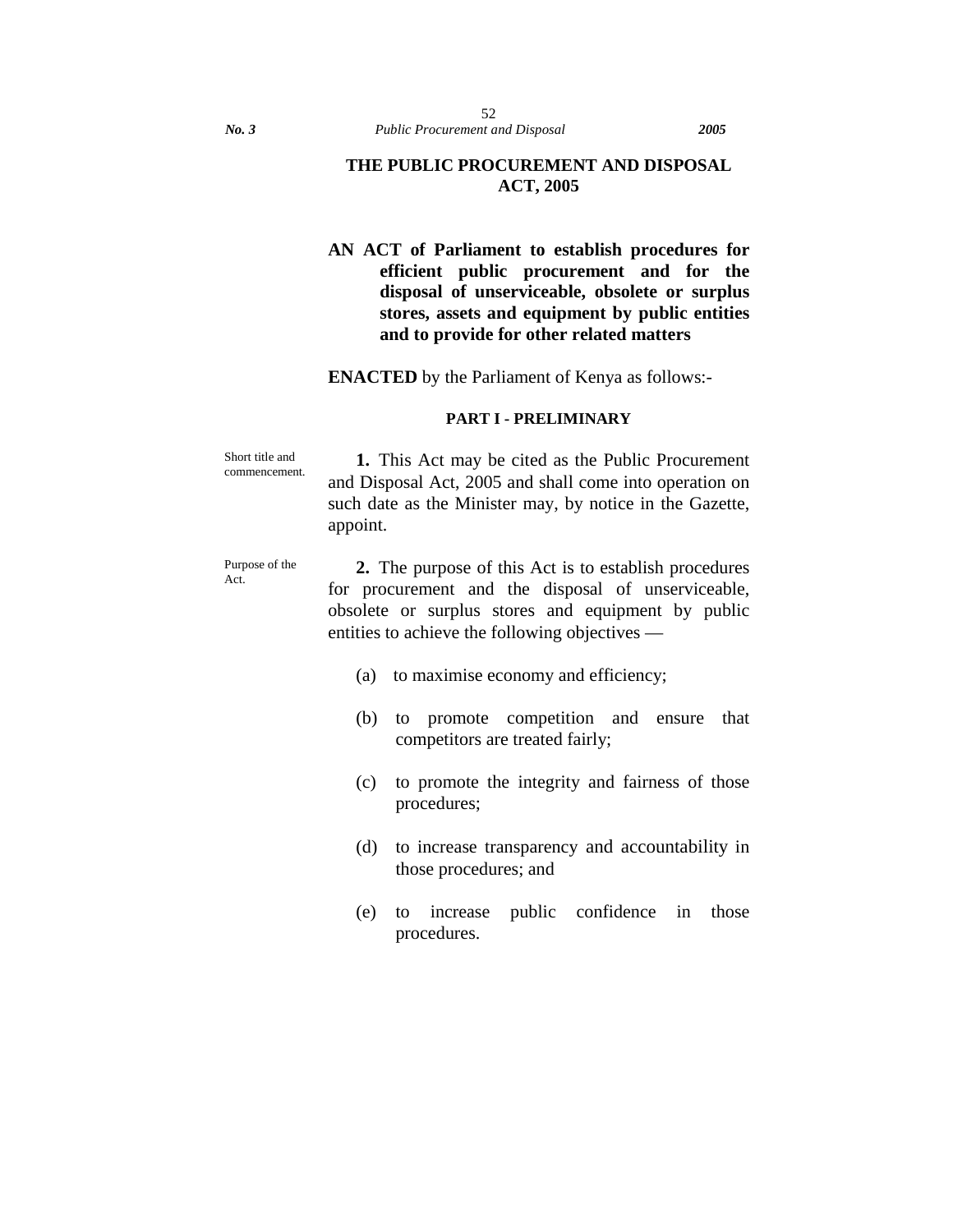| No. 3 | <b>Public Procurement and Disposal</b> | 2005 |
|-------|----------------------------------------|------|

- 
- (f) to facilitate the promotion of local industry and economic development.

Definitions. **3.**(1) In this Act, unless the context otherwise requires —

"accounting officer" means —

- (a) for a public entity other than a local authority, the person appointed by the Permanent Secretary to the Treasury as the accounting officer or, if there is no such person, the chief executive of the public entity; or
- (b) for a local authority, the town or county clerk of the local authority;

"Advisory Board" means the Public Procurement Oversight Advisory Board established under section 21;

"Authority" means the Public Procurement Oversight Authority established under section 8;

"candidate" means a person who has submitted a tender to a procuring entity;

"citizen contractor" means a natural person or an incorporated company wholly owned and controlled by persons who are citizens of Kenya;

"contractor" means a person who enters into a procurement contract with a procuring entity;

No.3 of 2001. "corruption" has the meaning assigned to it in the Anti Corruption and Economic Crimes, Act 2003 and includes the offering, giving, receiving or soliciting of anything of value to influence the action of a public official in the procurement or disposal process or in contract execution.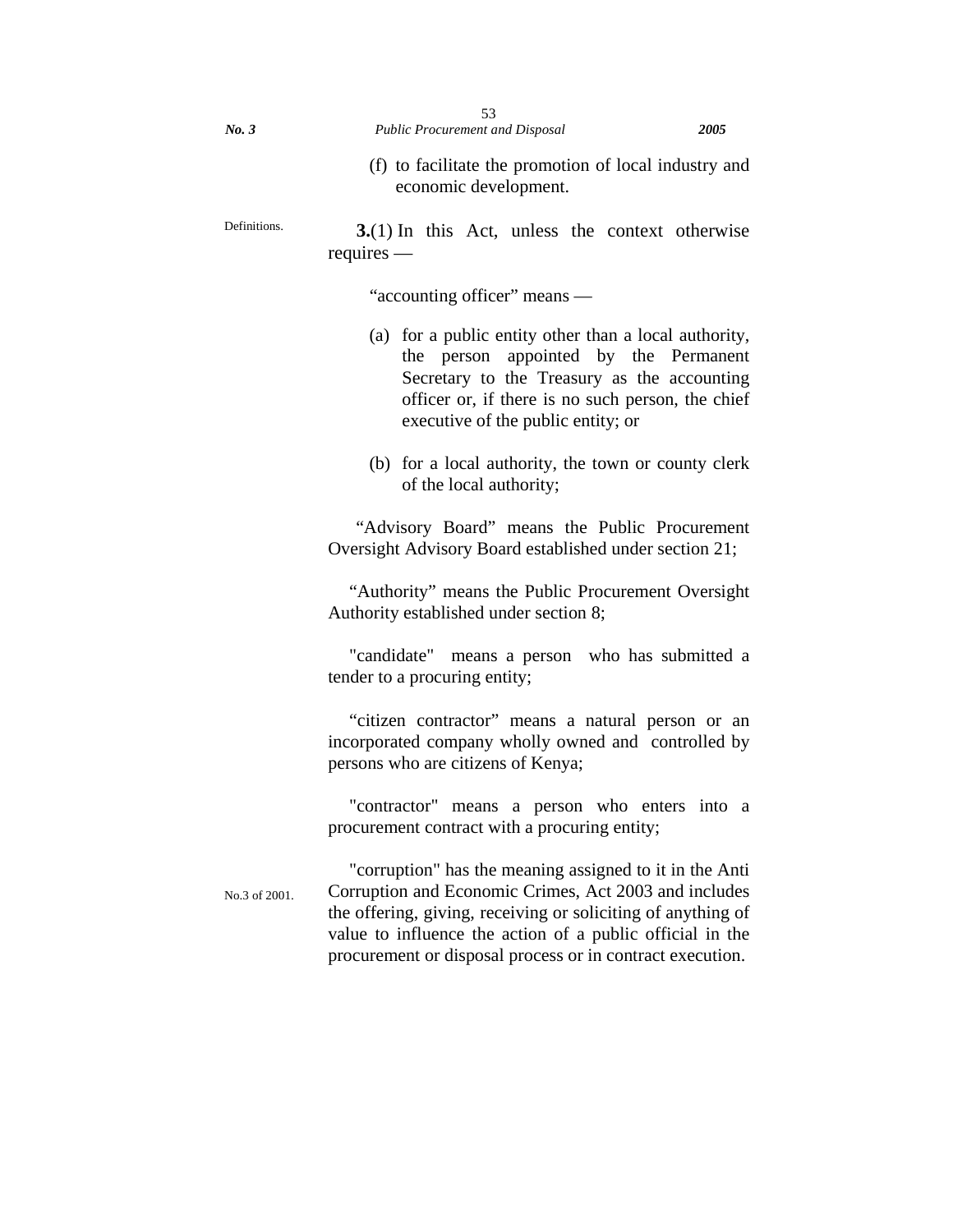"Director-General" means the Director-General of the Authority provided for under section 10;

"disposal" means the divestiture of public assets, including intellectual and proprietary rights and goodwill and other rights of a procuring entity by any means including sale, rental, lease, franchise, auction or any combination however classified**,** other than those regulated by any other written law;

"fraudulent practice" includes a misrepresentation of fact in order to influence a procurement or disposal process or the exercise of a contract to the detriment of the procuring entity, and includes collusive practices amongst bidders prior to or after bid submission designed to establish bid prices at artificial non competitive levels and to deprive the procuring entity of the benefits of free and open competition;

"goods" includes raw materials, things in liquid or gas form, electricity and services that are incidental to the supply of the goods;

 "local contractor" means a contractor who is registered in Kenya under the Companies Act and whose operation is based in Kenya;

"Minister" means the Minister responsible for matters relating to finance;

"prescribed" means prescribed by regulation under this Act;

"procurement" means the acquisition by purchase, rental, lease, hire purchase, license, tenancy, franchise, or by any other contractual means of any type of works, assets, services or goods including livestock or any combination;

Cap.486.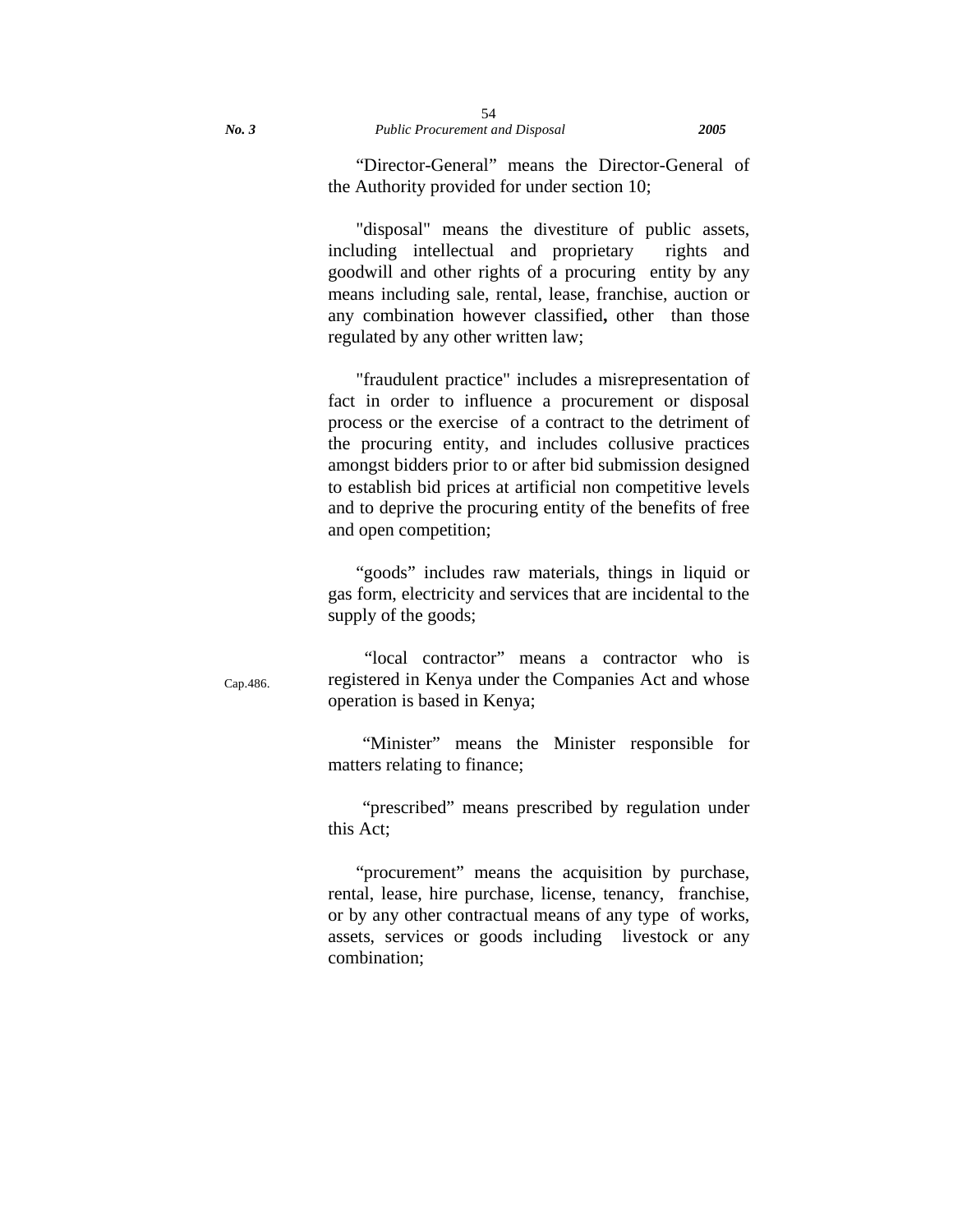"procuring entity" means a public entity making a procurement to which this Act applies;

"public entity" means —

|                | (a) the Government or any department of the<br>Government;                                       |  |
|----------------|--------------------------------------------------------------------------------------------------|--|
|                | (b) the courts;                                                                                  |  |
|                | commissions established under<br>the<br>$(c)$ the<br>Constitution;                               |  |
| Cap. 265.      | (d) a local authority under the Local Government<br>Act;                                         |  |
| Cap. 446.      | (e) a state corporation within the meaning of the<br><b>State Corporations Act;</b>              |  |
| Cap. 491.      | (f) the Central Bank of Kenya established under<br>the Central Bank of Kenya Act;                |  |
| No. 12 of 1997 | (g) a co-operative society established under the<br>Co-operative Societies Act;                  |  |
| Cap. 211.      | (h) a public school within the meaning of the<br><b>Education Act;</b>                           |  |
| Cap. 210B.     | (i) a public university within the meaning of the<br>Universities Act;                           |  |
|                | (i) a college or other educational institution<br>maintained or assisted out of public funds; or |  |
|                | (k) an entity prescribed as a public entity for the                                              |  |

purpose of this paragraph;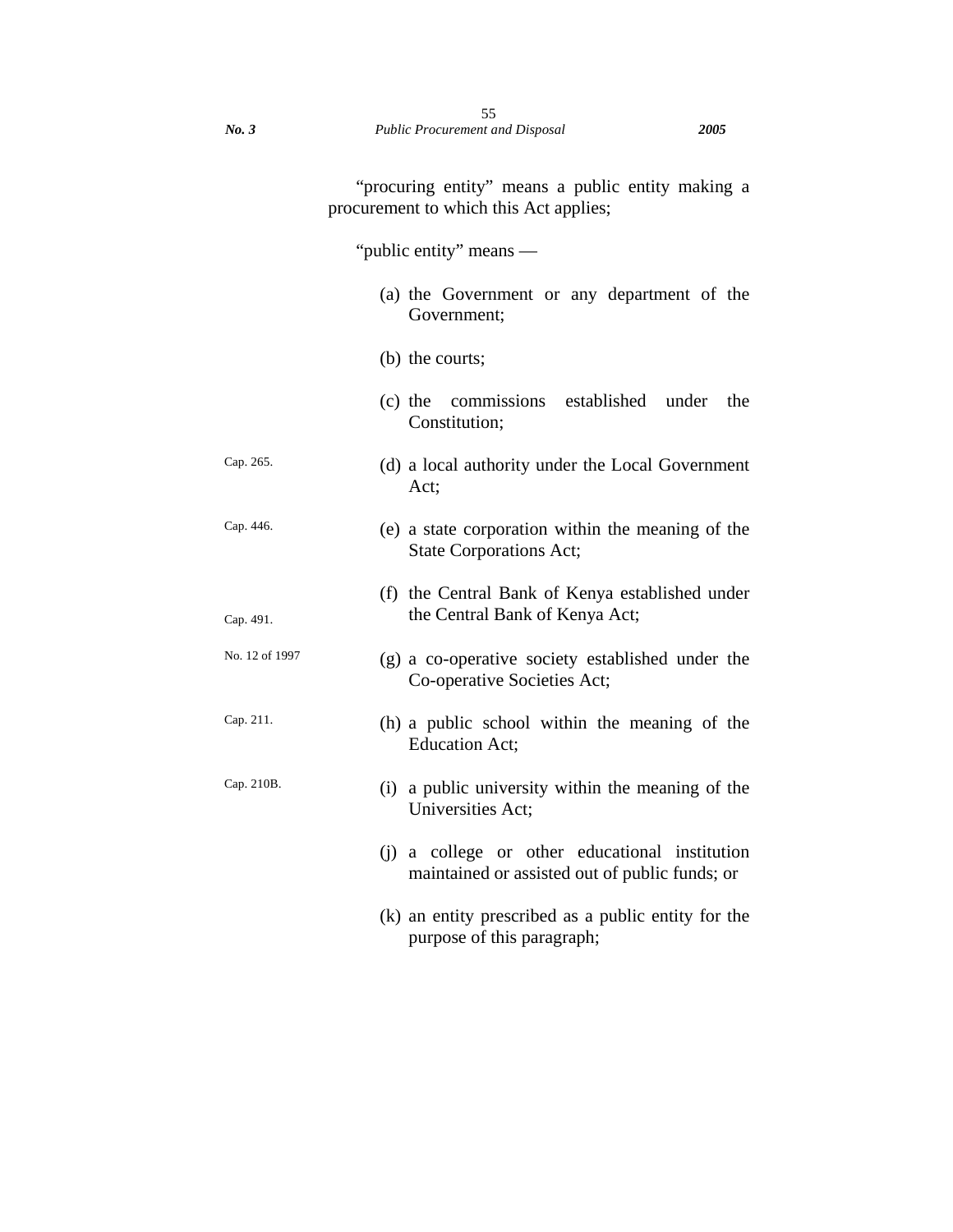"public funds" has the meaning assigned to it in the Exchequer and Audit Act and includes monetary resources appropriated to procuring entities through the budgetary process, as well as extra budgetary funds, including aid grants and credits, put at the disposal of procuring entities by foreign donors, and revenues of procuring entities;

"Review Board" means the Public Procurement Administrative Review Board established under section  $25:$ 

"services" means any objects of procurement or disposal other than works and goods and includes professional, non professional and commercial types of services as well as goods and works which are incidental to but not exceeding the value of those services;

"the regulations" means regulations made under this Act;

"urgent need" means the need for goods, works or services in circumstances where there is an imminent or actual threat to public health, welfare, safety, or of damage to property, such that engaging in tendering proceedings or other procurement methods would not be practicable;

"works" means the construction, repair, renovation or demolition of buildings, roads or other structures and includes —

- (a) the installation of equipment and materials;
- (b) site preparation; and
- (c) other incidental services.

Cap.412.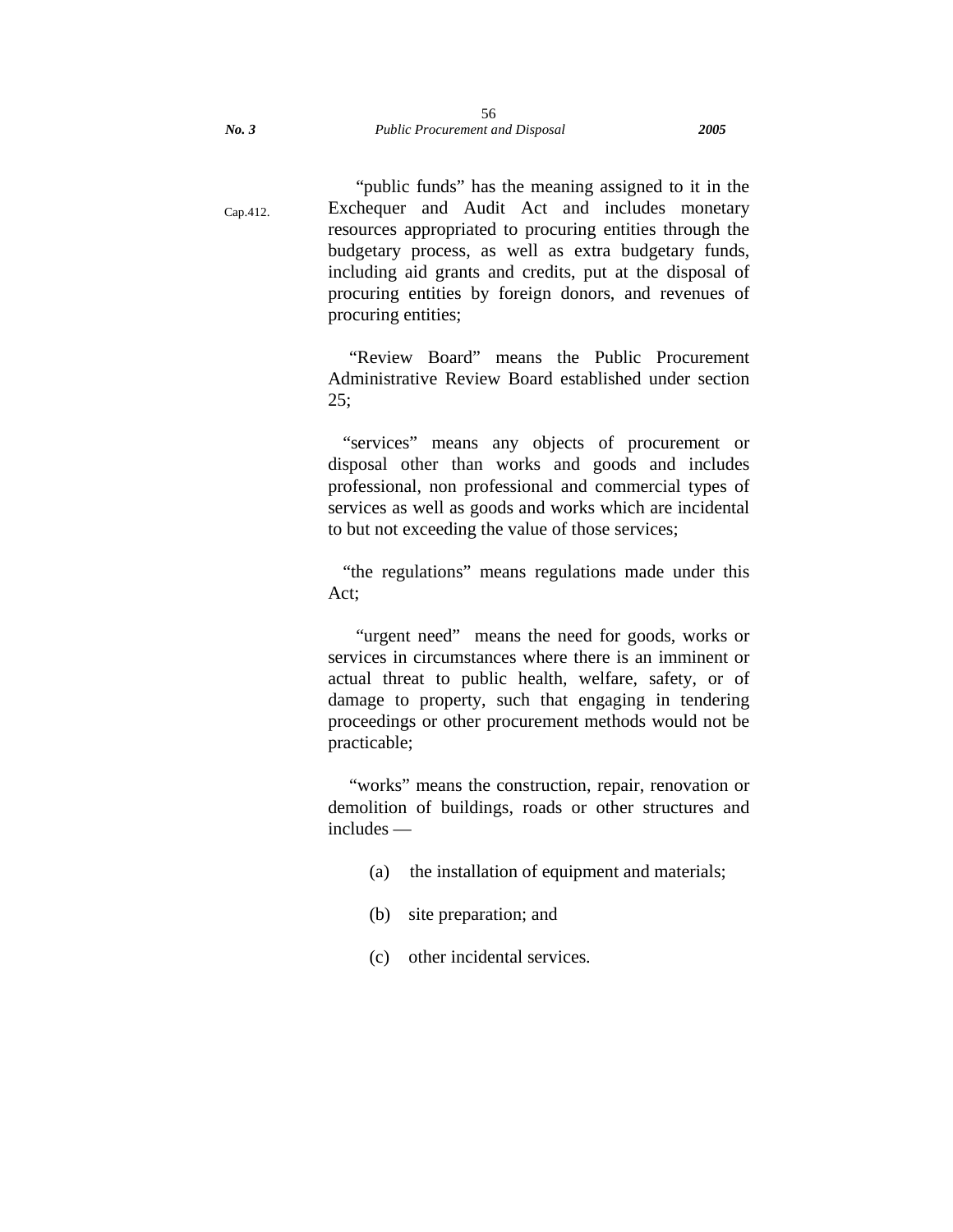(2) A regulation prescribing a public entity for the purpose of paragraph (k) of the definition of "public entity" in subsection (1) may prescribe a class of public entities or may specify particular public entities.

Application of Act.

- **4.**(1) This Act applies with respect to
	- (a) procurement by a public entity;
	- (b) contract management;
	- (c) supply chain management, including inventory and distribution; and
	- (d) disposal by a public entity of stores and equipment that are unserviceable, obsolete or surplus.

(2) For greater certainty, the following are not procurements with respect to which this Act applies —

- (a) the retaining of the services of an individual for a limited term if, in providing those services, the individual works primarily as though he were an employee;
- (b) the acquiring of stores or equipment if the stores or equipment are being disposed of by a public entity in accordance with the procedure described in section 129(3)(a);
- (c) the acquiring of services provided by the Government or a department of the Government.

(3) For greater certainty, the following are procurements with respect to which this Act applies —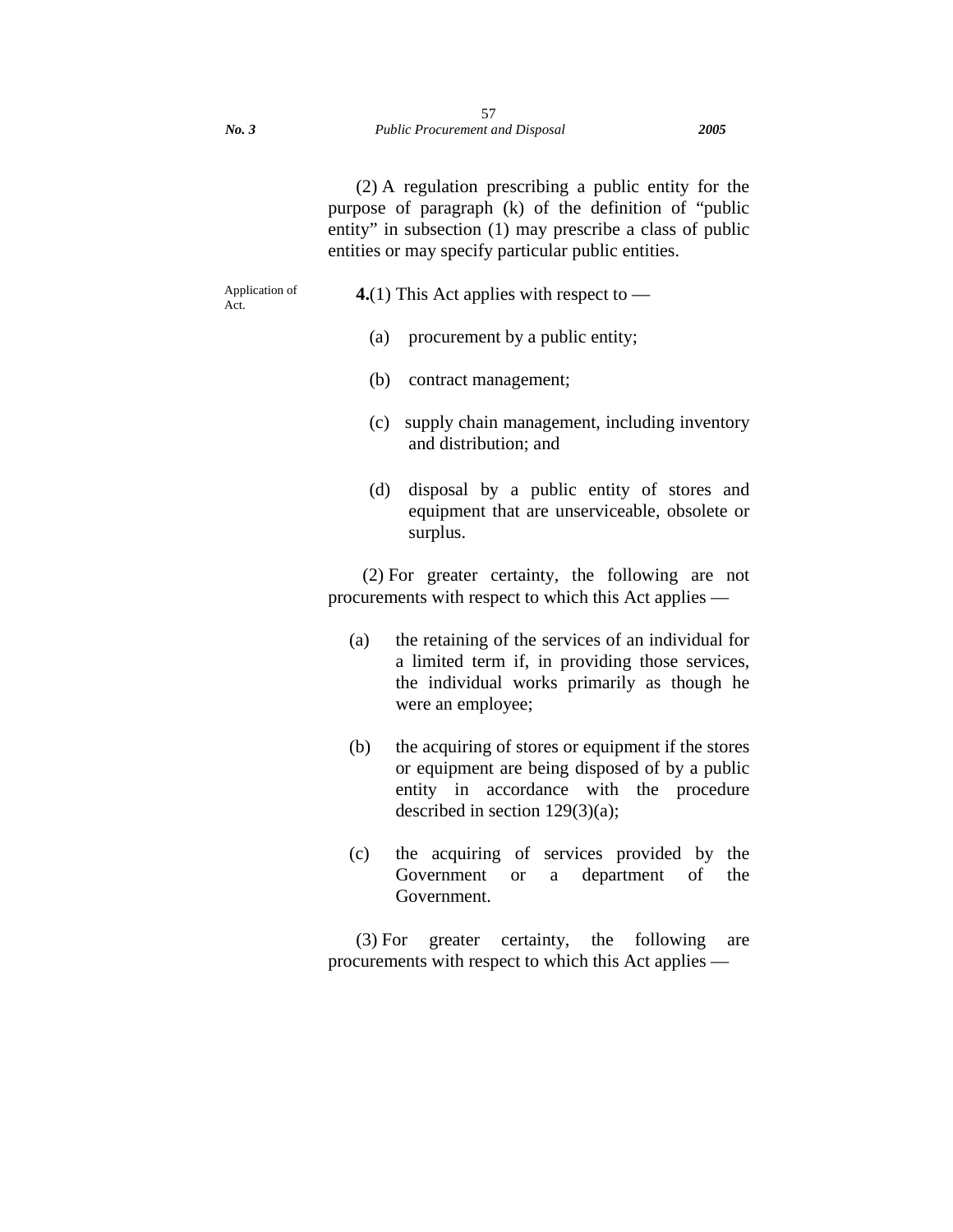- (b) the appointing, other than under the authority of an Act, of an individual to a committee, task force or other body if the individual will be paid an amount other than for expenses;
- (c) the acquiring of real property.

Conflicts with other Acts.

Conflict with international agreements.

**5.**(1) If there is a conflict between this Act or the regulations made under this Act and any other Act or regulations, in matters relating to procurement and disposal, this Act or the regulations made under this Act shall prevail.

(2) For greater certainty, a provision of an Act that provides for a person or body to approve any work or expenditure shall not be construed as giving that person or body any power with respect to procurement proceedings.

**6.**(1)Where any provision of this Act conflicts with any obligations of the Republic of Kenya arising from a treaty or other agreement to which Kenya is a party, this Act shall prevail except in instances of negotiated grants or loans.

(2) Where a treaty or agreement referred to in subsection (1) contains provisions favourable to citizens and local contractors, full advantage shall be taken of these in the interest of promoting domestic capacity development.

(3) Where the Republic of Kenya is required under the terms of any treaty or agreement to which she is a party, to contribute from her resources, in any form, to any procurement activities within Kenya, either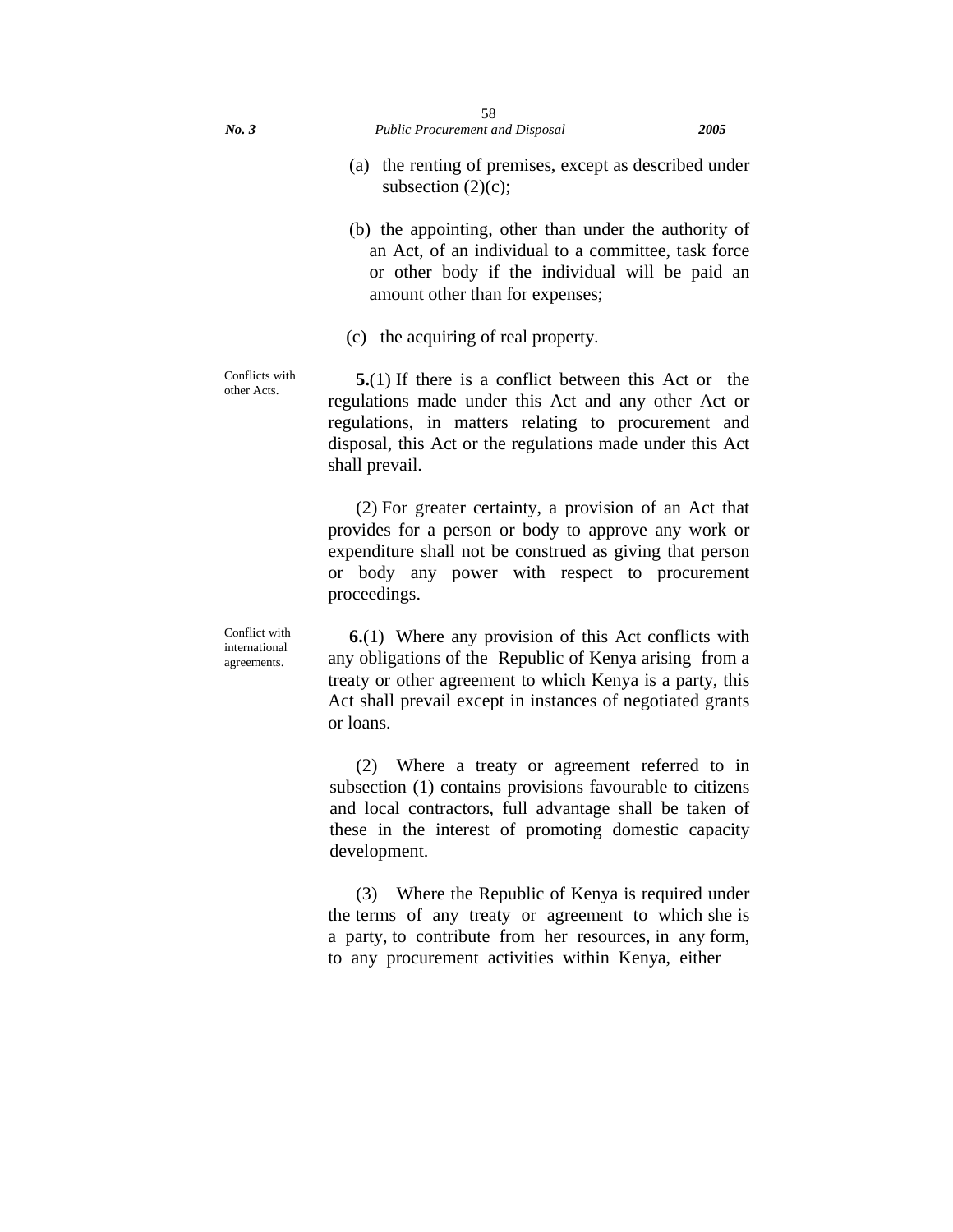- (a) in discrete activities where possible; and
- (b) subject to the applicable provisions of this Act.

(4) The disposal of any or all of the goods or public assets accruing to Kenya as a result of procurement activities to which subsections (1) and (2) apply shall be subject to the provisions of this Act.

(5) Where a procurementto which subsection (1) applies favours an external beneficiary -

- (a) the procurement through contributions made by Kenya, shall be undertaken in Kenya through contractors registered in Kenya; and
- (b) all relevant insurances shall be placed with companies registered in Kenya and goods shall be transported in carriages registered in Kenya.

Conflict with conditions on donated funds.

**7.**(1) If there is a conflict between this Act, the regulations or any directions of the Authority and a condition imposed by the donor of funds, the condition shall prevail with respect to a procurement that uses those funds and no others.

(2) This section does not apply if the donor of funds is a public entity.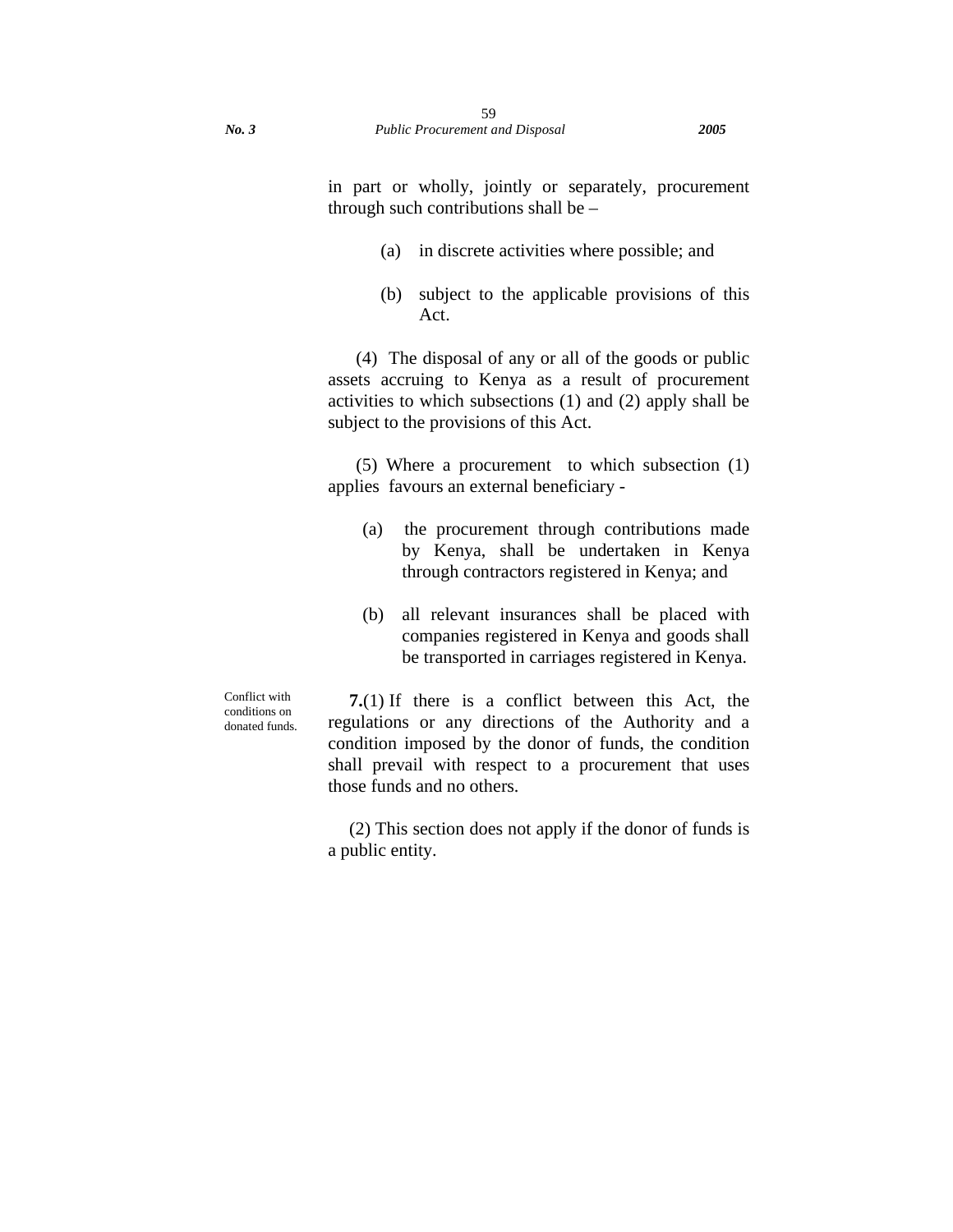### **PART II – BODIES INVOLVED IN THE REGULATION OF PUBLIC PROCUREMENT**

*A — Public Procurement Oversight Authority* 

Establishment of Authority.

**8.**(1) The Public Procurement Oversight Authority is hereby established as a body corporate.

(2) The Authority shall have all the powers necessary or expedient for the performance of its functions.

(3) Without limiting the generality of subsection (2), the Authority shall have perpetual succession and a common seal and shall be capable of —

- (a) suing and being sued in its corporate name; and
- (b) holding and alienating moveable and immovable property.

Functions of Authority. **9.** The Authority shall have the following functions —

- (a) to ensure that the procurement procedures established under this Act are complied with;
- (b) to monitor the public procurement system and report on the overall functioning of it in accordance with section 20(3)(b) and present to the Minister such other reports and recommendations for improvements as the Director-General considers advisable;
- (c) to assist in the implementation and operation of the public procurement system and in doing  $so -$ 
	- (i) to prepare and distribute manuals and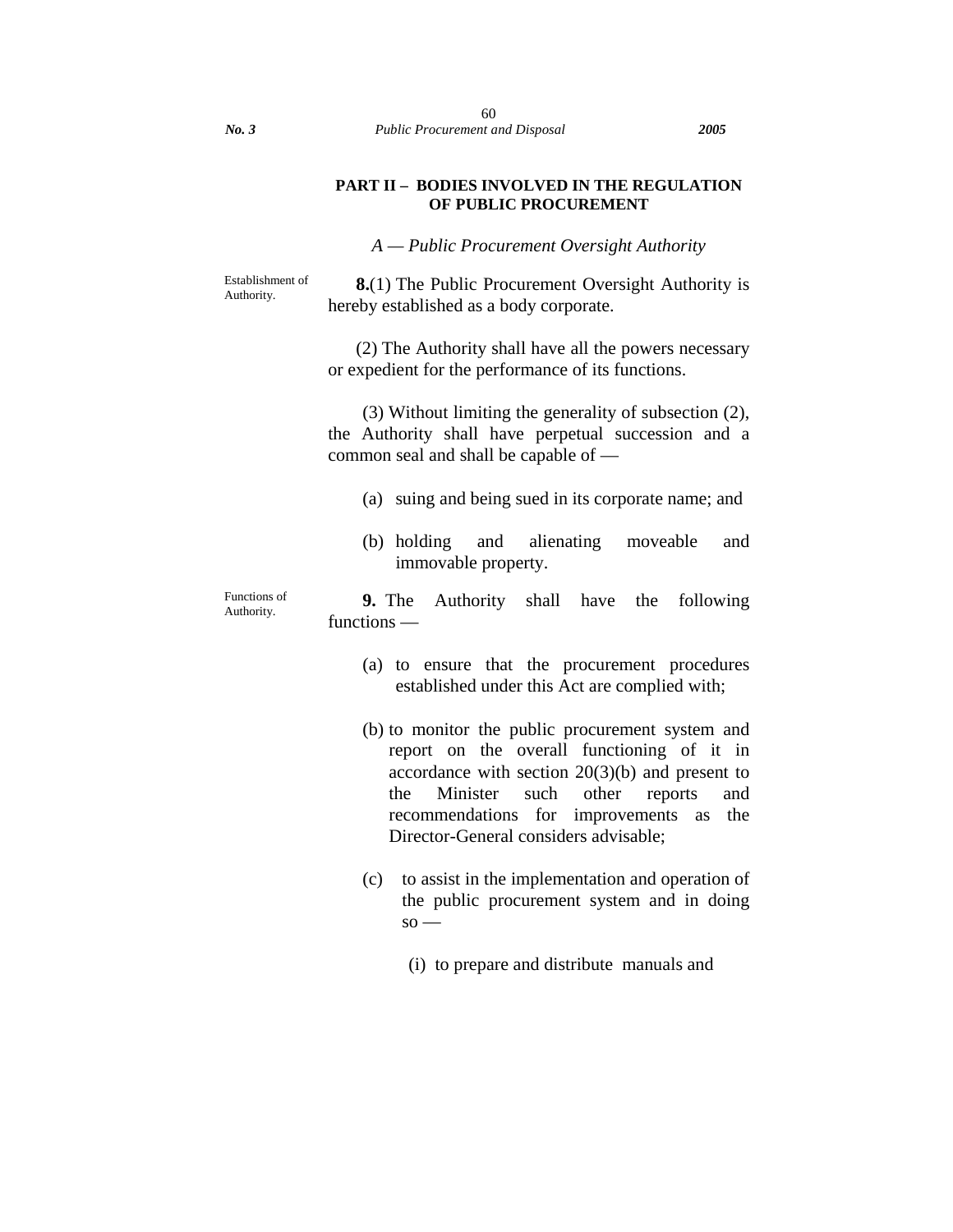standard documents to be used in connection with procurement by public entities;

- (ii) to provide advice and assistance to procuring entities;
- (iii) to develop, promote and support the training and professional development of persons involved in procurement; and
- (iv) to issue written directions to public entities with respect to procurement including the conduct of procurement proceedings and the dissemination of information on procurements; and
- (v) to ensure that procuring entities engage procurement professionals in their procurement units.
- (d) to initiate public procurement policy and propose amendments to this Act or to the regulations; and
- (e) to perform such other functions and duties as are provided for under this Act.

Director-General of the Authority.

**10.**(1) The Authority shall have a Director-General who shall be the chief executive officer of the Authority and who shall be responsible for its direction and management.

(2) The Director-General shall be appointed by the Advisory Board with the approval of Parliament.

(3) To be appointed as the Director-General, a person must —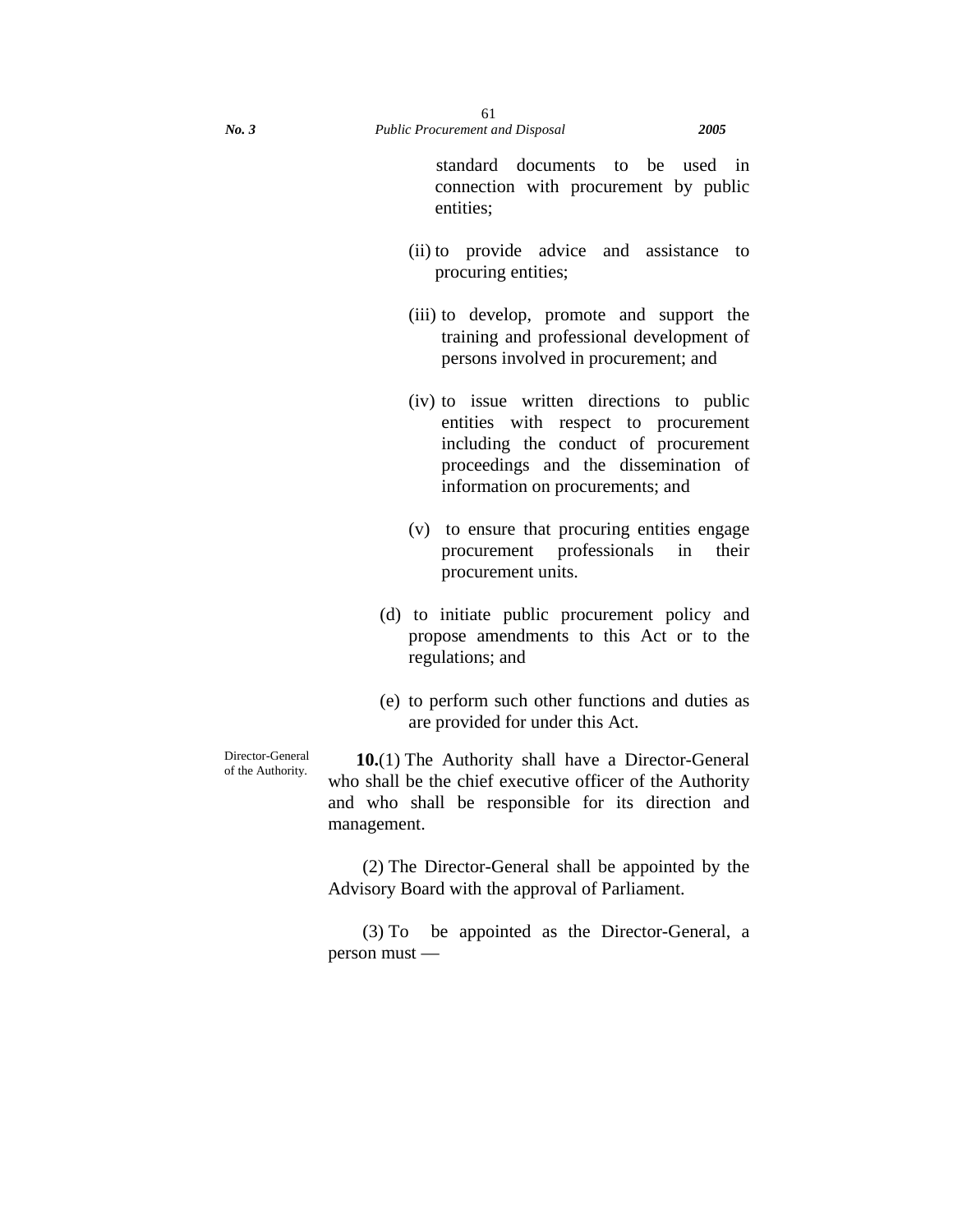|                                                                          | (a) have a university degree in commerce, business<br>administration, economics, engineering or a<br>related field of study from a recognised<br>university;   |
|--------------------------------------------------------------------------|----------------------------------------------------------------------------------------------------------------------------------------------------------------|
|                                                                          | (b) have a professional qualification in supply<br>management from a reputable organisation;                                                                   |
|                                                                          | (c) have experience in management; and                                                                                                                         |
|                                                                          | (d) be of outstanding honesty and integrity.                                                                                                                   |
| Term of office of<br>Director-<br>General.                               | $11(1)$ The term of office of the Director-General<br>shall be five years.                                                                                     |
|                                                                          | (2) A person who has held office as Director-General<br>may be reappointed for one further term of five years.                                                 |
| Restrictions on<br>activities of<br>Director-<br>General.                | 12. During the period of his or her appointment, the<br>Director-General shall not —                                                                           |
|                                                                          | be employed in any other work or business; or<br>(a)                                                                                                           |
|                                                                          | hold any other public office.<br>(b)                                                                                                                           |
| Terms and<br>conditions of<br>service of<br>Director- Cap.446<br>General | 13. The terms and conditions of service of the<br>Director-General shall be determined by the Advisory<br>Board in accordance with the State Corporations Act. |
| Resignation of<br>Director-<br>General.                                  | <b>14.</b> (1) The Director-General may resign by a written<br>resignation addressed to the Advisory Board.                                                    |
|                                                                          | (2) A resignation is effective upon being received<br>by the Advisory Board.                                                                                   |

Removal of Director-General.

**15.**(1) The appointment of the Director-General may be terminated only in accordance with this section.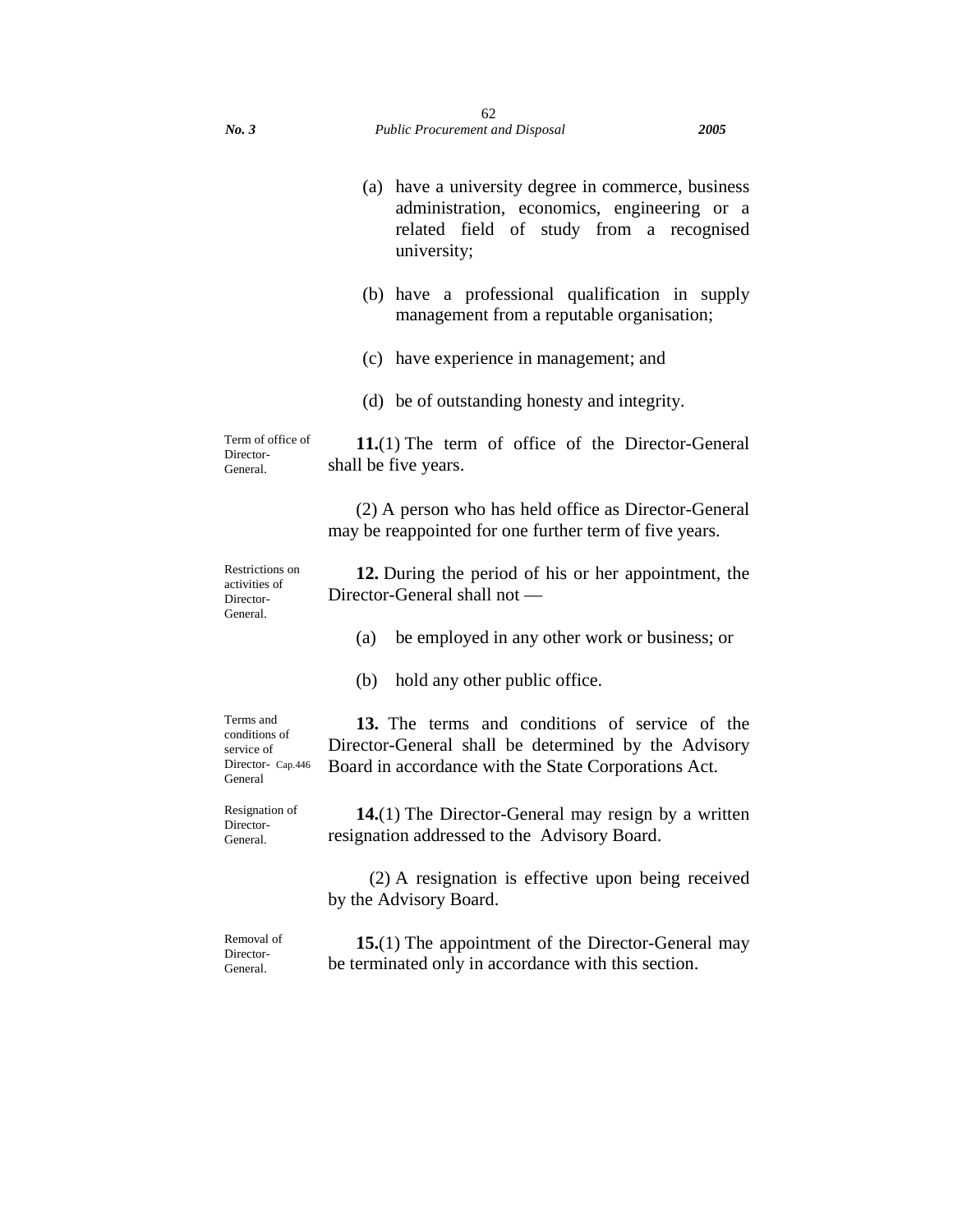(2) The Advisory Board may terminate a person's appointment as the Director-General if the person —

- (a) is incompetent;
- (b) is unable to perform the functions of his office by reason of a mental or physical infirmity;
- Cap. 63.

(c) is convicted of an offence under the Penal Code or this Act or an offence involving dishonesty;

(d) was involved in a corrupt transaction;

- (e) contravenes section 12; or
- (f) is adjudged bankrupt.

Staff. **16.** The Authority may, upon such terms and conditions of service as the Authority may determine, employ such staff or hire the services of such consultants, experts or independent investigators as may be necessary for the proper performance of its functions.

Acting Director-General. **17.** The Advisory Board may designate a member of the staff of the Authority to act as the Director-General during the illness or absence of the Director-General or during a vacancy in the office.

Financial arrangements. **18.**(1) The financial year of the Authority shall be the period of twelve months ending on 30th June in each year.

> (2) At least three months before the commencement of each financial year, the Director-General shall cause estimates of the revenue and expenditures of the Authority for that year to be prepared and submitted to the Advisory Board for approval.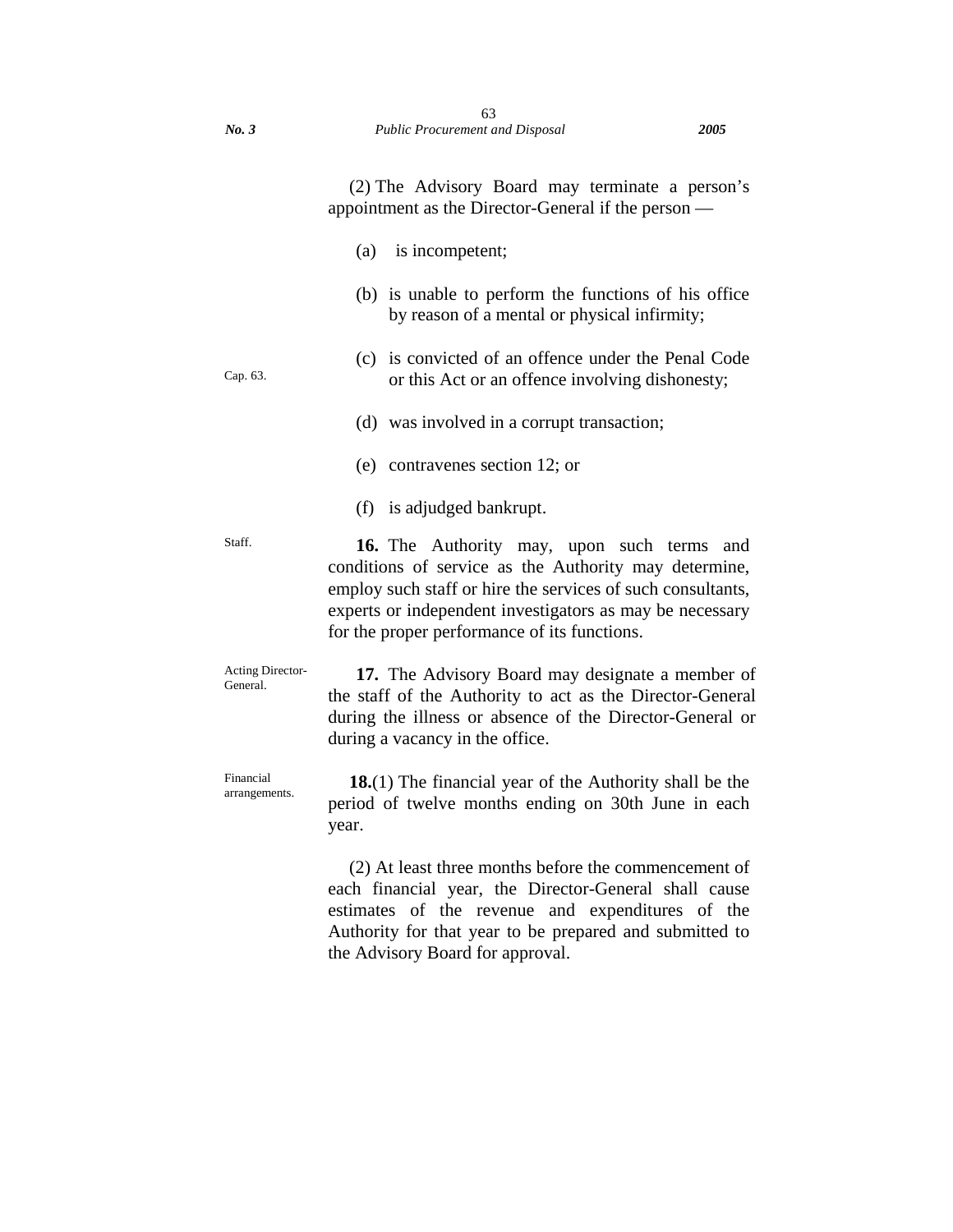(3) The estimates shall make provision for all the estimated expenditures of the Authority for the financial year and, in particular, shall provide for expenditures  $for -$ 

- (a) the payment of salaries, allowances and other charges in respect of the staff of the Authority;
- (b) the payment of pensions, gratuities and other charges in respect of former staff of the Authority;
- (c) the proper maintenance of buildings and grounds of the Authority;
- (d) the maintenance, repair and replacement of the equipment and other property of the Authority; and
- (e) the payment of allowances and expenses of the Advisory Board.

(4) The Authority shall make provision for the renewal of depreciating assets and the payment of pensions and other retirement benefits by the establishment of sinking funds and for contributions to such reserve and stabilization funds as may be required.

(5) The funds of the Authority shall consist of -

- (a) money appropriated by Parliament for the purpose of running the Authority;
- (b) loans or grants received by the Authority for it's activities;
- (c) revenue or fees collected for services rendered by the Authority; and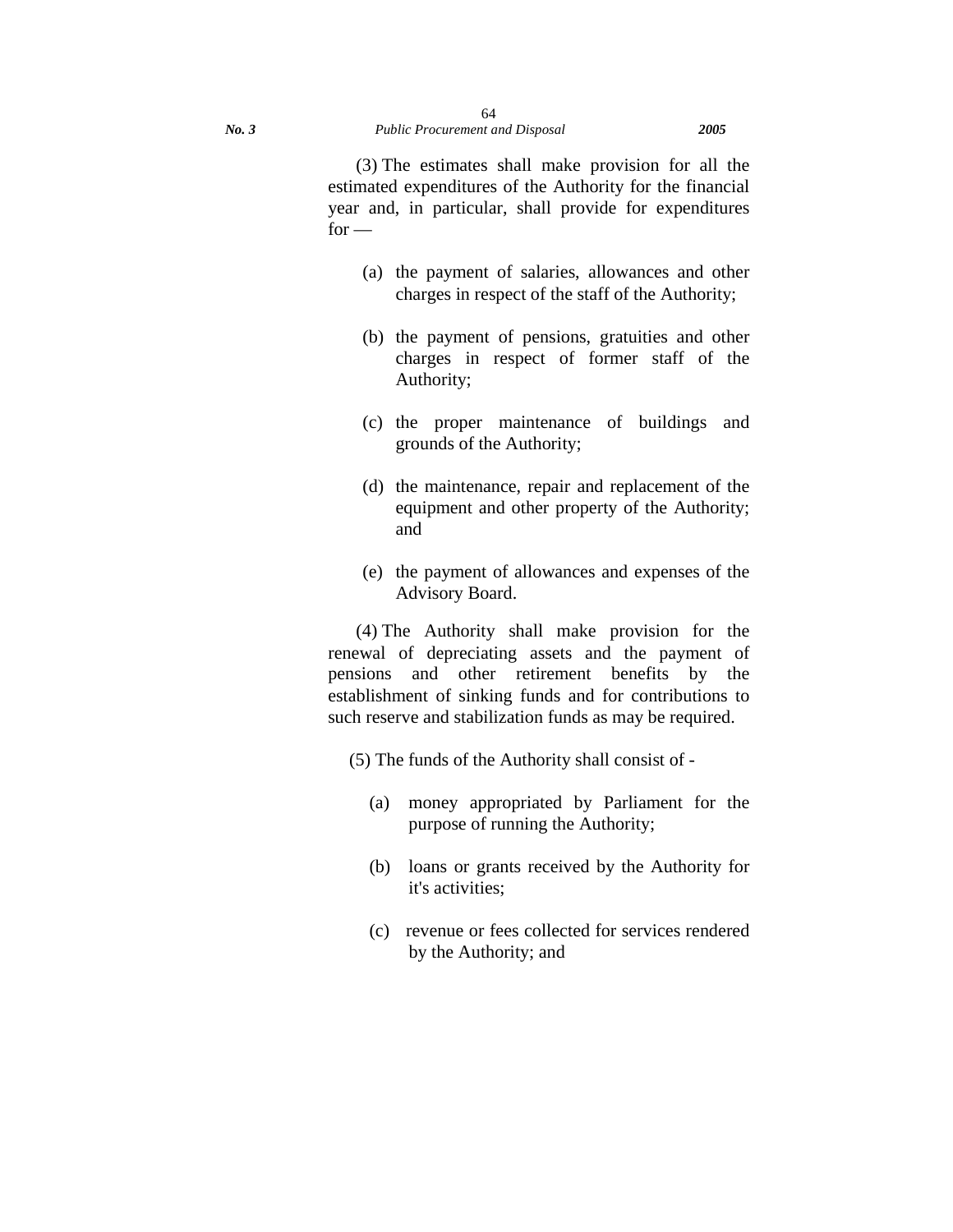| No.3                             | 65<br><b>Public Procurement and Disposal</b>                                                                                                                                                                                             | 2005 |  |
|----------------------------------|------------------------------------------------------------------------------------------------------------------------------------------------------------------------------------------------------------------------------------------|------|--|
|                                  | (d) capacity building levy of such amount of the<br>contract price as may be prescribed.                                                                                                                                                 |      |  |
| Audit.<br>No. 12 of 2003.        | <b>19.</b> The Authority shall be audited in accordance with<br>the Public Audit Act, 2003.                                                                                                                                              |      |  |
| Quarterly and<br>annual reports. | $20(1)$ For each financial year, the Director-General<br>shall cause four quarterly reports and one annual report<br>to be prepared.<br>(2) The Director-General shall submit each report to<br>the Advisory Board and to the Minister — |      |  |
|                                  |                                                                                                                                                                                                                                          |      |  |
|                                  | in the case of a quarterly report, within one<br>(a)<br>month after the end of the quarter to which the<br>report relates; or                                                                                                            |      |  |
|                                  | (b)<br>in the case of an annual report, within four<br>months after the end of the year to which the<br>report relates.                                                                                                                  |      |  |
|                                  | (3) Each report shall contain, in respect of the period<br>to which it relates $-$                                                                                                                                                       |      |  |
|                                  | a description of the activities of the Authority;<br>(a)                                                                                                                                                                                 |      |  |
|                                  | (b)<br>a report on the overall functioning of the public<br>procurement system;                                                                                                                                                          |      |  |
|                                  | a list of each procurement for which a<br>(c)<br>procurement procedure was specially permitted<br>under section 92;                                                                                                                      |      |  |
|                                  | a report on the extent of positive bias to local<br>(d)<br>participation.                                                                                                                                                                |      |  |
|                                  | (4) In addition to what is required under subsection<br>(3), each annual report shall include the financial                                                                                                                              |      |  |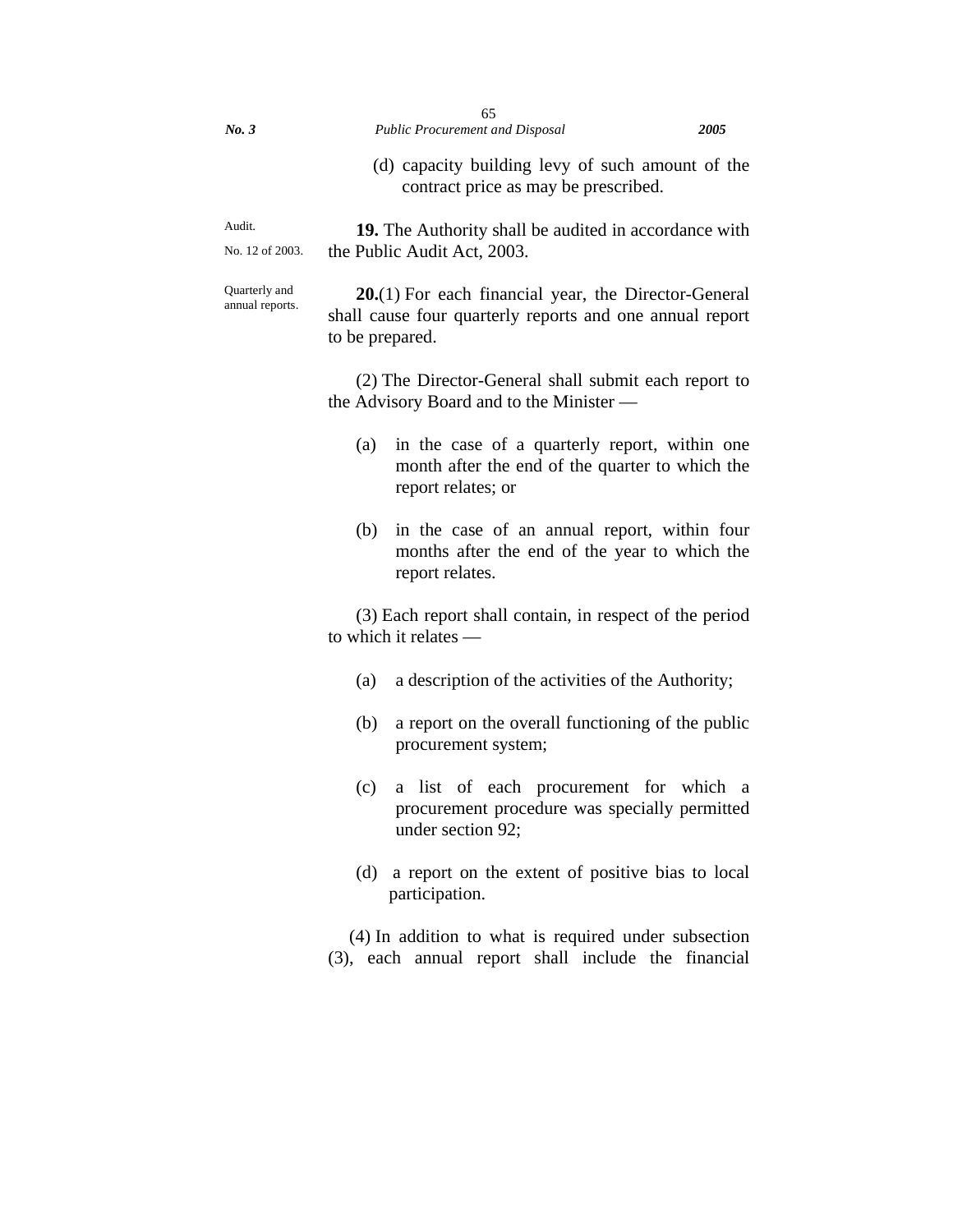statements of the Authority for the year to which the report relates.

(5) The Minister shall, within thirty days after receiving a report, transmit it to the National Assembly.

*B – Public Procurement Oversight Advisory Board* 

| Establishment of<br>Advisory Board. | 21. The Public Procurement Oversight Advisory          |  |  |  |
|-------------------------------------|--------------------------------------------------------|--|--|--|
|                                     | Board is hereby established as an unincorporated body. |  |  |  |

Composition of Advisory Board. **22.**(1) The Public Procurement Oversight Advisory Board shall consist of —

- (a) nine members appointed by the Minister and approved by Parliament from persons nominated by the prescribed organisations; and
- (b) the Director-General.

(2) The First Schedule shall apply in respect of the members of the Advisory Board.

| Functions of<br>Advisory Board. | 23. The functions of the Advisory Board are —                                                                       |  |
|---------------------------------|---------------------------------------------------------------------------------------------------------------------|--|
|                                 | to advise the Authority generally on the<br>(a)<br>exercise of its powers and the performance<br>of its functions;  |  |
|                                 | (b) to approve the estimates of the revenue and<br>expenditures of the Authority;                                   |  |
|                                 | recommend the<br>appointment<br>to<br>$\left( c \right)$<br><sub>or</sub><br>termination of the Director-General in |  |

accordance with this Act;

(d) to perform such other functions and duties as are provided for under this Act.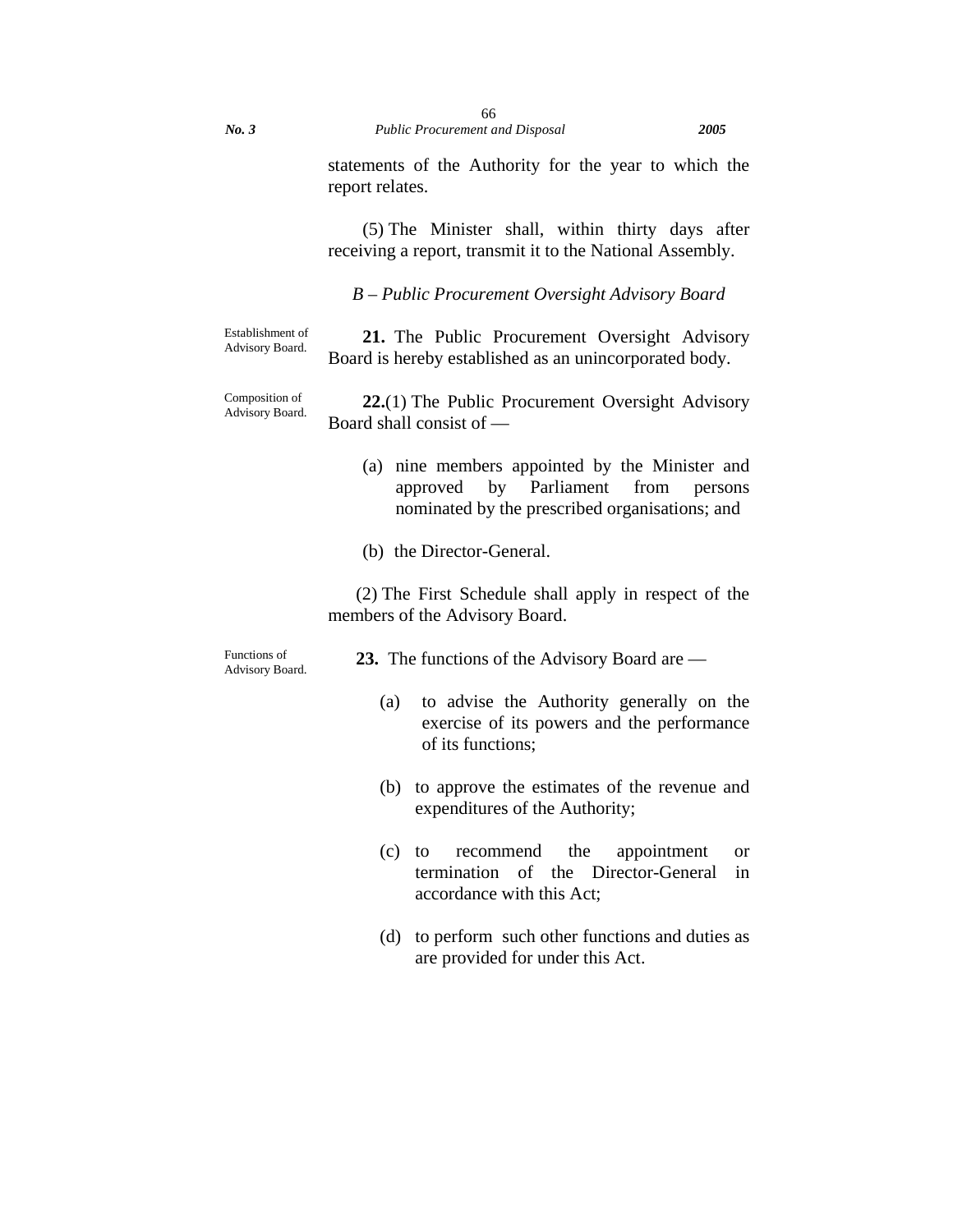Procedures of Advisory Board.

**24.**(1) The business and affairs of the Advisory Board shall be conducted in accordance with the Second Schedule.

(2) Except as provided in the Second Schedule, the Advisory Board may regulate its own procedure.

(3) Five nominated members of the Advisory Board shall constitute a quorum for the transaction of any business of the Board.

(4) The Advisory Board may invite any person to attend any of its meetings and to participate in its deliberations, but such an invitee shall not have a vote in any decision of the Board.

*C – Public Procurement Administrative Review Board*

Review Board.

L.N. 51/2001.

**25.**(1) The Public Procurement Complaints, Review and Appeal Board established under the Exchequer and Audit (Public Procurement) Regulations, 2001 is continued under this Act as the Public Procurement Administrative Review Board.

(2) The composition and membership of the Review Board shall be in accordance with the regulations.

(3) The Authority shall provide administrative services to the Review Board.

#### **PART III – INTERNAL ORGANISATION OF PUBLIC ENTITIES RELATING TO PROCUREMENT**

Threshold matrix and segregation of responsibilities.

**26.**(1) For the purpose of ensuring that its decisions are made in a systematic and structured way, a public entity shall establish procedures to provide for the making of decisions, on behalf of the public entity, relating to procurement.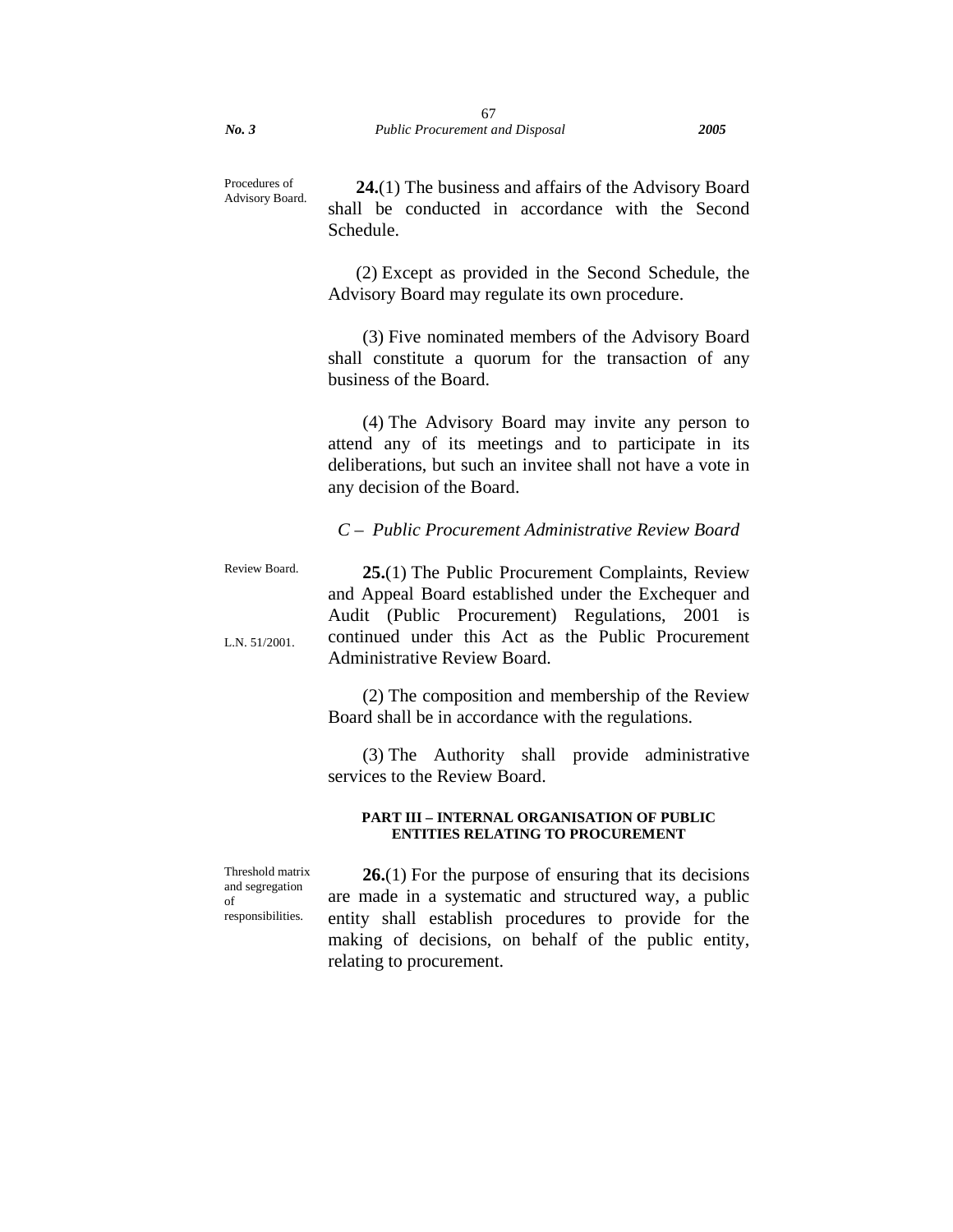(2) The procedures required under subsection (1) shall be consistent with this Act and the regulations.

- (3) All procurement shall be
	- (a) within the approved budget of the procuring entity and shall be planned by the procuring entity concerned through an annual procurement plan;
	- (b) undertaken by a procuring entity as per the threshold matrix as set out in the regulations;
	- (c) handled by different offices in respect of procurement initiation, processing and receipt of goods, works and services.

(4) A public entity shall establish a tender committee, procurement unit and such other bodies as are required under the regulations for the purpose of making such decisions on behalf of the public entity as are specified in this Act and the regulations.

(5) A tender committee or body established under subsection (4) shall be established in accordance with the regulations and shall -

- (a) consist of not less than five members;
- (b) have as its secretary, the procurement professional in charge of the procurement unit.

(6) A procuring entity shall not commence any procurement procedure until it is satisfied that sufficient funds have been set aside in its budget to meet the obligations of the resulting contract.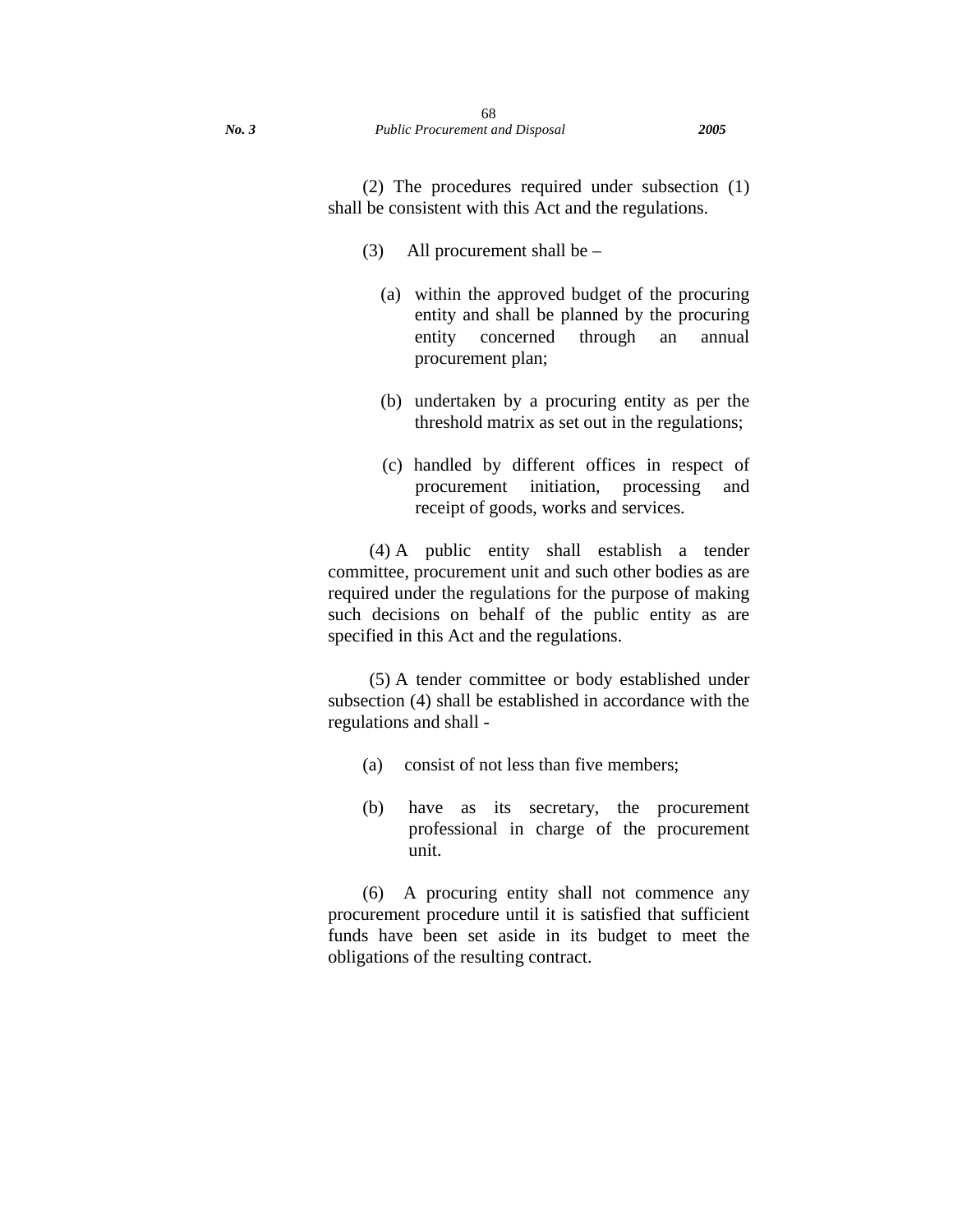(7) A procurement unit established under subsection (4) shall be staffed with procurement professionals whose qualifications have been recognised by the Authority.

(8) For the purpose of this section, a "procurement professional" means a person who -

- (a) has professional qualifications in procurement and supply management from a recognised institution;
- (b) is engaged in a calling or occupation in which recourse to procurement is directly or indirectly involved and has experience in the practise of procurement; and
- (c) is a member of a recognised institute of purchasing and supply.

(9) The level of qualification and experience required of procurement professionals under subsection (8) shall be as prescribed.

(10) The Authority shall facilitate the establishment of an examination body for procurement professionals and shall ensure support for their professional association.

**27**.(1) A public entity shall ensure that this Act, the regulations and any directions of the Authority are complied with respect to each of its procurements.

(2) The accounting officer of a public entity shall be primarily responsible for ensuring that the public entity fulfils its obligations under subsection (1).

Responsibility for complying with Act, etc.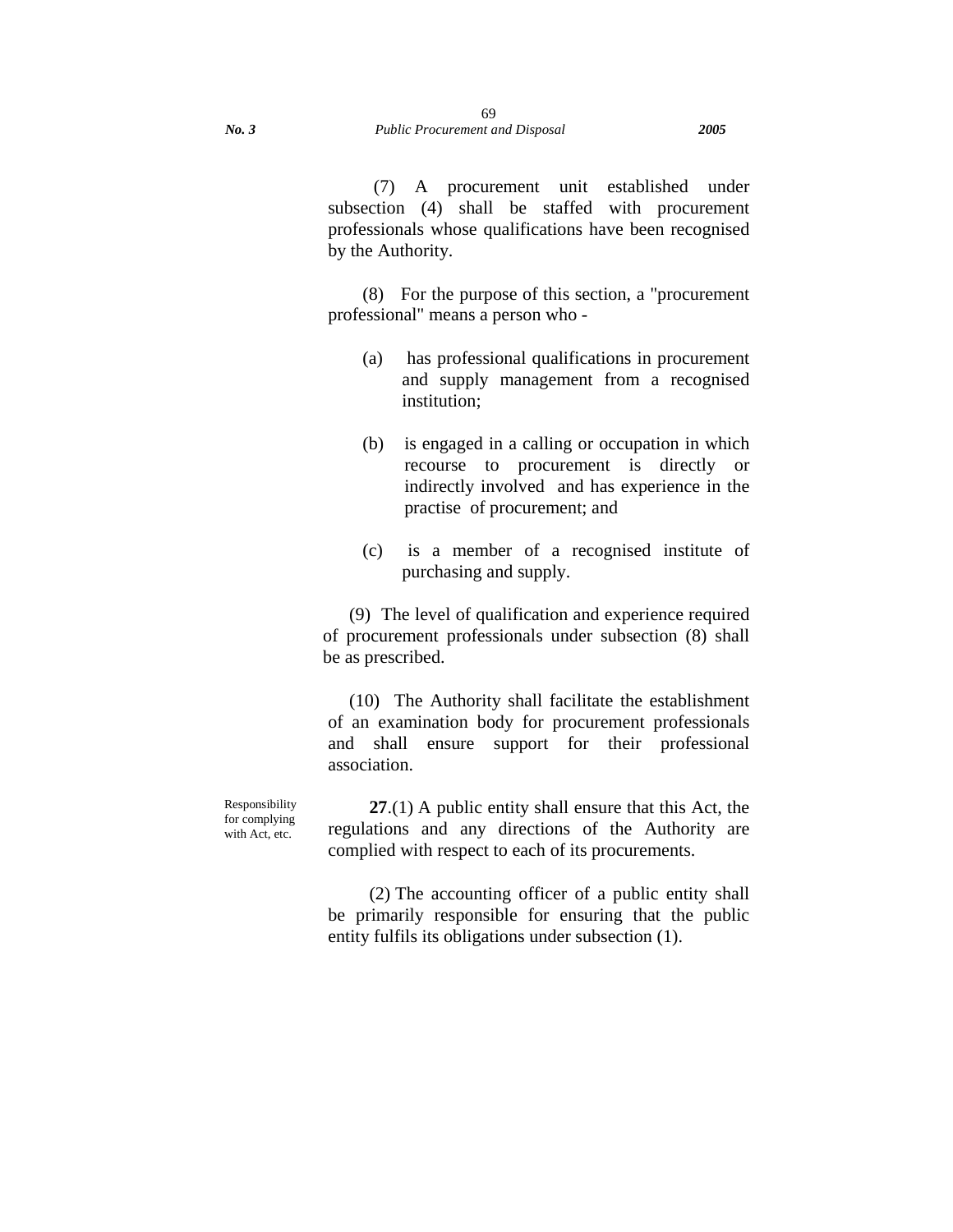(3) Each employee of a public entity and each member of a board or committee of the public entity shall ensure, within the areas of responsibility of the employee or member, that this Act, the regulations and any directions of the Authority are complied with.

 (4) Contractors, suppliers and consultants shall comply with all the provisions of this Act and the regulations.

 (5) The accounting officer may use the procurement unit and tender committee of another procuring entity which shall carry out the procurement in accordance with this Act and the regulations.

 (6) The Authority shall have power to transfer the procuring responsibility of a procuring entity to another procuring entity or procuring agent in the event of delay or in such other instances as may be prescribed.

Procuring agents. **28.**(1) A procuring entity may appoint a procurement agent, on competitive basis, to carry out such procurement proceedings on its behalf as may be prescribed.

> (2) The Authority shall pre-qualify procuring agents to be engaged by a procuring entity pursuant to subsection  $(1)$ .

> (3) A procuring agent shall be registered with the Authority and where the procuring agent is undertaking procurement on behalf of a procurement entity, the procuring agent shall comply with the provisions of this Act and the regulations.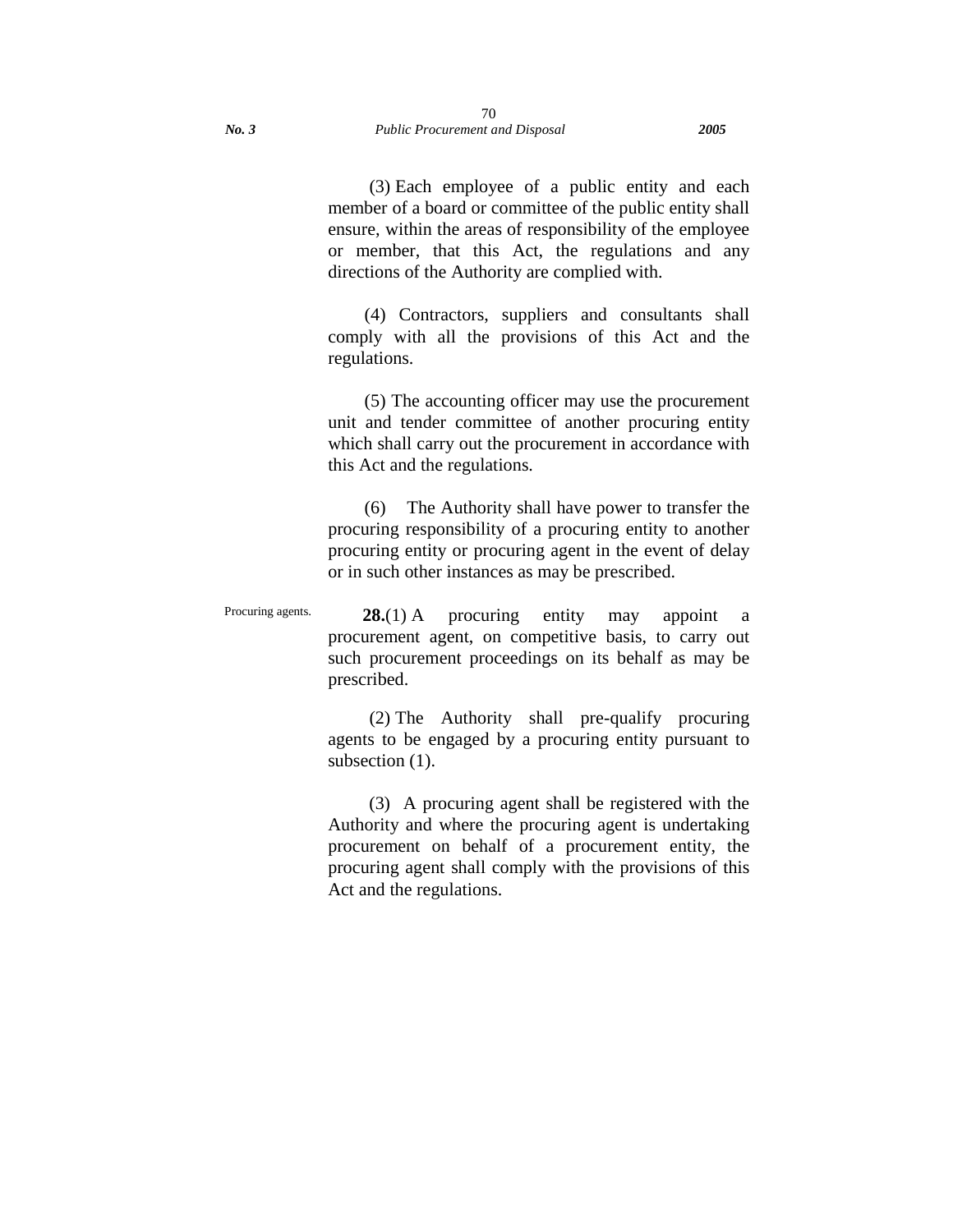### **PART IV - GENERAL PROCUREMENT RULES**

procurement procedure. **29.**(1) For each procurement, the procuring entity shall use open tendering under Part V or an alternative procurement procedure under Part VI.

> (2) A procuring entity may use an alternative procurement procedure only if that procedure is allowed under Part VI.

> (3) A procuring entity may use restricted tendering or direct procurement as an alternative procurement procedure only if, before using that procedure, the procuring entity —

- (a) obtains the written approval of its tender committee; and
- (b) records in writing the reasons for using the alternative procurement procedure.

 (4) A procuring entity shall use such standard tender documents as may be prescribed.

Procurement not to be split or inflated.

**30.**(1) No procuring entity may structure procurement as two or more procurements for the purpose of avoiding the use of a procurement procedure.

 (2) Any person who contravenes the provisions of this section shall be guilty of an offence.

 (3) Standard goods, services and works with known market prices shall be procured at the prevailing real market price.

 (4) Public officials involved in transactions in which standard goods, services and works are procured at unreasonably inflated prices shall, in addition to any other sanctions prescribed in this Act or the regulations,

Choice of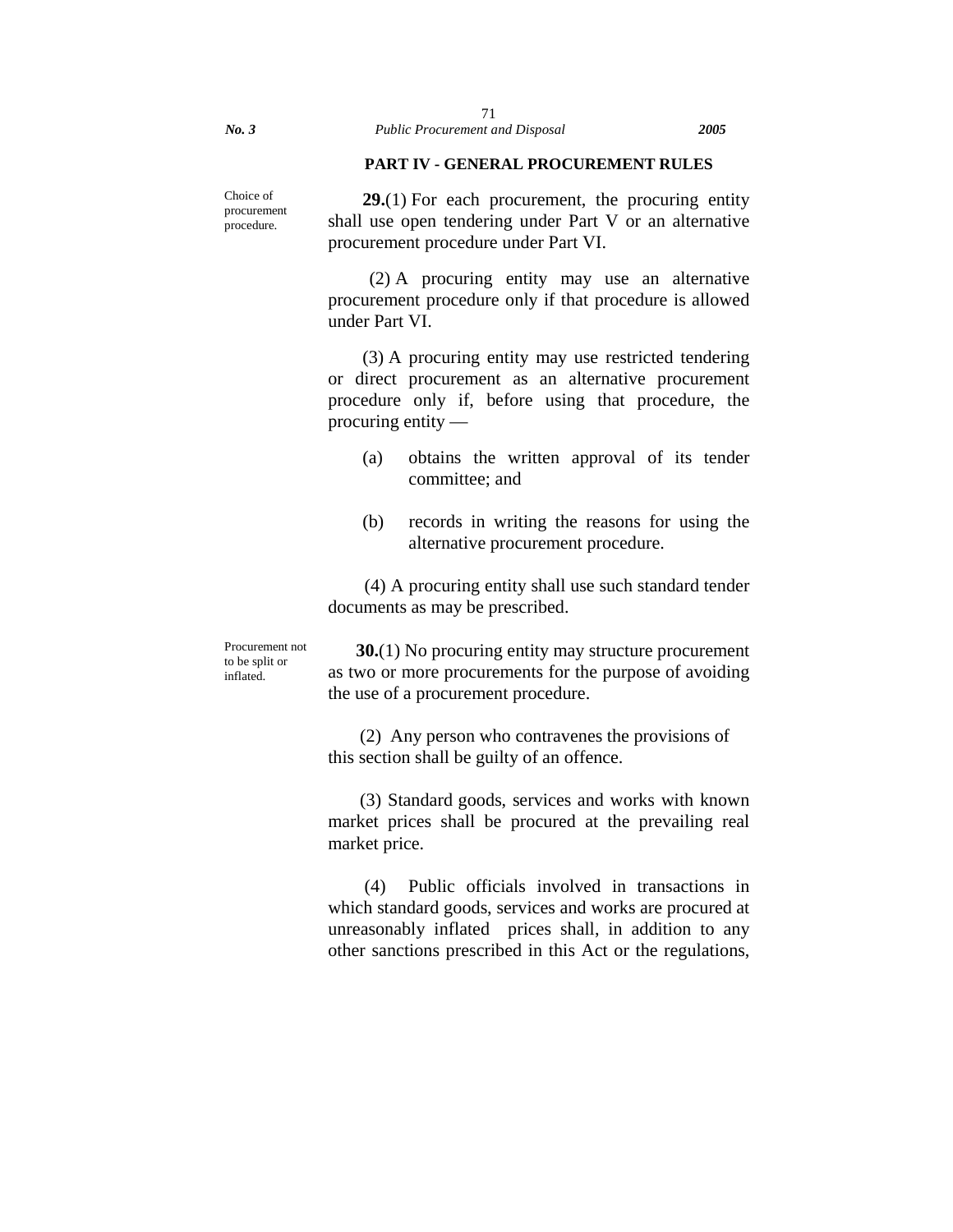be required to pay the procuring entity for the loss resulting from their actions.

Qualifications to be awarded contract.

**31.**(1) A person is qualified to be awarded a contract for a procurement only if the person satisfies the following criteria —

- (a) the person has the necessary qualifications, capability, experience, resources, equipment and facilities to provide what is being procured;
- (b) the person has the legal capacity to enter into a contract for the procurement;
- (c) the person is not insolvent, in receivership, bankrupt or in the process of being wound up and is not the subject of legal proceedings relating to the foregoing;
- (d) the procuring entity is not precluded from entering into the contract with the person under section 33;
- (e) the person is not debarred from participating in procurement proceedings under Part IX.

(2) The procuring entity may require a person to provide evidence or information to establish that the criteria under subsection (1) are satisfied.

(3) The criteria under subsection (1) and any requirements under subsection (2) shall be set out in the tender documents or the request for proposals or quotations or, if a procedure is used to pre-qualify persons, in the documents used in that procedure.

(4) The procuring entity shall determine whether a person is qualified and that determination shall be done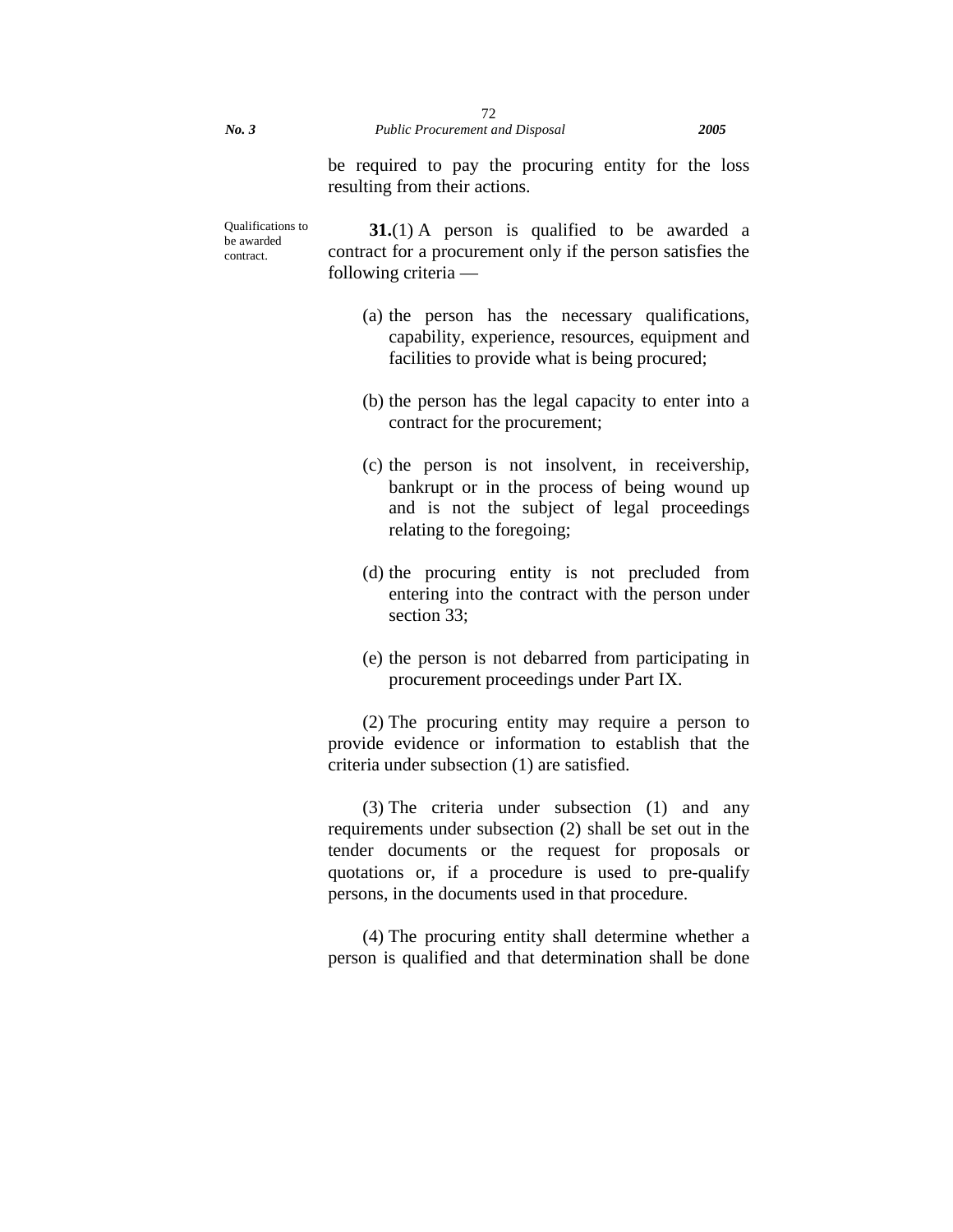using the criteria and requirements set out in the documents or requests described in subsection (3).

(5) The procuring entity may disqualify a person for submitting false, inaccurate or incomplete information about his qualifications.

(6) No person shall be excluded from submitting a tender, proposal or quotation in procurement proceedings except under this section and under section 39.

 (7) Procuring entities shall use creative approaches, such as design and build in order to enhance efficiency of the procurement process and project implementation*.*

Pre-qualification procedures. **32.** To identify qualified persons a procuring entity may use a pre-qualification procedure or may use the results of a pre-qualification procedure used by another public entity.

Limitation on contracts with employees, etc. **33.**(1) Except as expressly allowed under the regulations, a procuring entity shall not enter into a contract for a procurement with —

- (a) an employee of the procuring entity or a member of a board or committee of the procuring entity;
- (b) a Minister, public servant or a member of a board or committee of the Government or any department of the Government or a person appointed to any position by the President or a Minister; or
- (c) a person, including a corporation, who is related to a person described in paragraph (a) or (b).

(2) Whether a person is related to another person for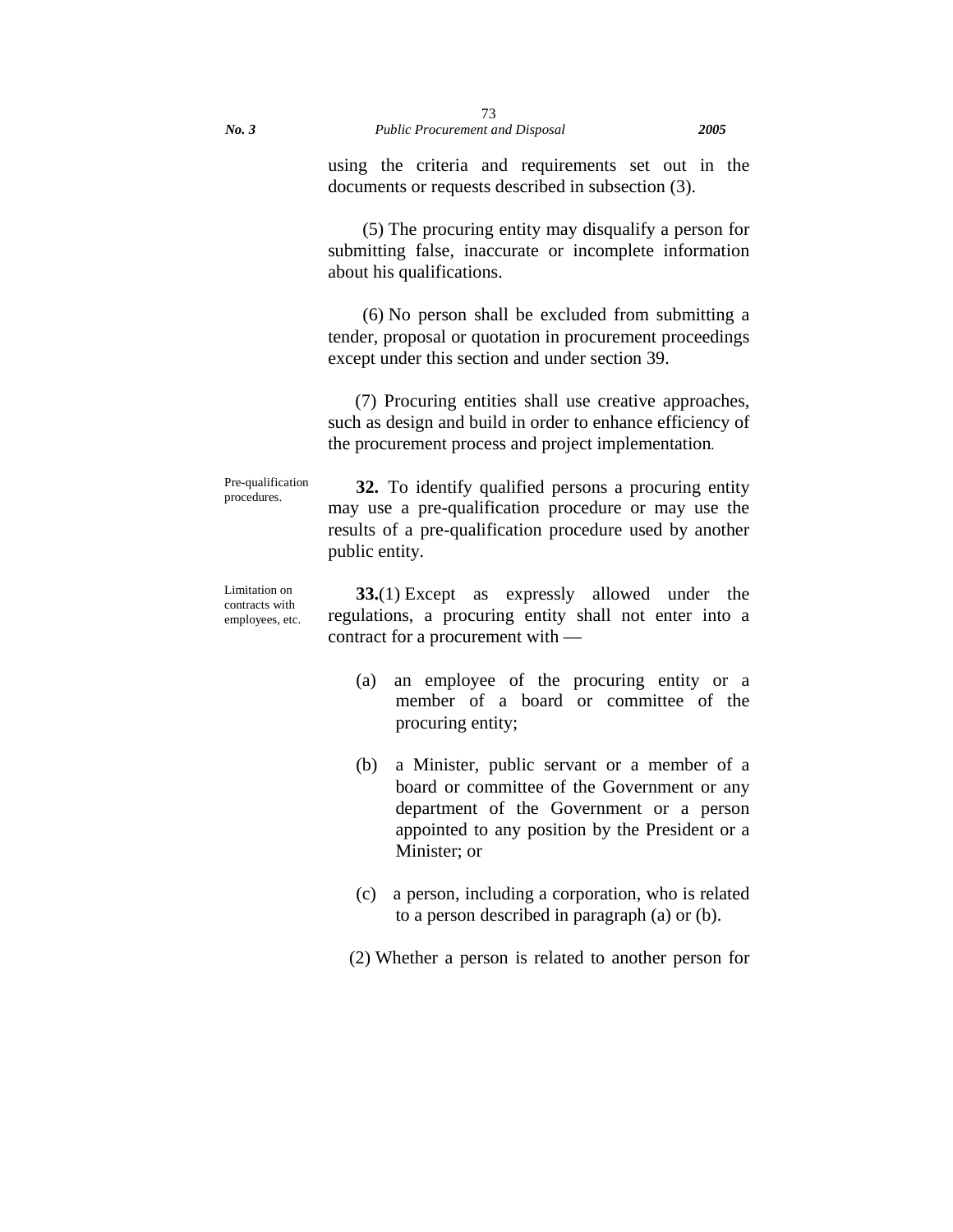the purpose of subsection  $(1)(c)$  shall be determined in accordance with the regulations.

Specific requirements. **34.**(1) The procuring entity shall prepare specific requirements relating to the goods, works or services being procured that are clear, that give a correct and complete description of what is to be procured and that allow for fair and open competition among those who may wish to participate in the procurement proceedings.

> (2) The specific requirements shall include all the procuring entity's technical requirements with respect to the goods, works or services being procured.

> (3) The technical requirements shall, where appropriate —

- (a) relate to performance rather than to design or descriptive characteristics; and
- (b) be based on national or international standards.

(4) The technical requirements shall not refer to a particular trademark, name, patent, design, type, producer or service provider or to a specific origin unless —

- (a) there is no other sufficiently precise or intelligible way of describing the requirements; and
- (b) the requirements allow equivalents to what is referred to.

Verification that not debarred.

**35.** A tender, proposal or quotation submitted by a person shall include a statement verifying that the person is not debarred from participating in procurement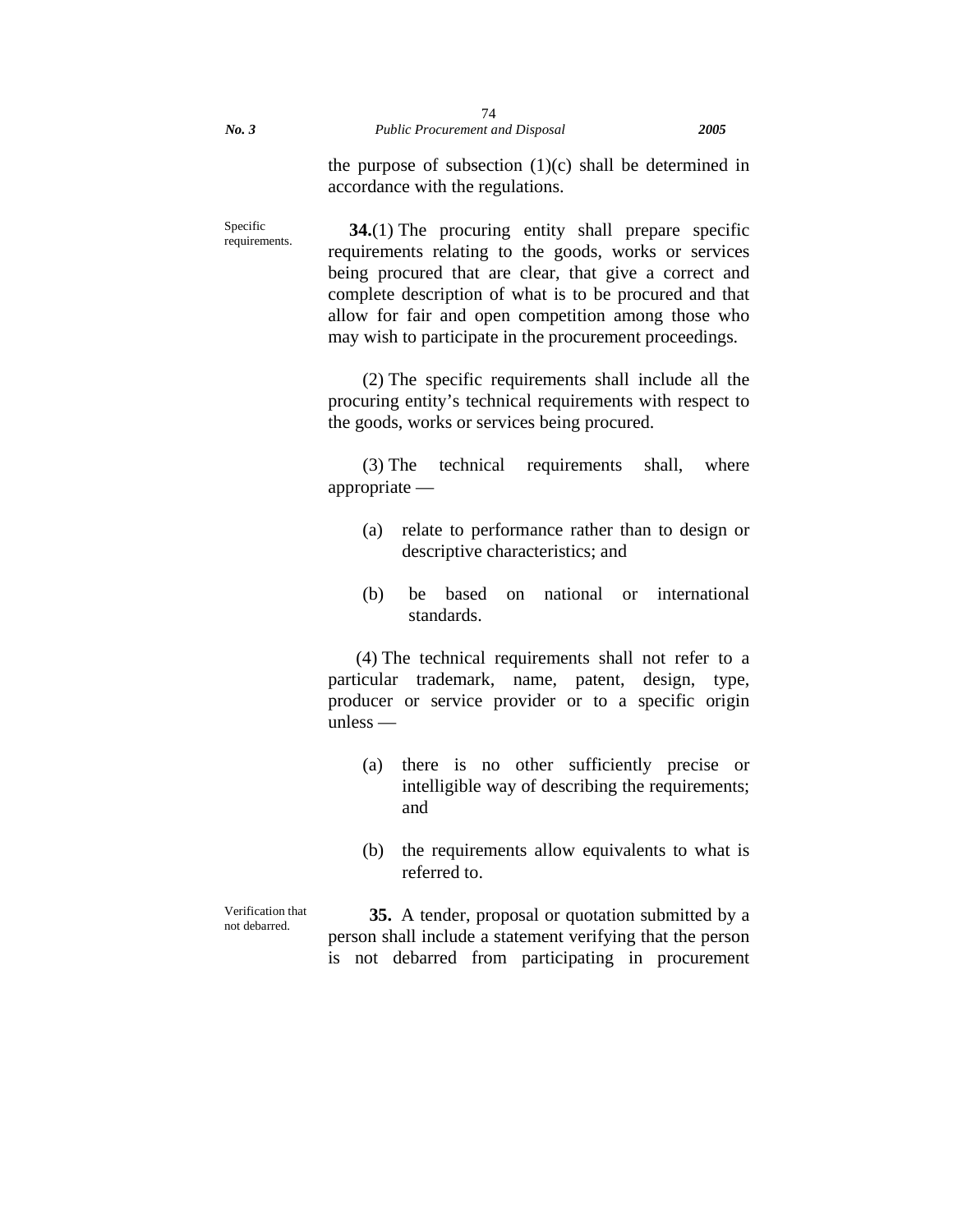proceedings under Part IX and a declaration that the person will not engage in any corrupt practice.

Termination of procurement proceedings. **36.**(1) A procuring entity may, at any time, terminate procurement proceedings without entering into a contract.

> (2) The procuring entity shall give prompt notice of a termination to each person who submitted a tender, proposal or quotation or, if direct procurement was being used, to each person with whom the procuring entity was negotiating.

> (3) On the request of a person described in subsection (2), the procuring entity shall give its reasons for terminating the procurement proceedings within fourteen days of the request.

> (4) If the procurement proceedings involved tenders and the proceedings are terminated before the tenders are opened, the procuring entity shall return the tenders unopened.

> (5) The procuring entity shall not be liable to any person for a termination under this section.

> (6) A termination under this section shall not be reviewed by the Review Board or a court.

> (7) A public entity that terminates procurement proceedings shall give the Authority a written report on the termination.

> (8) A report under subsection (7) shall include the reasons for the termination and shall be made in accordance with any directions of the Authority with respect to the contents of the report and when it is due.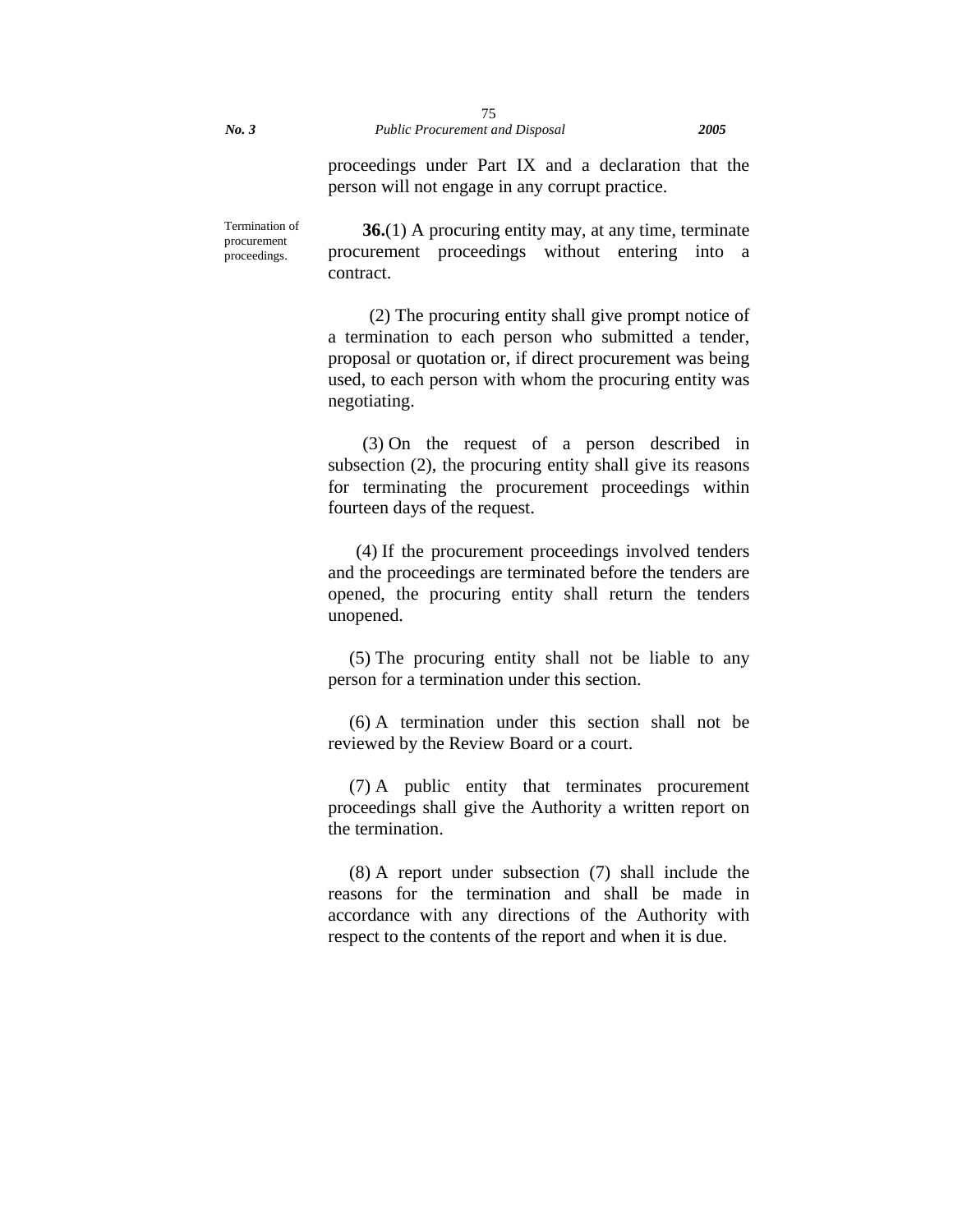Form of communications. **37.**(1) If the procurement procedure used is open or restricted tendering or a request for proposals, communications between the procuring entity and a person seeking a contract for the procurement shall be in writing.

> (2) If the procurement procedure used is direct procurement or a request for quotations, communications between the procuring entity and a person seeking a contract for the procurement shall either be —

- (a) in writing; or
- (b) referred to and confirmed in writing.

(3) To the extent allowed under written directions of the Authority, electronic communications may be used instead of written communications.

Inappropriate influence on evaluations, etc.

**38.**(1) After the deadline for the submission of tenders, proposals or quotations —

- (a) no person who submitted a tender, proposal or quotation shall make any unsolicited communications to the procuring entity or any person involved in the procurement proceedings that might reasonably be construed as an attempt to influence the evaluation and comparison of tenders, proposals or quotations; and
- (b) no person who is not officially involved in the evaluation and comparison of tenders, proposals or quotations shall attempt, in any way, to influence that evaluation and comparison.

(2) A person who contravenes subsection (1) is guilty of an offence and is liable on conviction —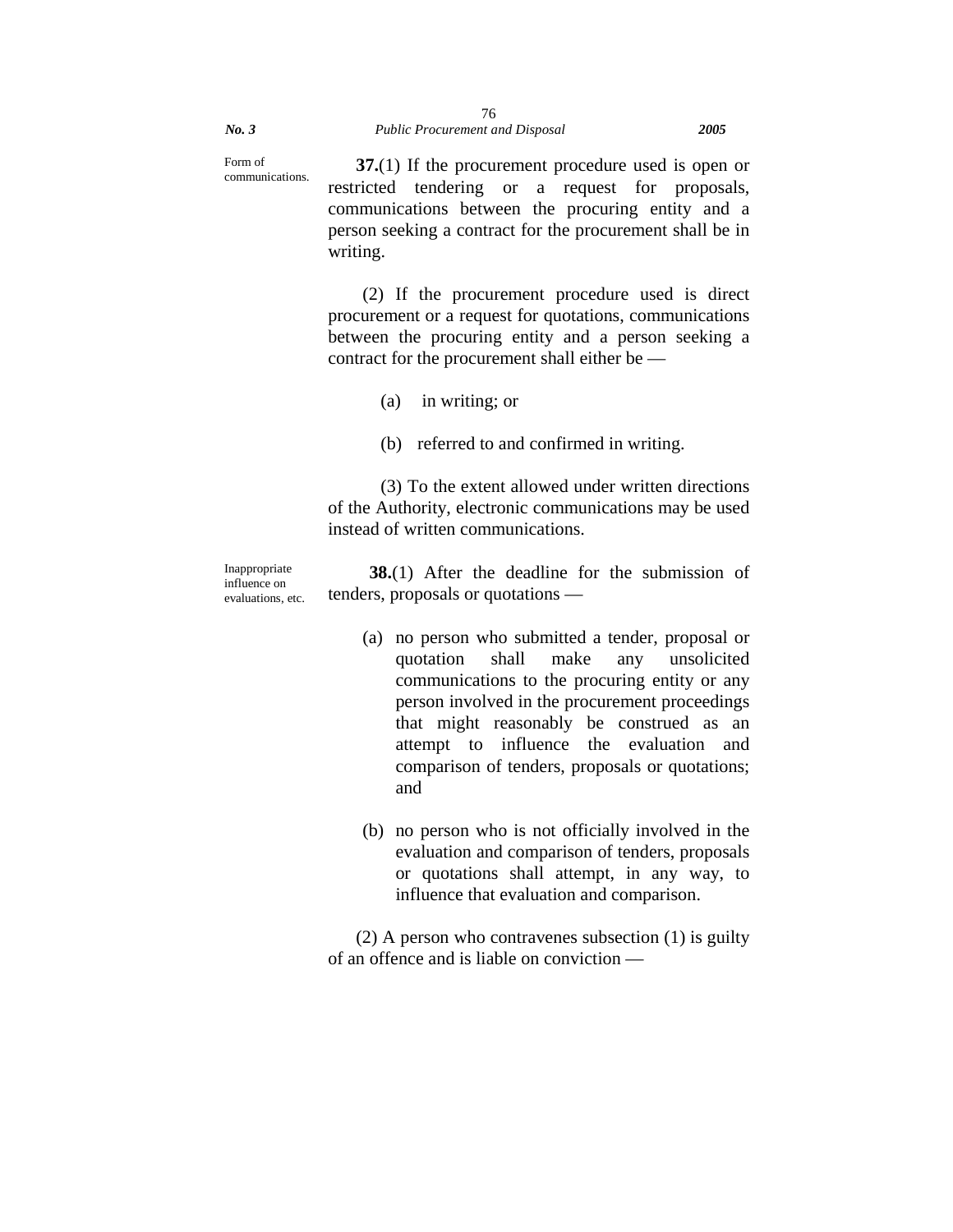- (a) if the person is an individual, to a fine not exceeding four million shillings or to imprisonment for a term not exceeding three years or to both; or
- (b) if the person is a corporation, to a fine not exceeding ten million shillings.

Participation in procurement. **39.**(1) Candidates shall participate in procurement proceedings without discrimination except where participation is limited in accordance with this Act and the regulations.

> (2) Subject to subsection (8), the Minister shall, in consideration of economic and social development factors, prescribe preferences and or reservations in public procurement and disposal.

> (3) The preferences and reservations referred to in subsection (2) shall -

- (a) be non-discriminatory in respect of the targeted groups;
- (b) allow competition amongst the eligible;
- (c) be monitored and evaluated.
- (4) The preferences and reservations shall apply to–
- (a) candidates such as disadvantaged groups, micro, small and medium enterprises;
- (b) works, services and goods, or any combination thereof;
- (c) identified regions; and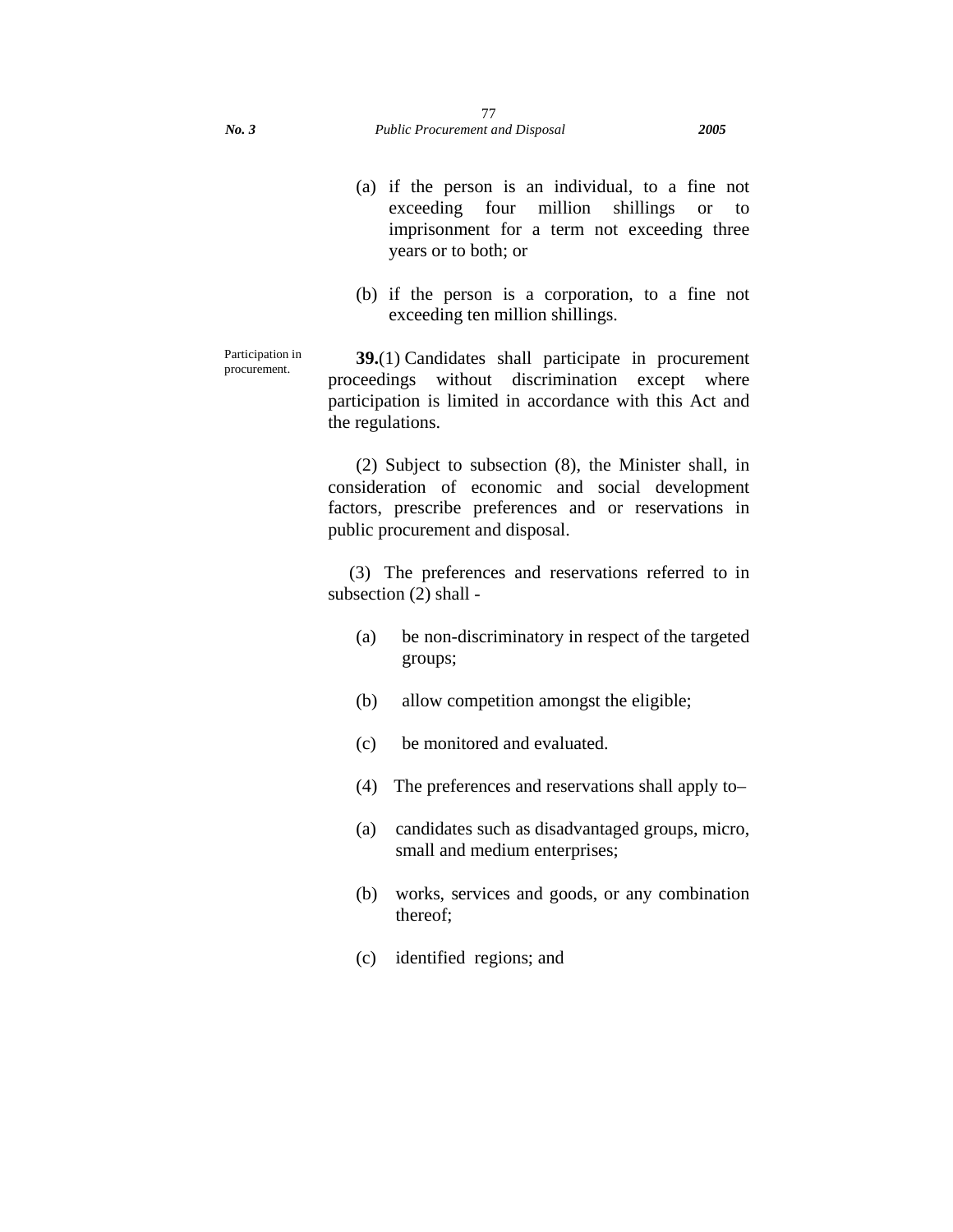(d) such other categories as may be prescribed.

 (5) A procuring entity shall, when processing procurement, comply with the provisions of this Act and the regulations in respect of preferences and reservations.

(6) To qualify for a specific preference or reservation, a candidate shall provide evidence of eligibility.

(7) The Authority shall maintain an up-to-date register of contractors in works, goods and services, or any combination thereof, in order to be cognizant at all times of the workload and performance record.

(8) In applying the preferences and reservations under this section -

- (a) exclusive preference shall be given to citizens of Kenya where –
	- (i) the funding is 100% from the Government of Kenya or a Kenyan body; and
	- (ii) the amounts are below the prescribed threshold.
- (b) a prescribed margin of preference may be given
	- (i) in the evaluation of bids to candidates offering goods manufactured, mined, extracted and grown in Kenya; or
	- (ii) works, goods and services where a preference may be applied depending on the percentage of shareholding of the locals on a graduating scale as prescribed.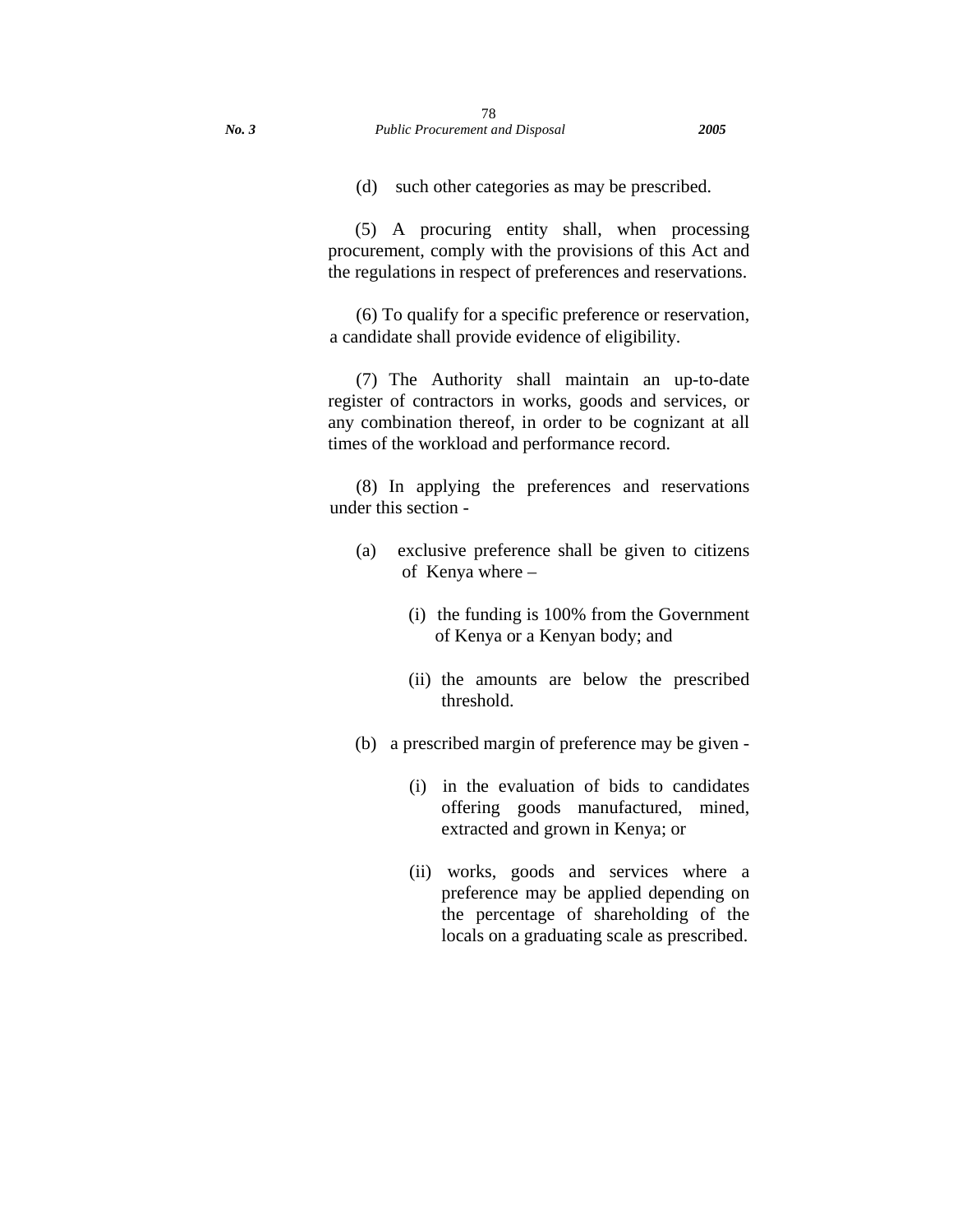| No. 3                   | 79<br><b>Public Procurement and Disposal</b>                                                                                                               | <i>2005</i> |
|-------------------------|------------------------------------------------------------------------------------------------------------------------------------------------------------|-------------|
| Corrupt practice.       | $40(1)$ No person, agent or employee shall be involved<br>in any corrupt practice in any procurement proceeding.                                           |             |
|                         | (2) If a person or an employee or agent of a person<br>contravenes subsection $(1)$ the following shall apply —                                            |             |
|                         | (a) the person shall be disqualified from entering<br>into a contract for the procurement; or                                                              |             |
|                         | (b) if a contract has already been entered into with<br>the person, the contract shall be voidable at the<br>option of the procuring entity.               |             |
|                         | (3) The voiding of a contract by the procuring entity<br>under subsection $(2)(b)$ does not limit any other legal<br>remedy the procuring entity may have. |             |
|                         | (4) A person, employee or agent who contravenes<br>subsection (1) shall be guilty of an offence.                                                           |             |
| Fraudulent<br>practice. | $41(1)$ No person shall be involved in a fraudulent<br>practice in any procurement proceeding.                                                             |             |
|                         | $(2)$ If a person contravenes subsection $(1)$<br>following shall apply $-$                                                                                | the         |
|                         | (a) the person shall be disqualified from entering<br>into a contract for the procurement; or                                                              |             |
|                         | (b) if a contract has already been entered into with<br>the person, the contract shall be voidable at the<br>option of the procuring entity.               |             |
|                         | (3) The voiding of a contract by the procuring entity<br>under subsection $(2)(b)$ does not limit any other legal<br>remedy the procuring entity may have. |             |
|                         | $(4)$ A person who contravenes subsection $(1)$ shall be<br>guilty of an offence.                                                                          |             |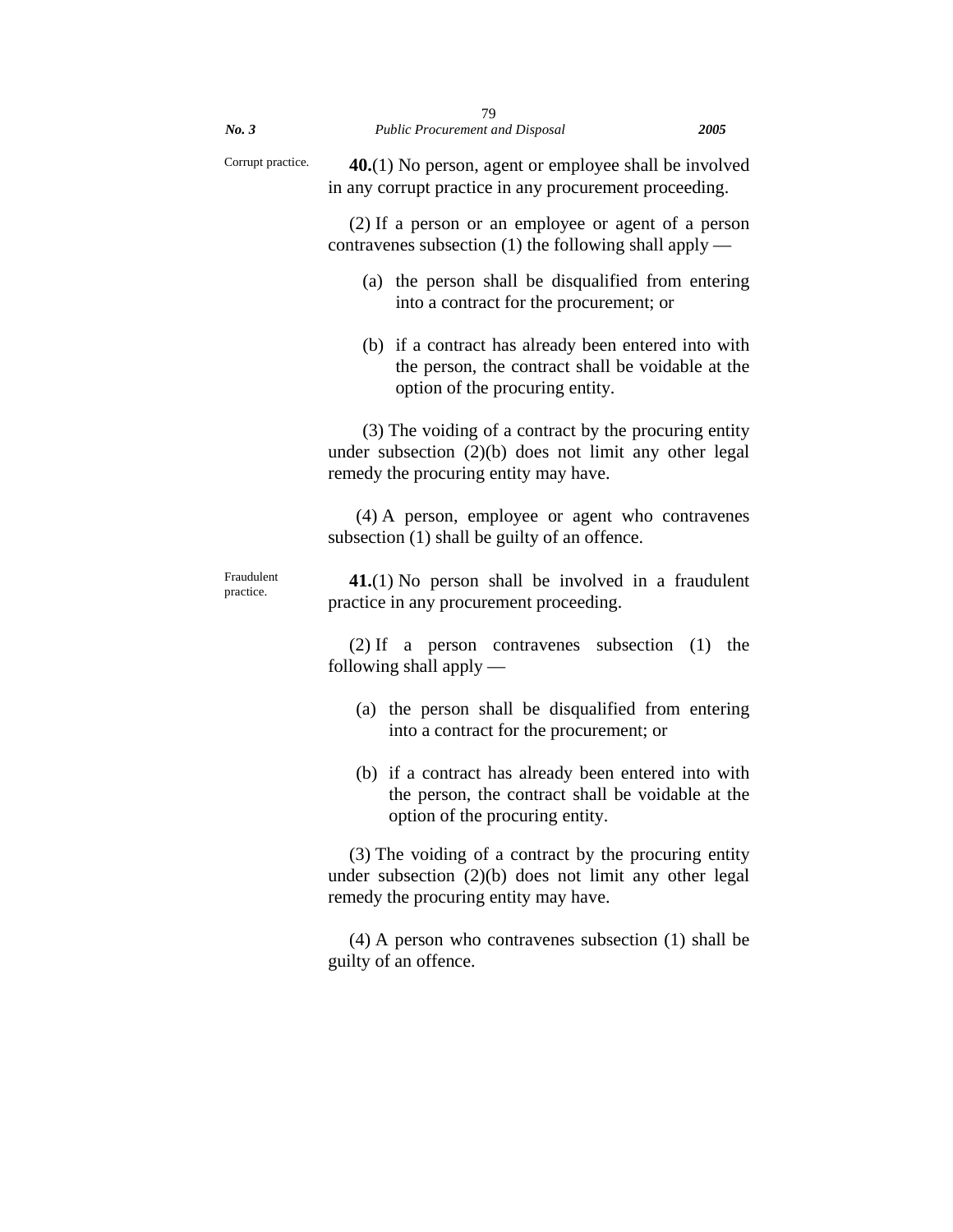| No.3                      | 80<br>Public Procurement and Disposal<br>2005                                                                                                                                            |  |  |  |
|---------------------------|------------------------------------------------------------------------------------------------------------------------------------------------------------------------------------------|--|--|--|
| Collusion.                | $42(1)$ No person shall collude or attempt to collude<br>with any other person $-$                                                                                                       |  |  |  |
|                           | to make any proposed price higher than would<br>(a)<br>otherwise have been the case;                                                                                                     |  |  |  |
|                           | (b)<br>to have that<br>other person refrain<br>from<br>submitting a tender, proposal or quotation or<br>withdraw or change a tender, proposal or<br>quotation; or                        |  |  |  |
|                           | (c)<br>to submit a tender, proposal or quotation with a<br>specified price or with any specified inclusions<br>or exclusions.                                                            |  |  |  |
|                           | $(2)$ If a person contravenes subsection $(1)$ the<br>following shall apply $-$                                                                                                          |  |  |  |
|                           | (a)<br>both persons referred to in subsection (1) shall<br>be disqualified from entering into a contract for<br>the procurement; or                                                      |  |  |  |
|                           | if a contract has already been entered into with<br>(b)<br>either person referred to in subsection (1), the<br>contract shall be voidable at the option of the<br>procuring entity.      |  |  |  |
|                           | (3) The voiding of a contract by the procuring entity<br>under subsection $(2)(b)$ does not limit any other legal<br>remedy the procuring entity may have.                               |  |  |  |
|                           | $(4)$ A person who contravenes subsection $(1)$ shall be<br>guilty of an offence.                                                                                                        |  |  |  |
| Conflicts of<br>interest. | 43.(1) An employee or agent of the procuring entity<br>or a member of a board or committee of the procuring<br>entity who has a conflict of interest with respect to a<br>$procurrent -$ |  |  |  |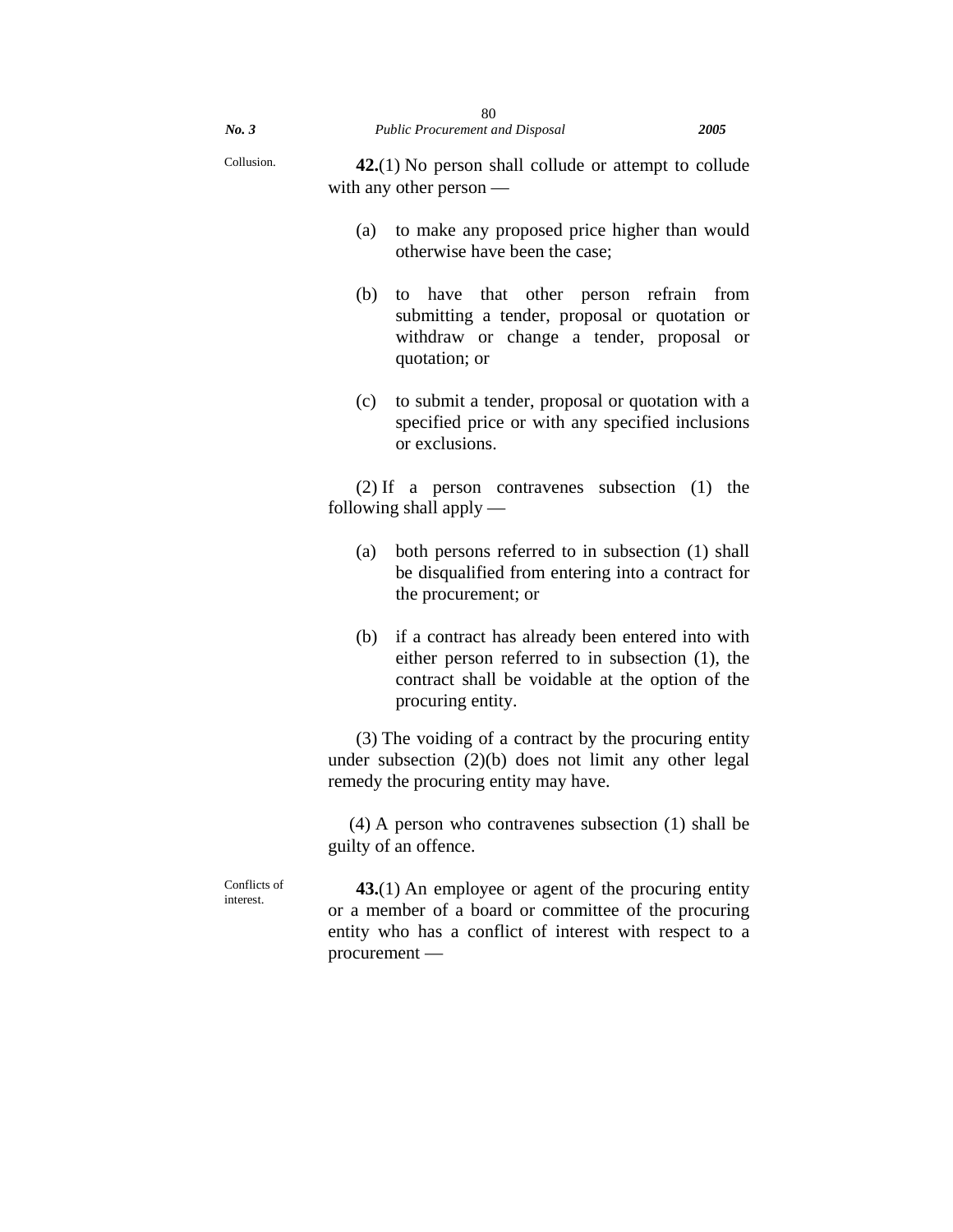- (a) shall not take part in the procurement proceedings; and
- (b) shall not, after a procurement contract has been entered into, take part in any decision relating to the procurement or contract.

(2) An employee, agent or member described in subsection (1) who refrains from doing anything prohibited under that subsection that, but for that subsection, would have been within his duties shall disclose the conflict of interest to the procuring entity.

(3) If a person contravenes subsection (1) with respect to a conflict of interest described in subsection  $(5)(a)$  and the contract is awarded to the person or his relative or to another person in whom one of them had a direct or indirect pecuniary interest, the contract shall be voidable at the option of the procuring entity.

(4) The voiding of a contract by the procuring entity under subsection (3) does not limit any other legal remedy the procuring entity may have.

(5) For the purpose of this section, a person has a conflict of interest with respect to a procurement if the person or a relative of the person —

- (a) seeks, or has a direct or indirect pecuniary interest in another person who seeks, a contract for the procurement; or
- (b) owns or has a right in any property or has a direct or indirect pecuniary interest that results in the private interest of the person conflicting with his duties with respect to the procurement.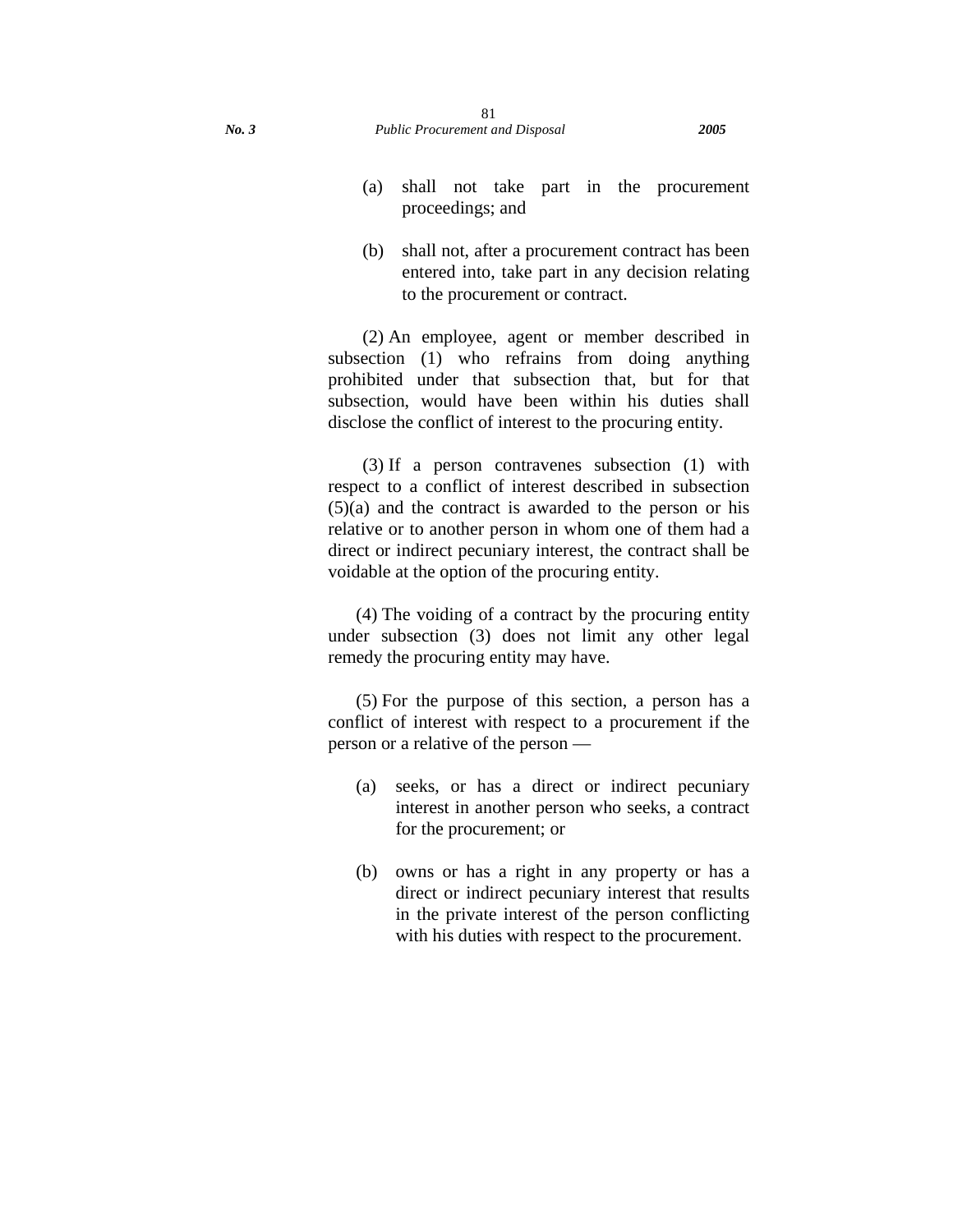- (6) In this section, "relative" means —
- (a) a spouse, child, parent, brother or sister;
- (b) a child, parent, brother or sister of a spouse; or
- (c) any other prescribed relative.

(7) For the purpose of subsection (5), the following are persons seeking a contract for a procurement —

- (a) a person submitting a tender, proposal or quotation; or
- (b) if direct procurement is being used, a person with whom the procuring entity is negotiating.

(8) Any person who contravenes the provisions of this section shall be guilty of an offence.

Confidentiality. **44.**(1) During or after procurement proceedings, no procuring entity and no employee or agent of the procuring entity or member of a board or committee of the procuring entity shall disclose the following —

- (a) information relating to a procurement whose disclosure would impede law enforcement or whose disclosure would not be in the public interest;
- (b) information relating to a procurement whose disclosure would prejudice legitimate commercial interests or inhibit fair competition;
- (c) information relating to the evaluation, comparison or clarification of tenders, proposals or quotations; or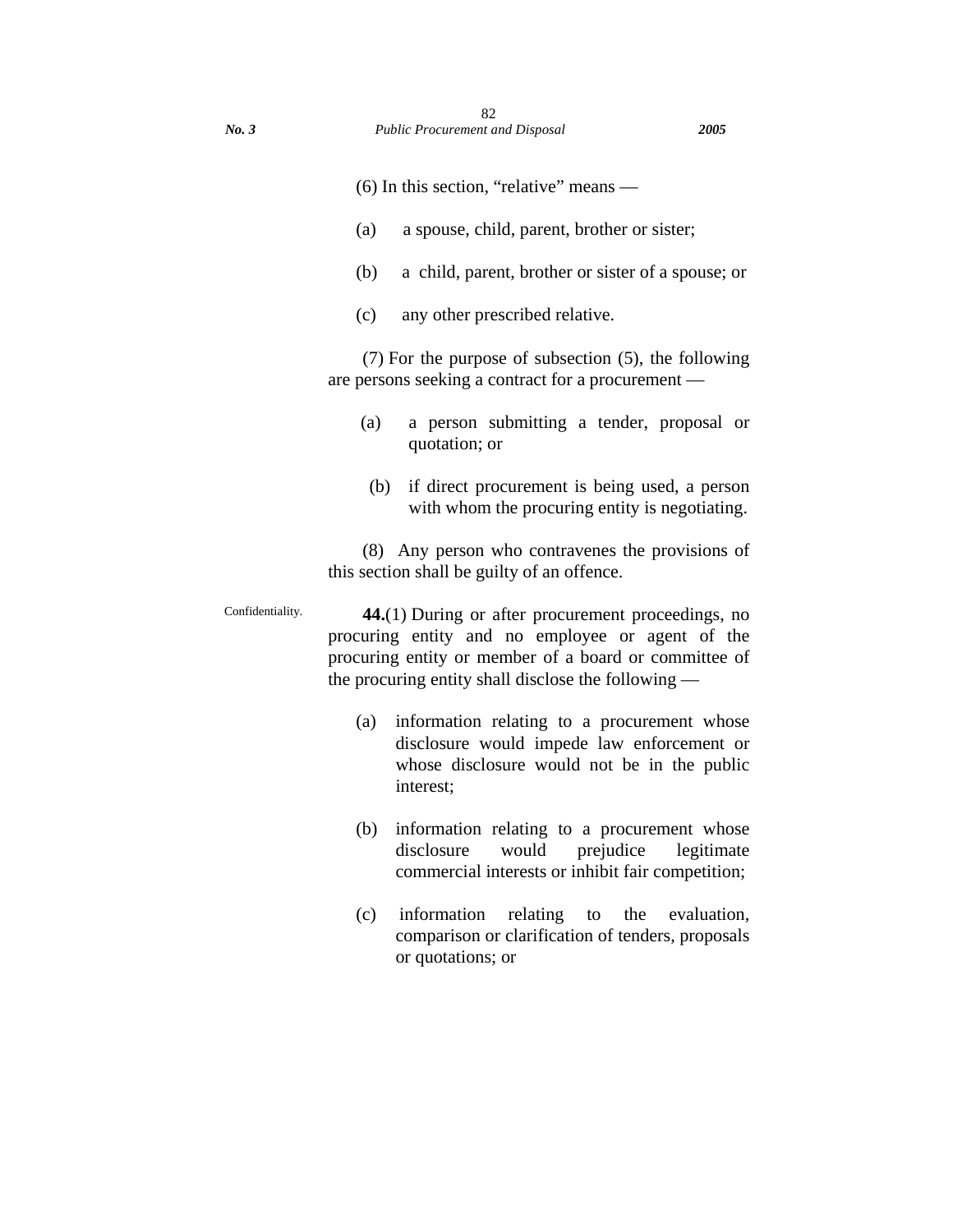(d) the contents of tenders, proposals or quotations.

(2) This section does not prevent the disclosure of information if any of the following apply —

- (a) the disclosure is to an employee or agent of the procuring entity or a member of a board or committee of the procuring entity involved in the procurement proceedings;
- (b) the disclosure is for the purpose of law enforcement;
- (c) the disclosure is for the purpose of a review under Part VII or an investigation under Part VIII or as required under section 105;
- (d) the disclosure is pursuant to a court order; or
- (e) the disclosure is allowed under the regulations.

 (3) Notwithstanding the provisions of subsection (2), the disclosure to an applicant seeking a review under Part VII shall constitute only the summary referred to in section  $45(2)(e)$ .

 (4) Any person who contravenes the provisions of this section shall be guilty of an offence.

**45.**(1) A procuring entity shall keep records for each procurement for at least six years after the resulting contract was entered into or, if no contract resulted, after the procurement proceedings were terminated.

- (2) The records for a procurement must include —
- (a) a brief description of the goods, works or services being procured;

Procurement records.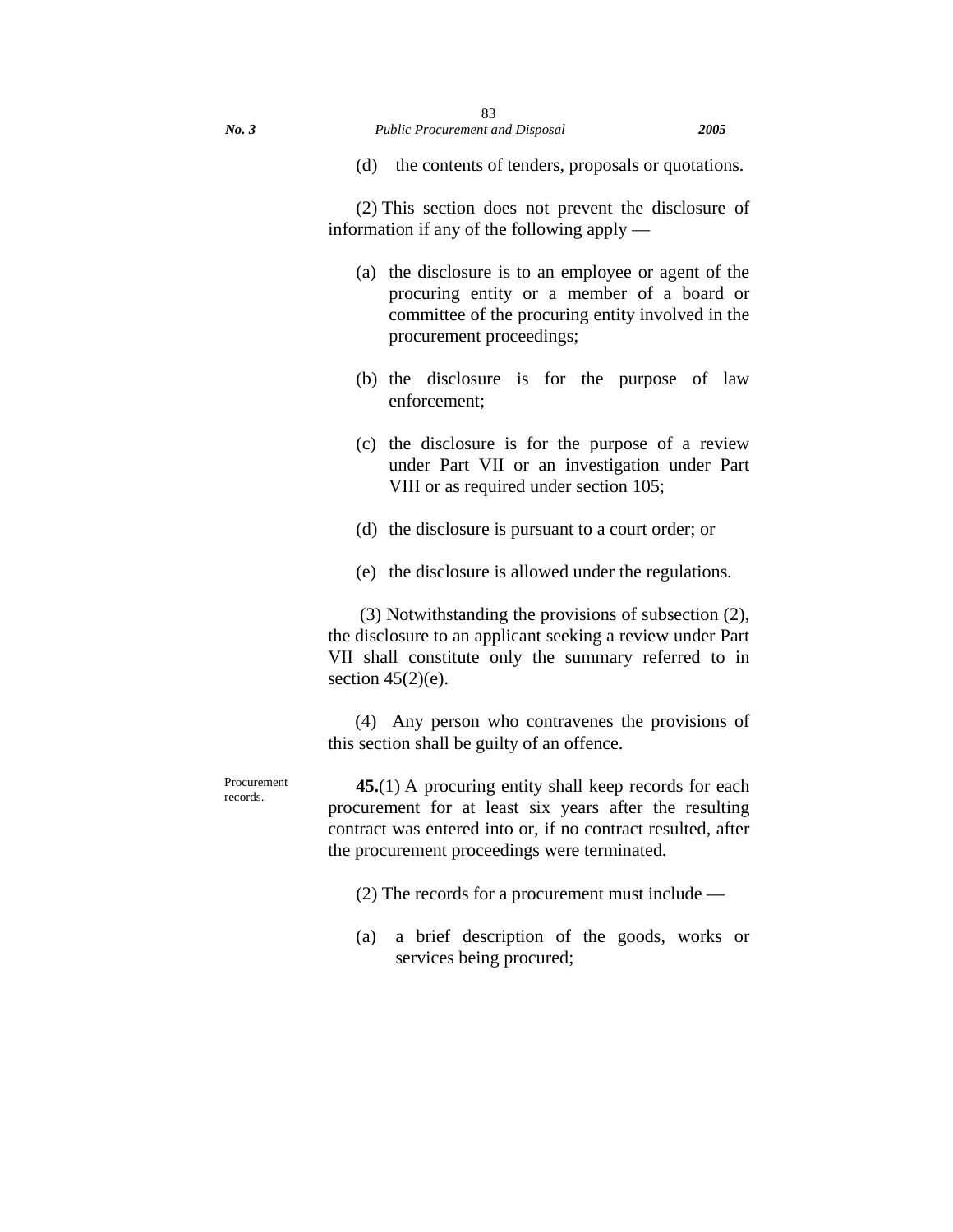- (b) if a procedure other than open tendering was used, the reasons for doing so;
- (c) if, as part of the procurement procedure, anything was advertised in a newspaper or other publication, a copy of that advertisement as it appeared in that newspaper or publication;
- (d) for each tender, proposal or quotation that was submitted —
	- (i) the name and address of the person making the submission; and
	- (ii) the price, or basis of determining the price, and a summary of the other principal terms and conditions of the tender, proposal or quotation;
- (e) a summary of the evaluation and comparison of the tenders, proposals or quotations, including the evaluation criteria used;
- (f) if the procurement proceedings were terminated without resulting in a contract, an explanation of why they were terminated;
- (g) a copy of every document that this Act requires the procuring entity to prepare; and
- (h) such other information or documents as are prescribed.

(3) After a contract has been awarded or the procurement proceedings have been terminated, the procuring entity shall, on request, make the records for the procurement available to a person who submitted a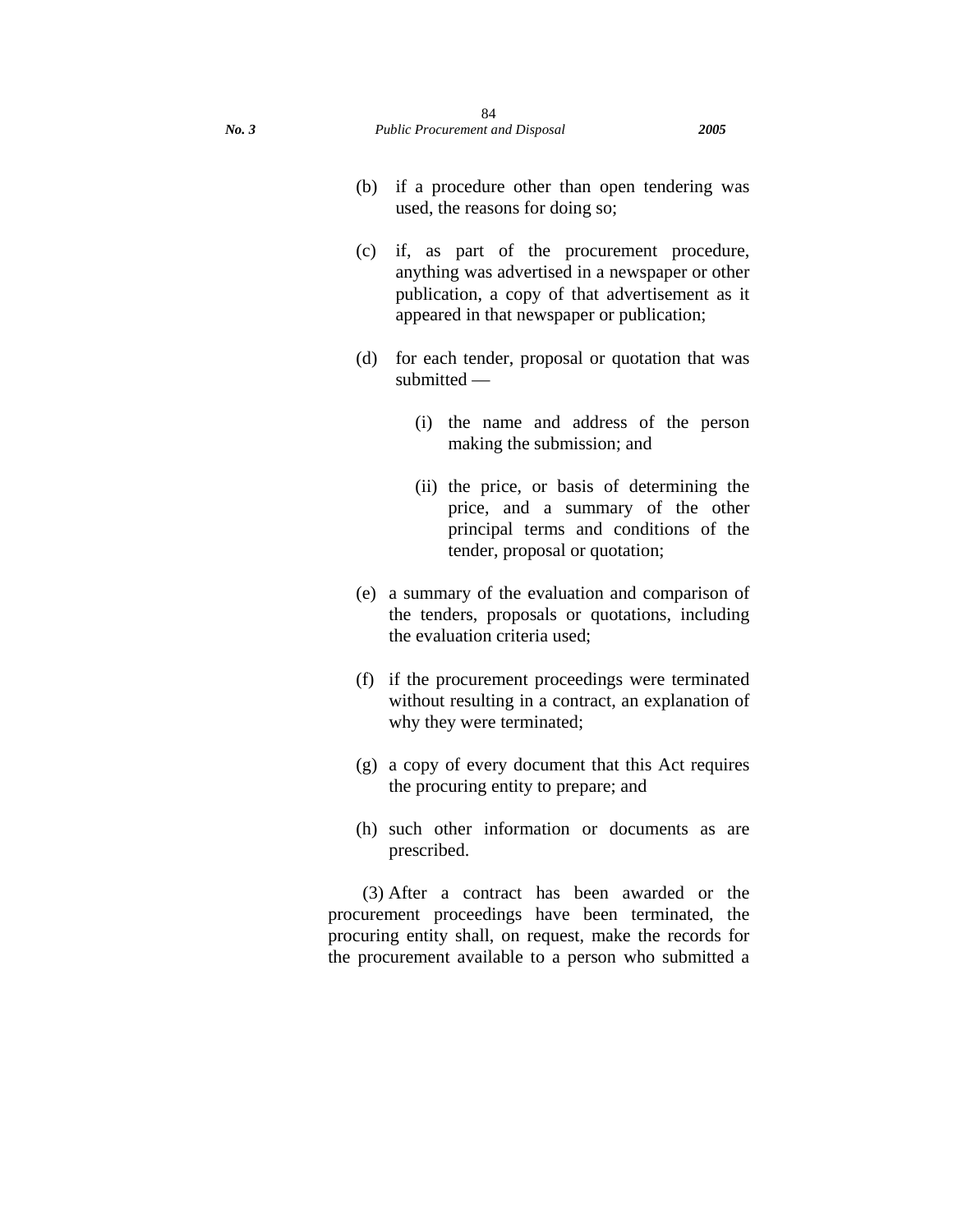tender, proposal or quotation or, if direct procurement was used, a person with whom the procuring entity was negotiating.

(4) The procuring entity may charge a fee for making the records available but the fee shall not exceed the costs of making the records available.

(5) No disclosure shall be made under subsection (3) that would be contrary to section 44(1), but a disclosure, under subsection (3), of anything described in paragraphs (a) to (f) of subsection (2) shall be deemed not to be contrary to paragraphs (b) to (d) of section 44(1).

(6) A procuring entity shall maintain a proper filing system with clear links between procurement and expenditure files.

Publication of procurement contracts.

**46.**(1) The Authority shall publish notices of the contracts awarded by procuring entities together with such other information as may be prescribed.

(2) The Authority shall issue directions governing the publication of notices under this section, including directions specifying what must be included in a notice and how it must be published.

Amendments to contracts.

**47.** An amendment to a contract resulting from the use of open tendering or an alternative procurement procedure under Part VI is effective only if —

- (a) the amendment has been approved in writing by the tender committee of the procuring entity; and
- (b) any contract variations are based on the prescribed price or quantity variations for goods, works and services*.*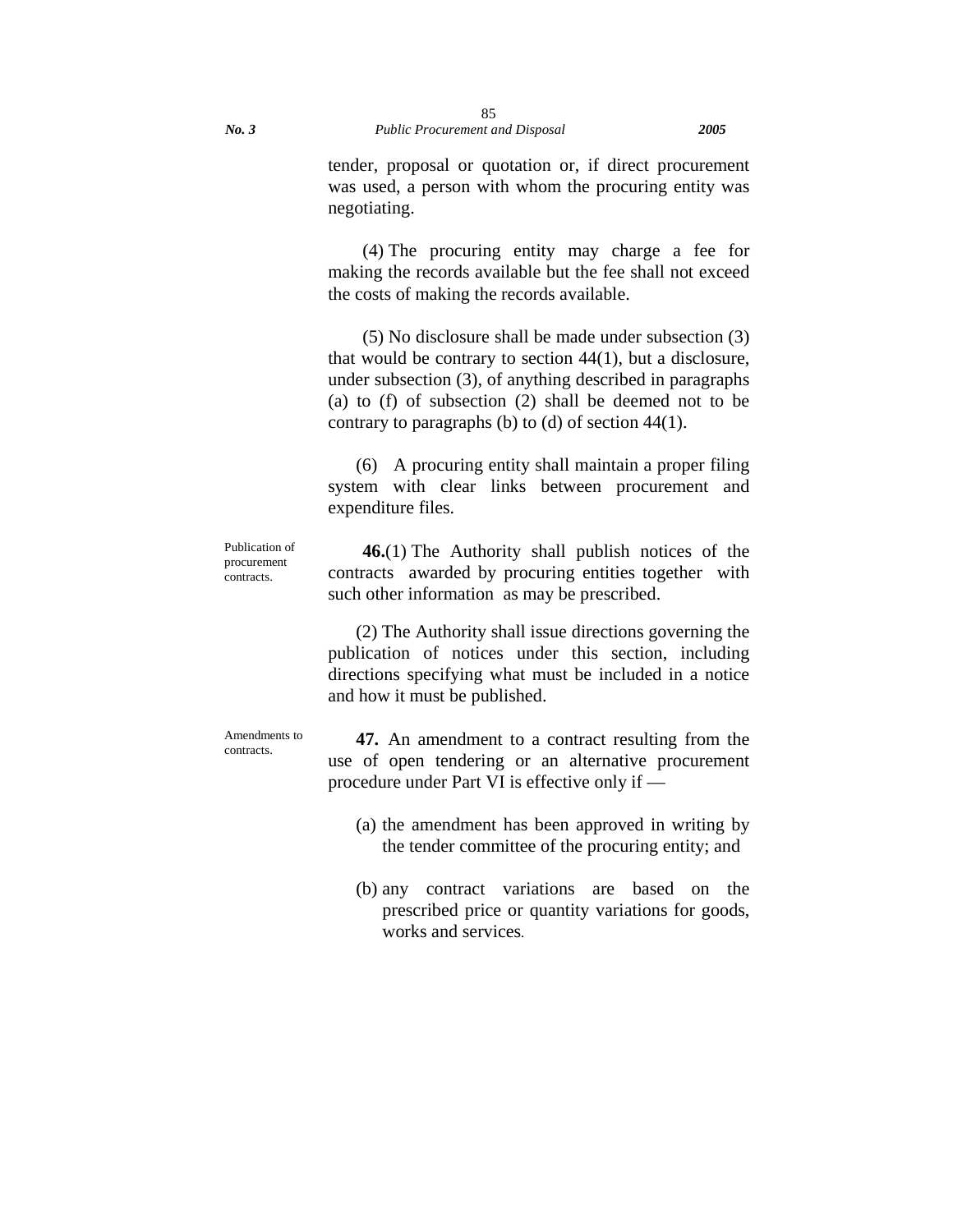Interest on overdue amounts.

**48.** The following shall apply with respect to overdue amounts owed by a procuring entity under a contract for a procurement —

- (a) unless the contract provides otherwise, the procuring entity shall pay interest on the overdue amounts; and
- (b) the interest to be paid under paragraph (a) shall be in accordance with prevailing commercial bank rates.

Inspections and audits relating to contracts. **49.**(1) The following shall apply in relation to a contract for a procurement —

- (a) the Director-General, or anyone authorised by the Director-General, may inspect, at any reasonable time, the records and accounts of the procuring entity and contractor relating to the contract and the procuring entity and contractor shall co-operate with and assist whoever does such an inspection; and
- (b) the Controller and Auditor-General, or an auditor authorised by the Controller and Auditor-General, may audit the accounts of the procuring entity and contractor relating to the contract and the procuring entity and contractor shall co-operate with and assist whoever does such an audit.

(2) The costs of an audit under subsection (1)(b) shall be borne by the Authority if the audit was conducted at the request of the Director-General.

## **PART V - OPEN TENDERING**

Part sets out requirements.

**50.** This Part sets out the requirements for open tendering.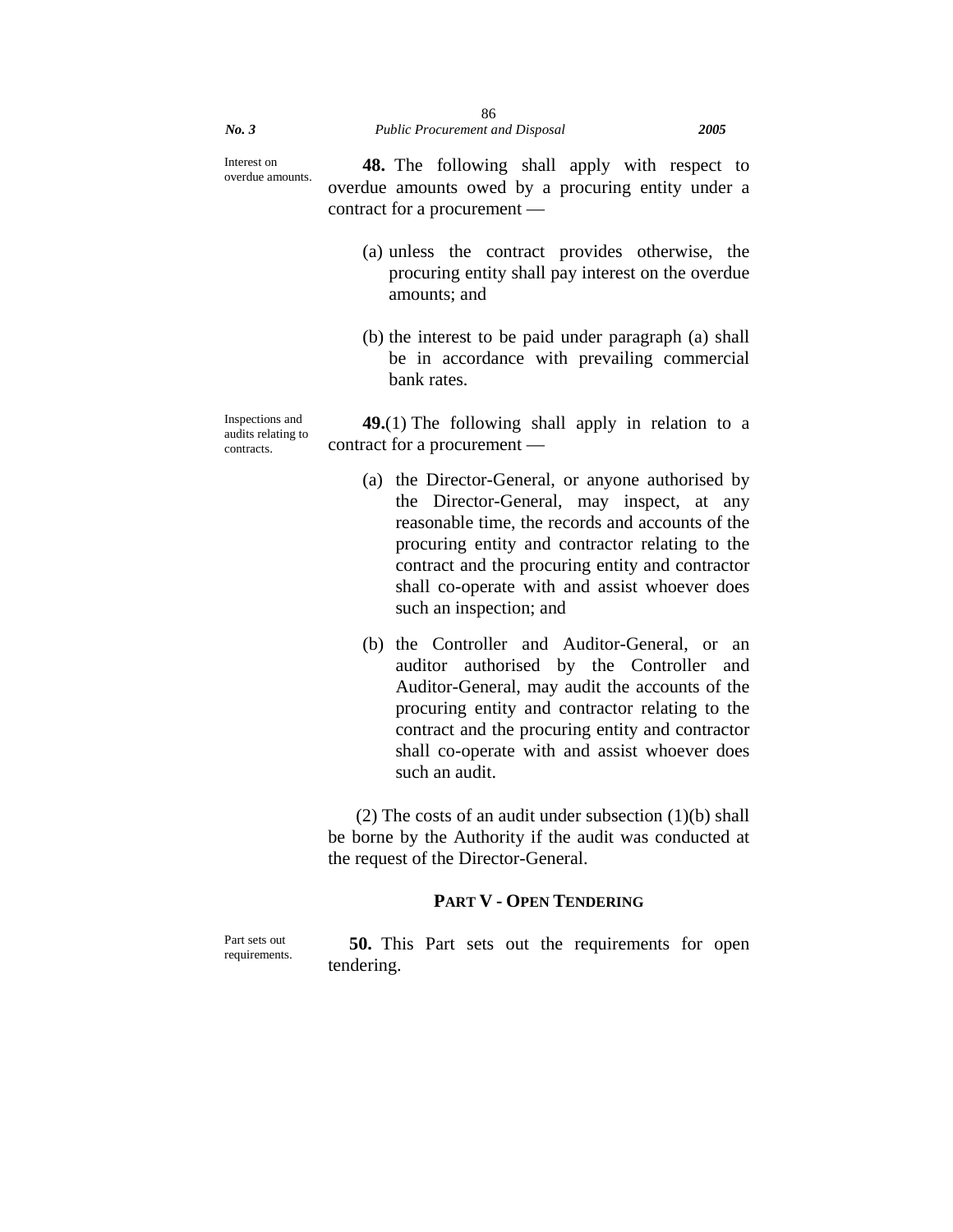| Invitation to<br>tender. | <b>51.</b> The procuring entity shall prepare an invitation<br>to tender that sets out the following —                               |  |  |  |
|--------------------------|--------------------------------------------------------------------------------------------------------------------------------------|--|--|--|
|                          | the name and address of the procuring entity;<br>(a)                                                                                 |  |  |  |
|                          | (b)<br>the tender number assigned to the procurement<br>proceedings by the procuring entity;                                         |  |  |  |
|                          | a brief description of the goods, works or<br>(c)<br>services being procured including the time limit<br>for delivery or completion; |  |  |  |
|                          | (d)<br>an explanation of how to obtain the tender<br>documents, including the amount of any fee;                                     |  |  |  |
|                          | (e)<br>an explanation of where and when tenders must<br>be submitted and where and when the tenders<br>will be opened; and           |  |  |  |
|                          | (f)<br>a statement that those submitting tenders or<br>their representatives may attend the opening of<br>tenders.                   |  |  |  |
| Tender<br>documents.     | $52(1)$ The procuring entity shall prepare tender<br>documents in accordance with this section and the<br>regulations.               |  |  |  |
|                          | (2) The tender documents shall contain enough                                                                                        |  |  |  |

information to allow fair competition among those who may wish to submit tenders.

(3) The tender documents shall set out the following —

(a) the specific requirements prepared under section 34 relating to the goods, works or services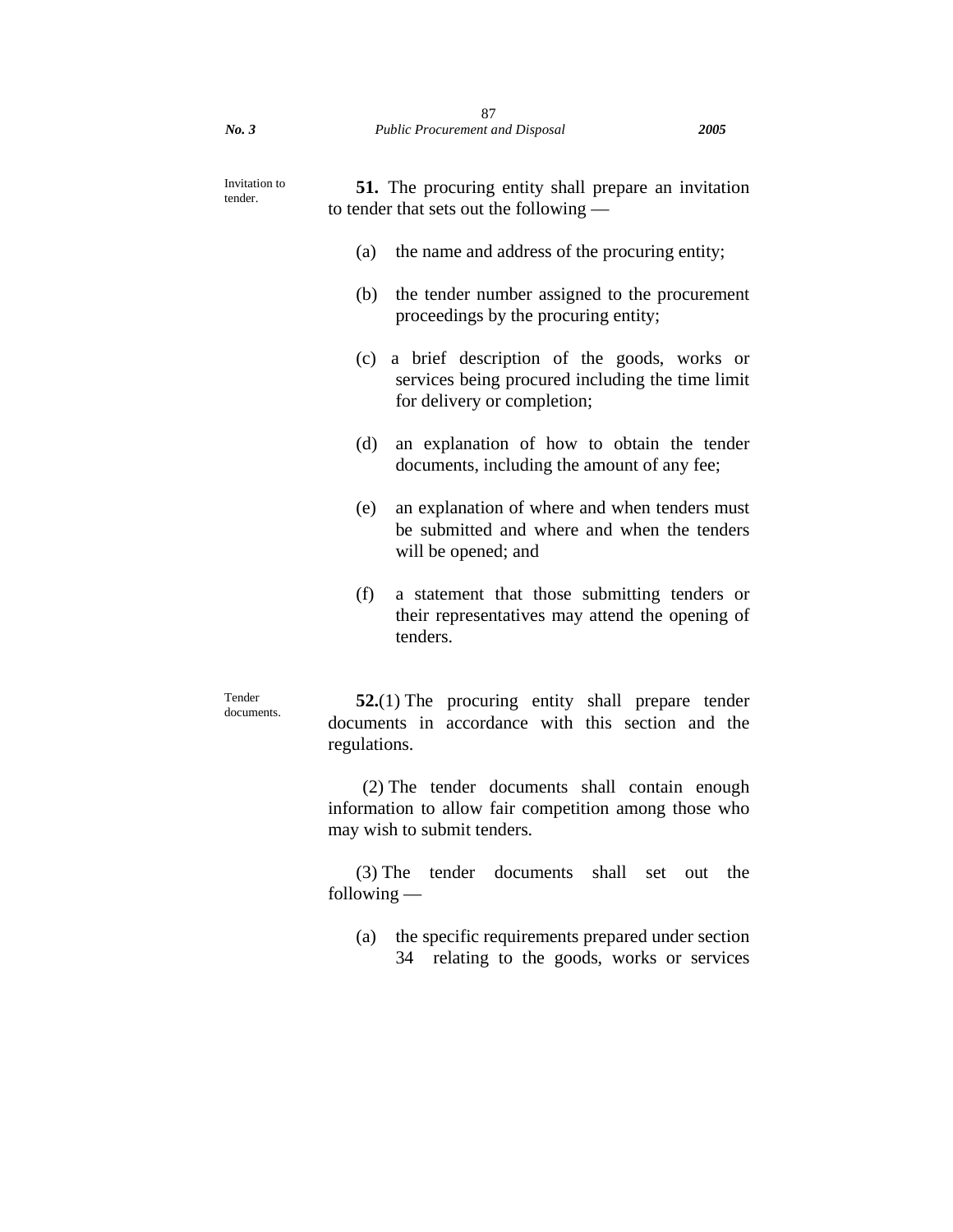being procured and the time limit for delivery or completion;

- (b) if works are being procured, relevant drawings and bills of quantities;
- (c) the general and specific conditions to which the contract will be subject, including any requirement that performance security be provided before the contract is entered into;
- (d) the tender number assigned to the procurement proceedings by the procuring entity;
- (e) instructions for the preparation and submission of tenders including —
	- (i) the forms for tenders;
	- (ii) the number of copies to be submitted with the original tender;
	- (iii) any requirement that tender security be provided and the form and amount of any such security; and
	- (iv) any requirement that evidence be provided of the qualifications of the person submitting the tender;
- (f) an explanation of where and when tenders must be submitted, a statement that the tenders will be opened immediately after the deadline for submitting them and an explanation of where the tenders will be opened;
- (g) a statement that those submitting tenders or their representatives may attend the opening of tenders;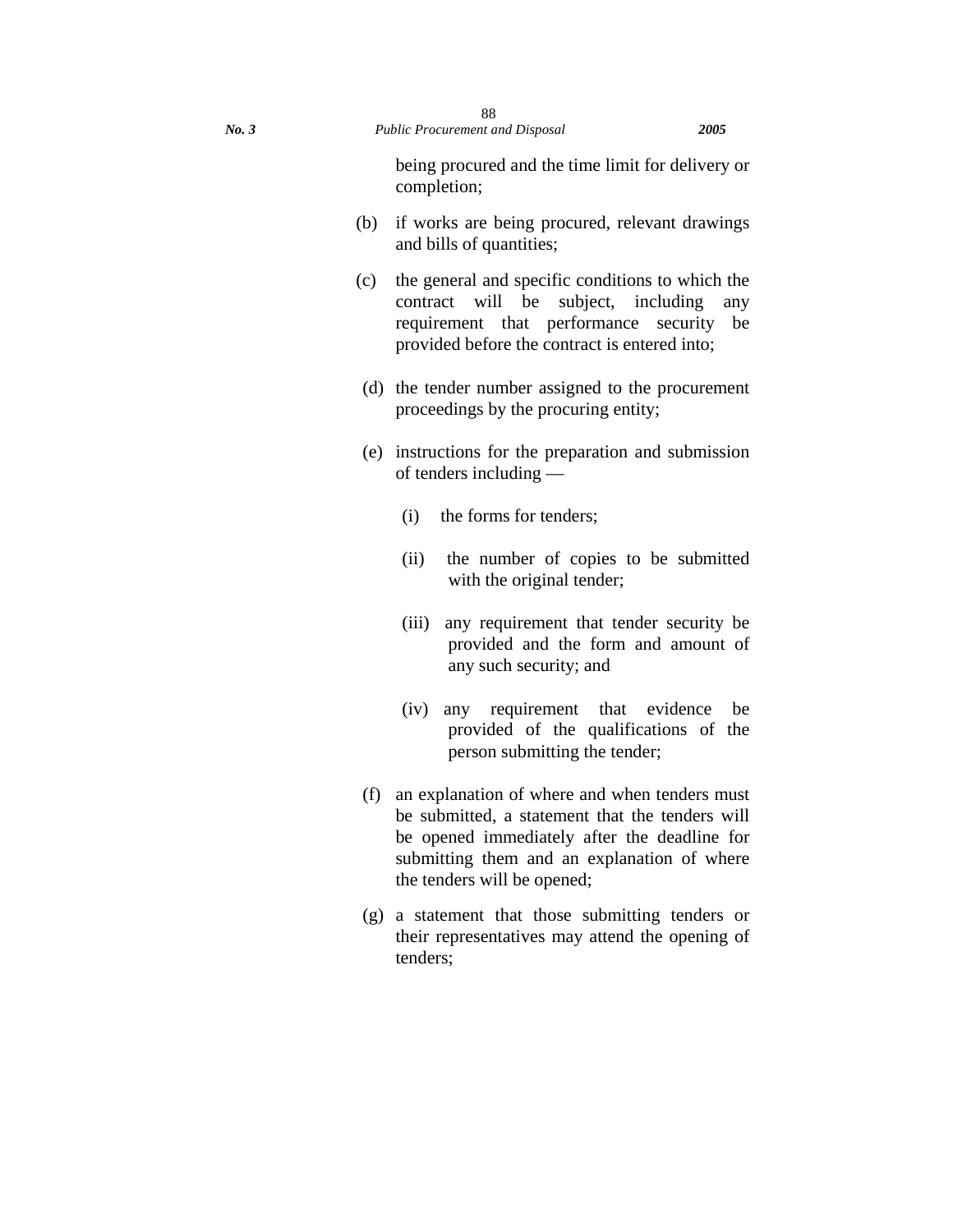- (i) the procedures and criteria to be used to evaluate and compare the tenders;
- (j) a statement that the procuring entity may, at any time, terminate the procurement proceedings without entering into a contract; and
- (k) anything else required, under this Act or the regulations, to be set out in the tender documents.

Modifications to **53.**(1) A procuring entity may amend the tender documents at any time before the deadline for submitting tenders by issuing an addendum.

> (2) An amendment may be made on the procuring entity's own initiative or in response to an inquiry.

> (3) The procuring entity shall promptly provide a copy of the addendum to each person to whom the procuring entity provided copies of the tender documents.

> (4) The addendum shall be deemed to be part of the tender documents.

Advertisement. **54.**(1) The procuring entity shall take such steps as are reasonable to bring the invitation to tender to the attention of those who may wish to submit tenders.

> (2) If the estimated value of the goods, works or services being procured is equal to, or more than the prescribed threshold for national advertising, the procuring entity shall advertise, at least twice in a

tender documents.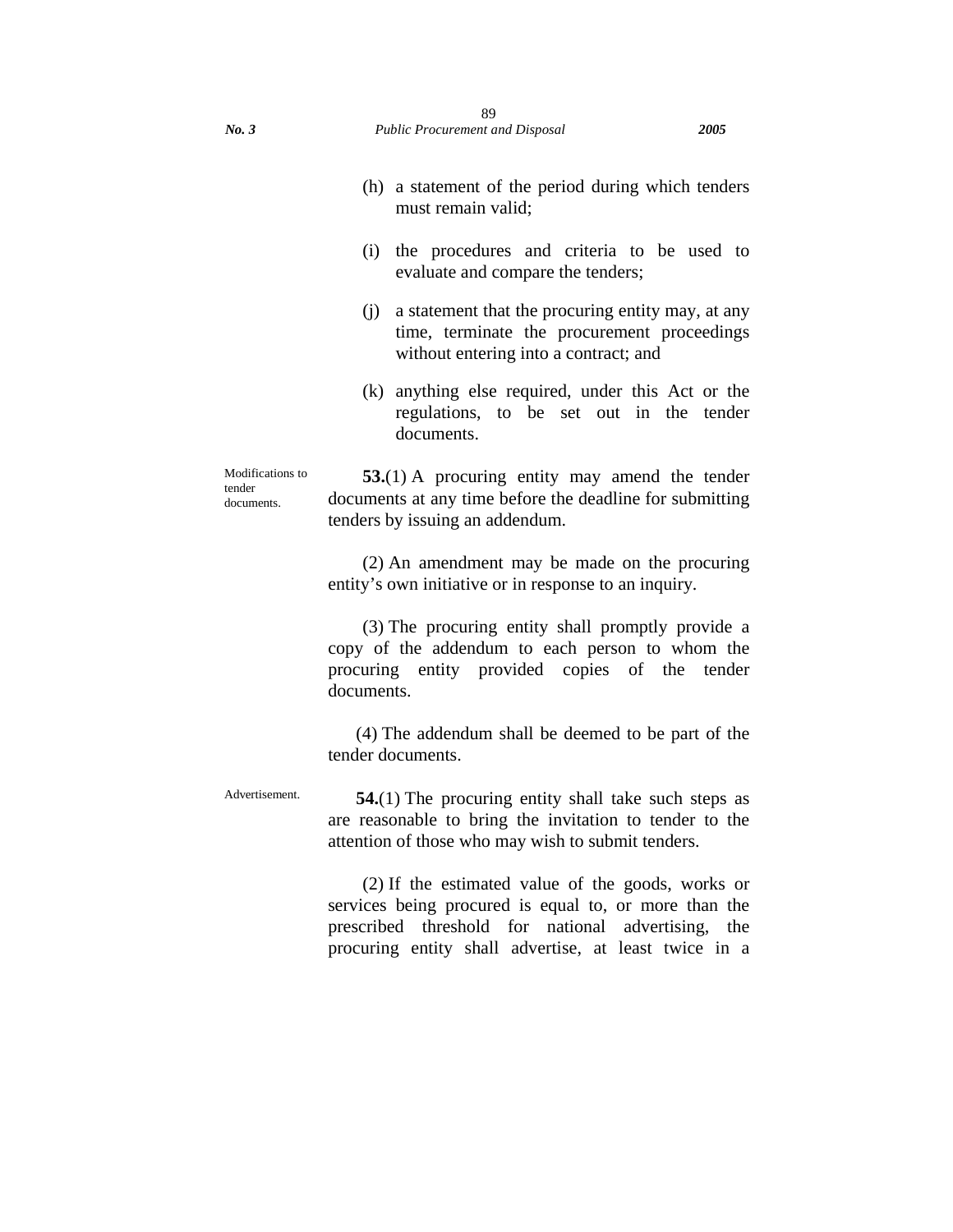newspaper of general nationwide circulation which has been regularly published for at least two years before the date of issue of the advertisement, and on its website in instances where the procuring entity has a website, and the advertisement shall also be posted at any conspicuous place reserved for this purpose in the premises of the procuring entity as certified by the head of the procurement unit.

Time for preparing tenders.

**55.**(1) The time allowed for the preparation of tenders must not be less than the minimum period of time prescribed for the purpose of this subsection.

(2) For the purpose of this section, the time allowed for the preparation of tenders is the period of time between whatever steps the procuring entity takes to bring the invitation to tender to the attention of those who may wish to submit tenders and the deadline for submitting tenders.

(3) If the tender documents are amended under section 53 when the time remaining before the deadline for submitting tenders is less than one third of the time allowed for the preparation of tenders, the procuring entity shall extend the deadline as necessary to allow the amendment of the tender documents to be taken into account in the preparation or amendment of tenders.

Provision of tender documents.

**56.**(1) The procuring entity shall provide copies of the tender documents expeditiously and in accordance with the invitation to tender.

(2) The procuring entity may charge such fees as may be prescribed for copies of the tender documents.

Tender security. **57.**(1) A procuring entity may require that tender security be provided with tenders.

(2) The procuring entity may determine the form and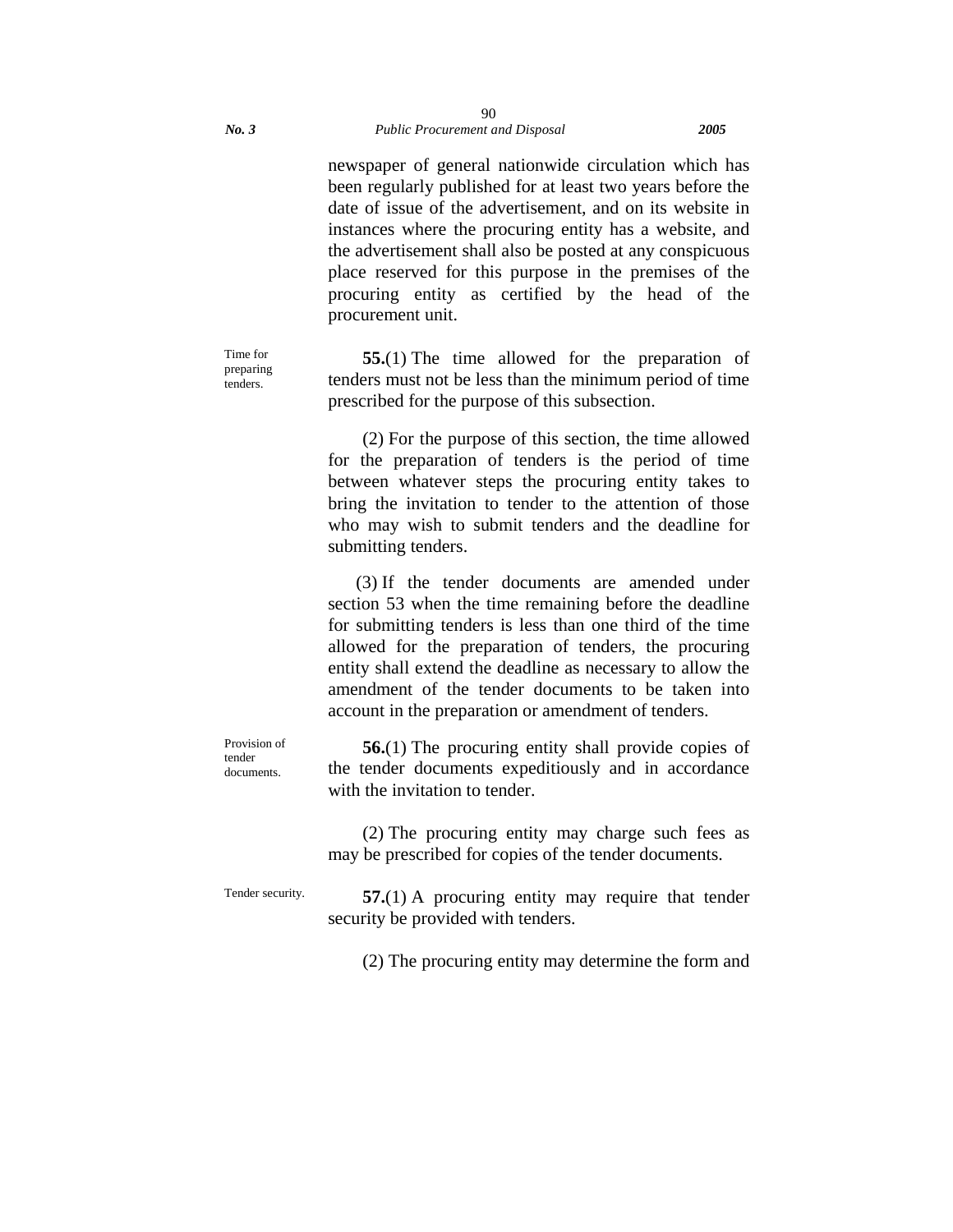amount of the tender security, subject to such requirements or limits as may be prescribed.

(3) Tender security shall be forfeited if the person submitting the tender —

- (a) withdraws the tender after the deadline for submitting tenders but before the expiry of the period during which tenders must remain valid;
- (b) rejects a correction of an arithmetic error under section 63; or
- (c) refuses to enter into a written contract as required under section 68 or fails to furnish any required performance security.

(4) The procuring entity shall immediately release any tender security if —

- (a) the procurement proceedings are terminated;
- (b) the procuring entity determines that none of the submitted tenders is responsive; or
- (c) a contract for the procurement is entered into.

Submission and receipt of tenders.

**58.**(1) A tender must be in writing, it must be signed and it must be sealed in an envelope.

(2) A tender and the envelope it is sealed in must bear the tender number assigned to the procurement proceedings by the procuring entity.

(3) A tender must be submitted before the deadline for submitting tenders and any tender received after that deadline shall be returned unopened.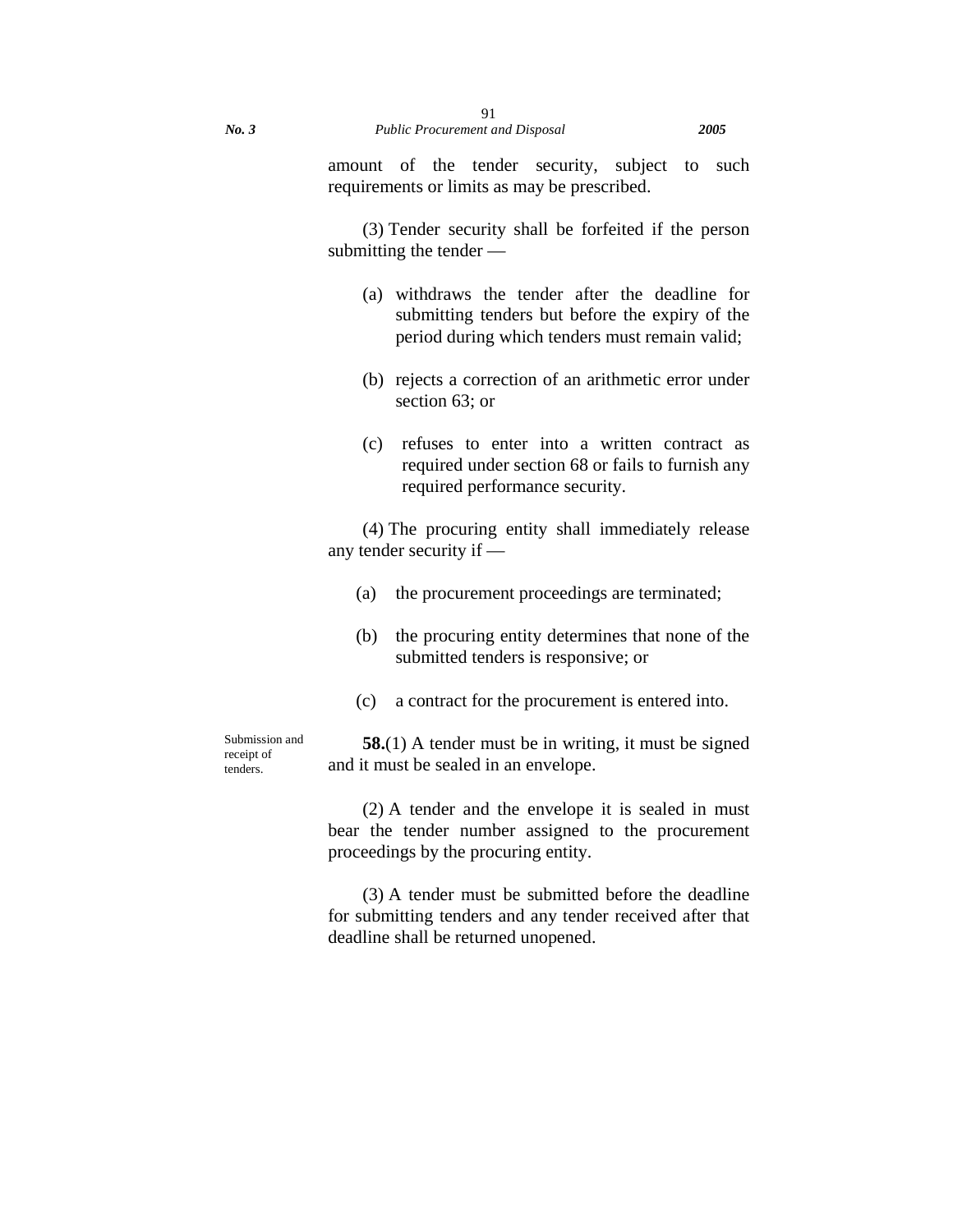(4) The procuring entity shall ensure that the place where tenders must be submitted is open and accessible and shall provide, in that place, a tender box that complies with the prescribed requirements.

(5) Each tender that is delivered shall be placed unopened in the tender box —

- (a) if the tender is delivered by post, by the staff of the procuring entity immediately upon receipt; or
- (b) if the tender is delivered otherwise than by post, by the person delivering the tender.

(6) If a tender that is delivered by post is inadvertently opened, the fact of that opening shall be recorded on the envelope by the person who opened the tender and then the tender shall be placed in the tender box.

(7) If a tender or part of a tender is too large to be placed in the tender box it shall be received in the manner set out in the tender documents or the invitation to tender or, if no such manner is set out, in the manner determined by the procuring entity.

Changes to **59.**(1) Before the deadline for submitting tenders, a person who submitted a tender may change or withdraw

tenders.

(a) the change or withdrawal must be in writing; and

it in accordance with the following —

(b) the change or withdrawal must be submitted before the deadline for submitting tenders and in accordance with the procedures for submitting tenders.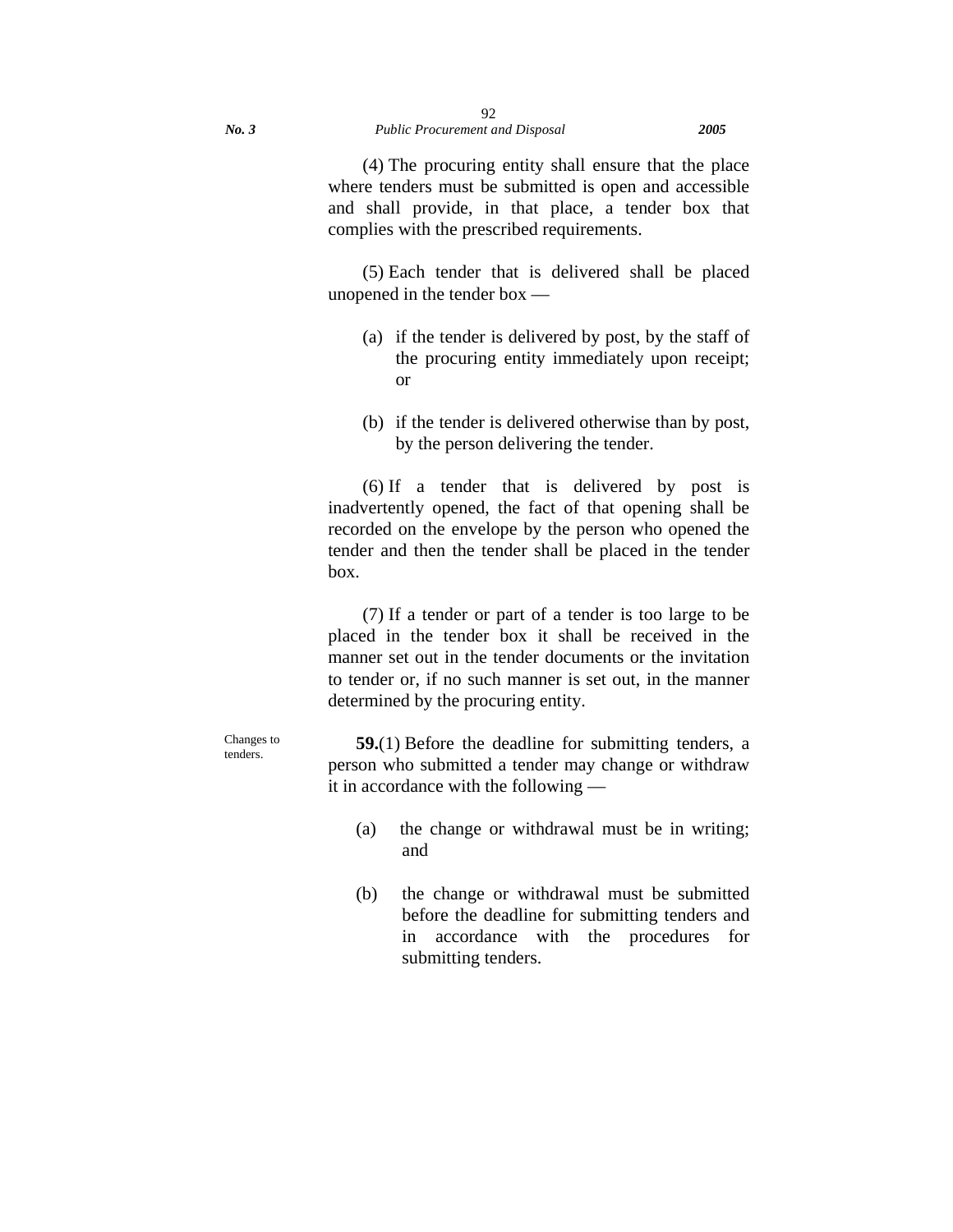(2) After the deadline for submitting tenders, a person who submitted a tender shall not change, or offer to change, the substance of the tender.

(3) The procuring entity shall not attempt to have the substance of a tender changed.

Opening of tenders.

**60.**(1) The accounting officer shall appoint a tender opening committee specifically for the procurement in accordance with the following requirements and such other requirements as may be prescribed —

- (a) the committee shall have at least three members; and
- (b) at least one of the members shall not be directly involved in the processing or evaluation of the tenders.

(2) Immediately after the deadline for submitting tenders, the tender opening committee shall open all tenders received before that deadline.

(3) Those submitting tenders or their representatives may attend the opening of tenders.

(4) The tender opening committee shall assign an identification number to each tender.

(5) As each tender is opened, the following shall be read out loud and recorded in a document to be called the tender opening register —

- (a) the name of the person submitting the tender;
- (b) the total price of the tender including any modifications or discounts received before the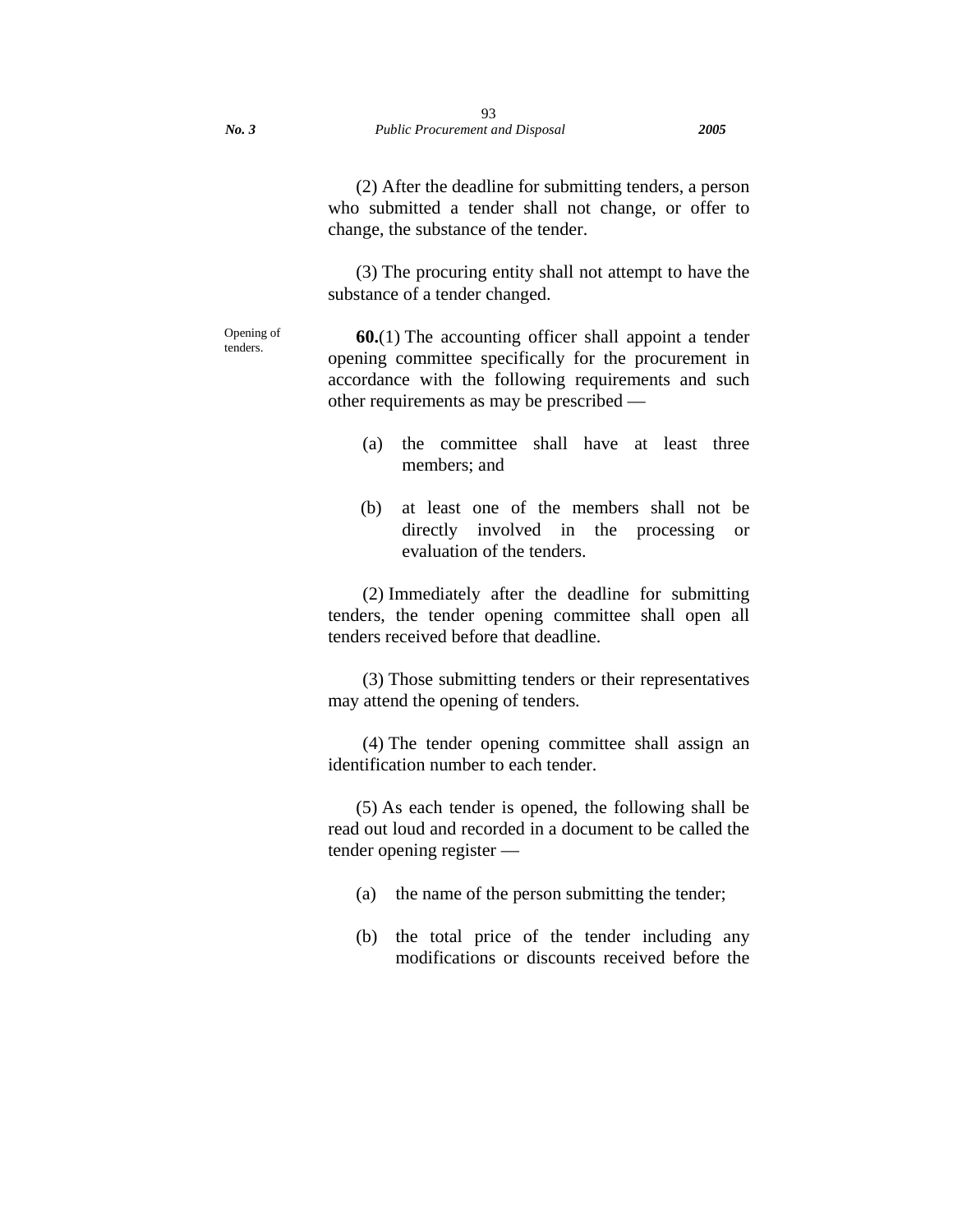deadline for submitting tenders except as may be prescribed; and

(c) if applicable, what has been given as tender security.

(6) The procuring entity shall, on request, provide a copy of the tender opening register to a person submitting a tender.

(7) Each member of the tender opening committee shall —

- (a) sign each tender on one or more pages as determined by the tender opening committee; and
- (b) initial, in each tender, against the quotation of the price and any modifications or discounts.

(8) The tender opening committee shall prepare tender opening minutes which shall set out —

- (a) a record of the procedure followed in opening the tenders; and
- (b) the particulars of those persons submitting tenders, or their representatives, who attended the opening of the tenders.

(9) Each member of the tender opening committee shall sign the tender opening minutes.

Extension of tender validity period.

**61.**(1) Before the expiry of the period during which tenders must remain valid the procuring entity may extend that period.

(2) The procuring entity shall give notice of an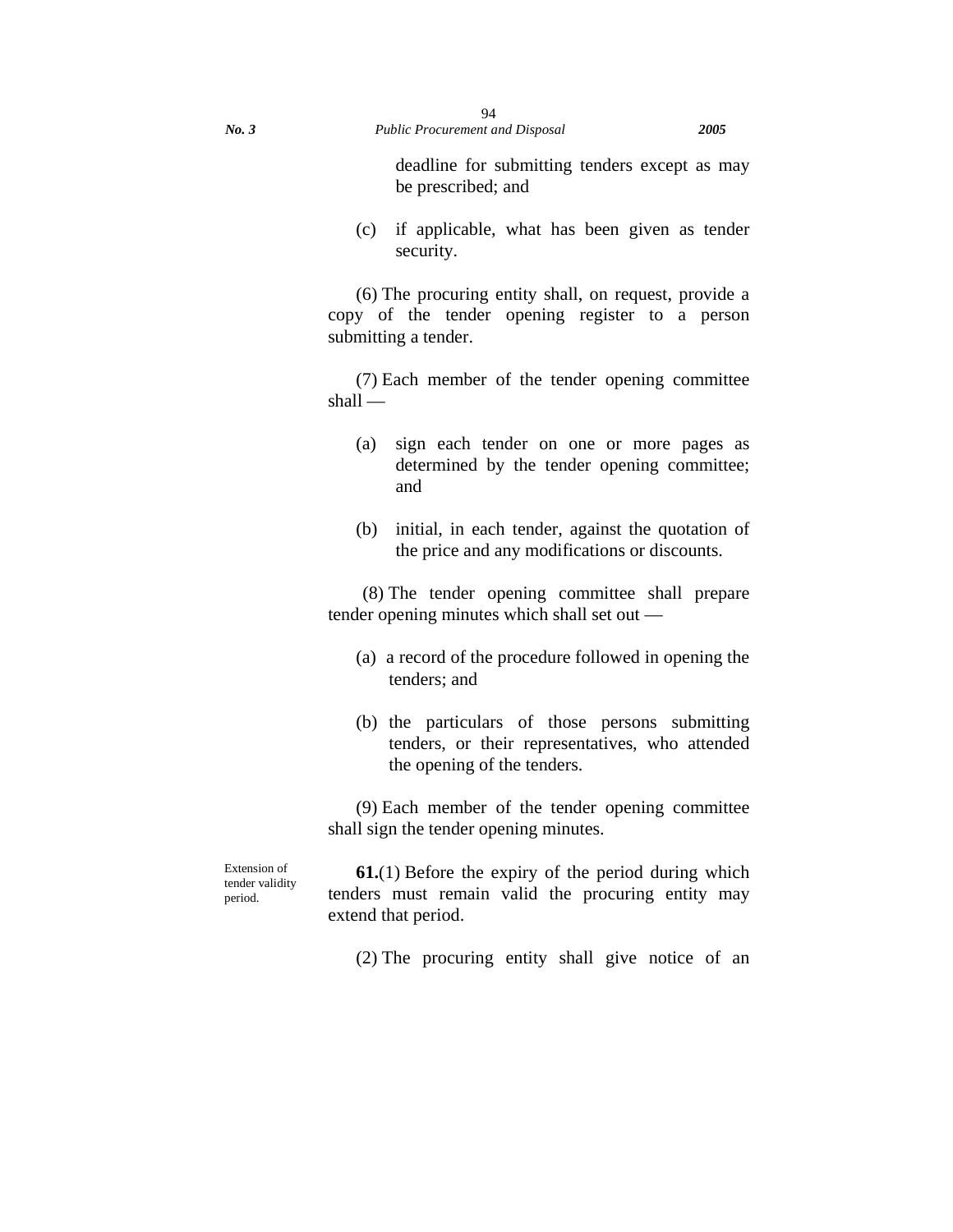extension under subsection (1) to each person who submitted a tender.

(3) An extension under subsection (1) is subject to such restrictions and requirements as may be prescribed.

(4) For greater certainty, tender security shall be forfeited if a tender is withdrawn during an extension under subsection (1).

Clarifications. **62.**(1) The procuring entity may request a clarification of a tender to assist in the evaluation and comparison of tenders.

> (2) A clarification may not change the substance of the tender.

Corrections of arithmetic errors. **63.**(1) The procuring entity may correct an arithmetic error in a tender.

> (2) The procuring entity shall give prompt notice of the correction of an error to the person who submitted the tender.

> (3) If the person who submitted the tender rejects the correction, the tender shall be rejected and the person's tender security shall be forfeited.

Responsiveness of tenders. **64.**(1) A tender is responsive if it conforms to all the mandatory requirements in the tender documents.

> (2) The following do not affect whether a tender is responsive —

(a) minor deviations that do not materially depart from the requirements set out in the tender documents; or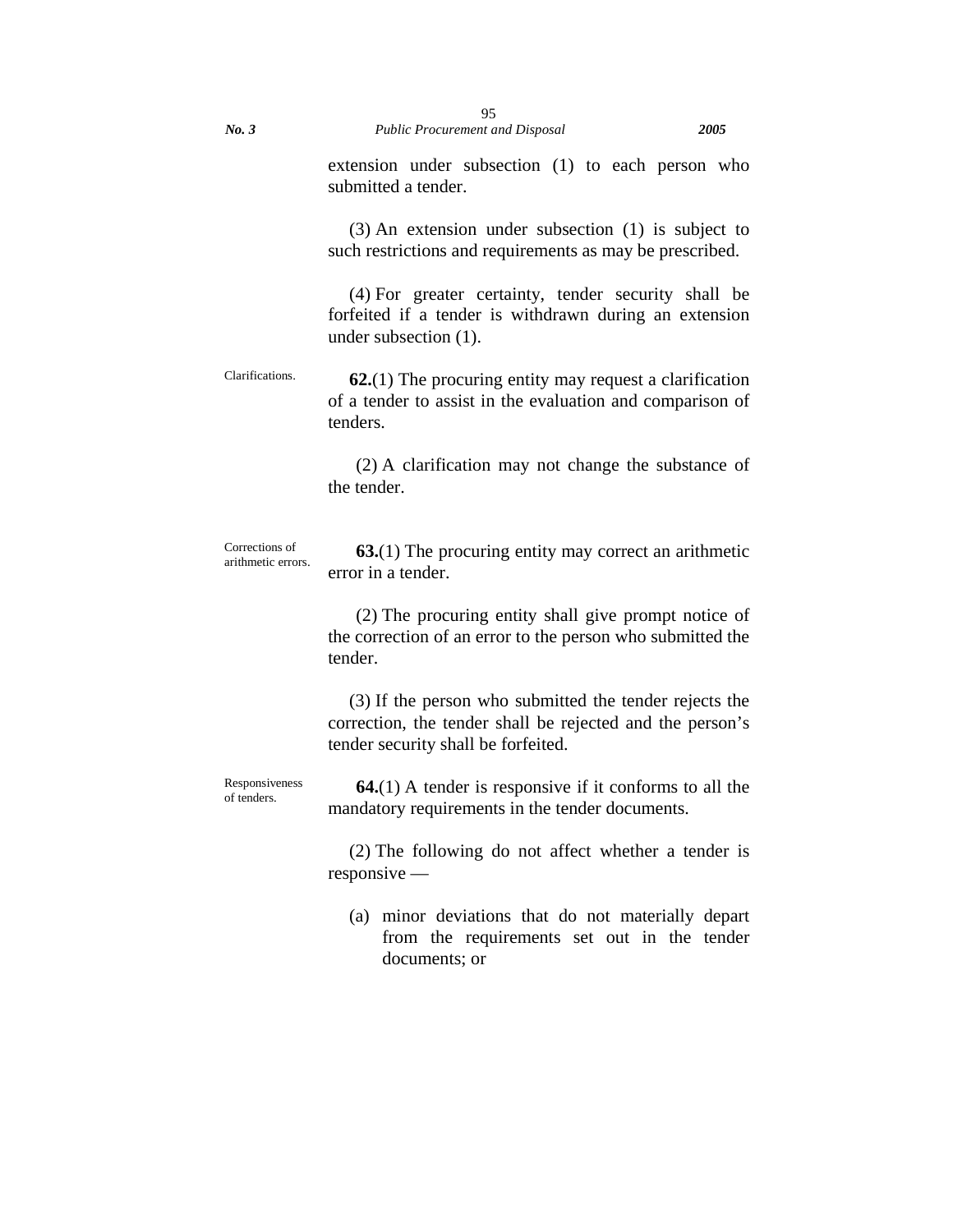(3) A deviation described in subsection  $(2)(a)$ shall —

- (a) be quantified to the extent possible; and
- (b) be taken into account in the evaluation and comparison of tenders.

Notification if no responsive tenders. **65.** If the procuring entity determines that none of the submitted tenders is responsive, the procuring entity shall notify each person who submitted a tender.

Evaluation of tenders. **66.**(1) The procuring entity shall evaluate and compare the responsive tenders other than tenders rejected under section 63(3).

> (2) The evaluation and comparison shall be done using the procedures and criteria set out in the tender documents and no other criteria shall be used.

> (3) The following requirements shall apply with respect to the procedures and criteria referred to in subsection  $(2)$  —

- (a) the criteria must, to the extent possible, be objective and quantifiable; and
- (b) each criterion must be expressed so that it is applied, in accordance with the procedures, taking into consideration price, quality and service for the purpose of evaluation.

(4) The successful tender shall be the tender with the lowest evaluated price.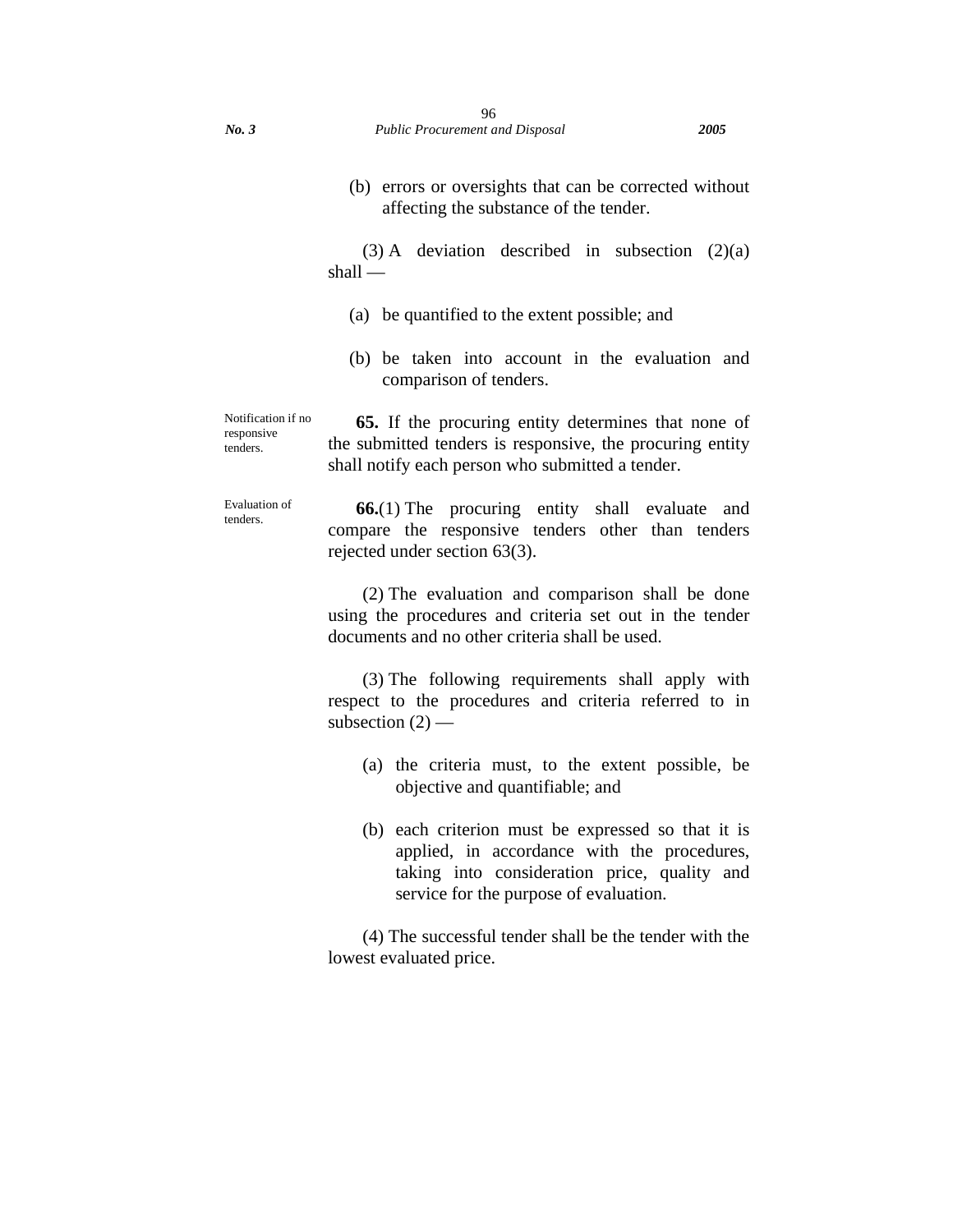(5) The procuring entity shall prepare an evaluation report containing a summary of the evaluation and comparison of tenders.

 (6) The evaluation shall be carried out within such period as may be prescribed.

Notification of award of contract.

Creation of contract.

**67.**(1) Before the expiry of the period during which tenders must remain valid, the procuring entity shall notify the person submitting the successful tender that his tender has been accepted.

(2) At the same time as the person submitting the successful tender is notified, the procuring entity shall notify all other persons submitting tenders that their tenders were not successful.

(3) For greater certainty, a notification under subsection (2) does not reduce the validity period for a tender or tender security.

**68.**(1) The person submitting the successful tender and the procuring entity shall enter into a written contract based on the tender documents, the successful tender, any clarifications under section 62 and any corrections under section 63.

(2) The written contract shall be entered into within the period specified in the notification under section 67(1) but not until at least fourteen days have elapsed following the giving of that notification.

(3) No contract is formed between the person submitting the successful tender and the procuring entity until the written contract is entered into.

Refusal to sign contract.

**69.**(1) If the person submitting the successful tender refuses to enter into a written contract as required under section 68, the procuring entity shall notify, under section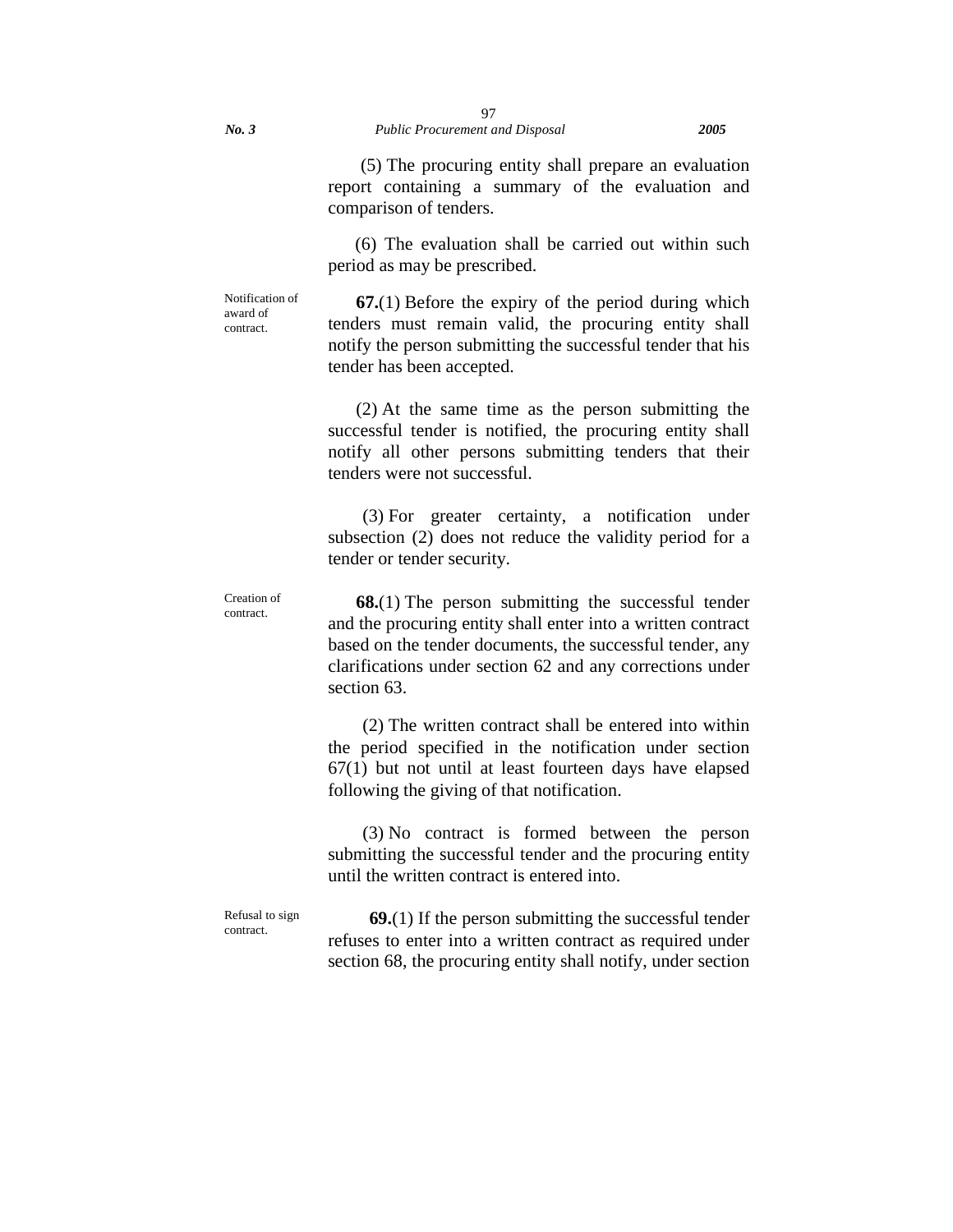67(1), the person who submitted the tender that, according to the evaluation under section 66, would have been successful had the successful tender not been submitted.

(2) Section 67(2), section 68 and this section apply, with necessary modifications, with respect to the tender of the person notified under subsection (1).

(3) This section does not apply if the period during which tenders must remain valid has already expired.

**70.** The procuring entity shall not request or require, as a condition of awarding a contract that a person who submitted a tender undertake responsibilities not set out in the tender documents.

International tendering.

Changes to contract responsibilities.

> **71.** If there will not be effective competition for a procurement unless foreign persons participate, the following shall apply —

- (a) the invitation to tender and the tender documents must be in English;
- (b) if the procuring entity is required to advertise the invitation to tender under section 54(2), the procuring entity shall also advertise the invitation to tender in one or more Englishlanguage newspapers or other publications that, together, have sufficient circulation outside Kenya to allow effective competition for the procurement;
- (c) the period of time between the advertisement under paragraph (b) and the deadline for submitting tenders must be not less than the minimum period of time prescribed for the purpose of this paragraph;
- (d) the technical requirements must, to the extent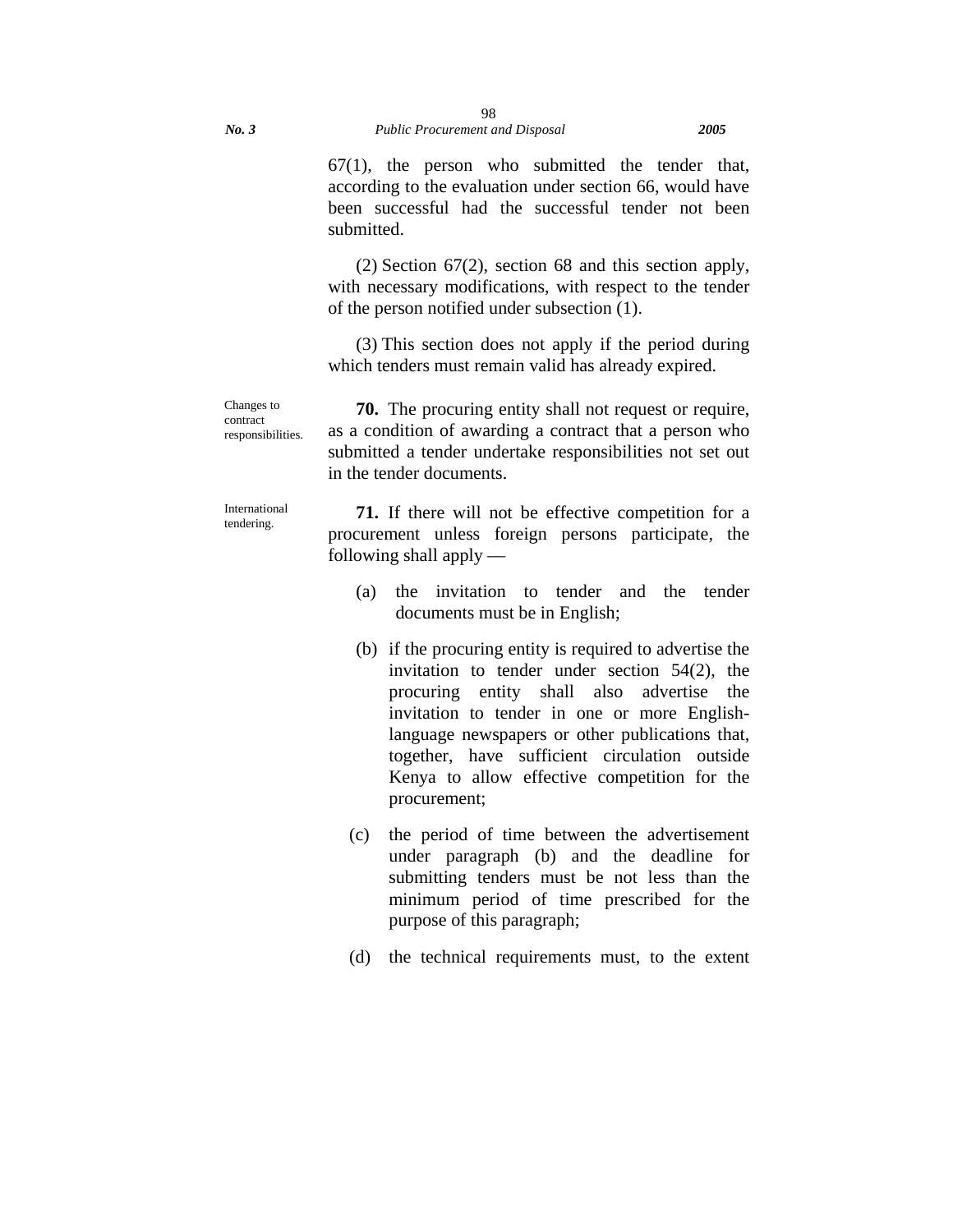compatible with requirements under Kenyan law, be based on international standards or standards widely used in international trade;

- (e) a person submitting a tender may, in quoting prices or providing security, use a currency that is widely used in international trade and that the tender documents specifically allow to be used; and
- (f) any general and specific conditions to which the contract will be subject must be of a kind generally used in international tendering.

## **PART VI – ALTERNATIVE PROCUREMENT PROCEDURES**

Part sets out requirements

**72.** This Part sets out the requirements for the procurement procedures that are alternatives to open tendering.

# *A – Restricted tendering*

When restricted tendering may be used.

**73.**(1) A procuring entity may engage in procurement by means of restricted tendering in such manner as may be prescribed.

(2) A procuring entity may use restricted tendering if the following conditions are satisfied -

- (a) competition for contract, because of the complex or specialised nature of the goods, works or services is limited to prequalified contractors:
- (b) the time and cost required to examine and evaluate a large number of tenders would be disproportionate to the value of the goods, works or services to be procured; and

there is only a few known suppliers of the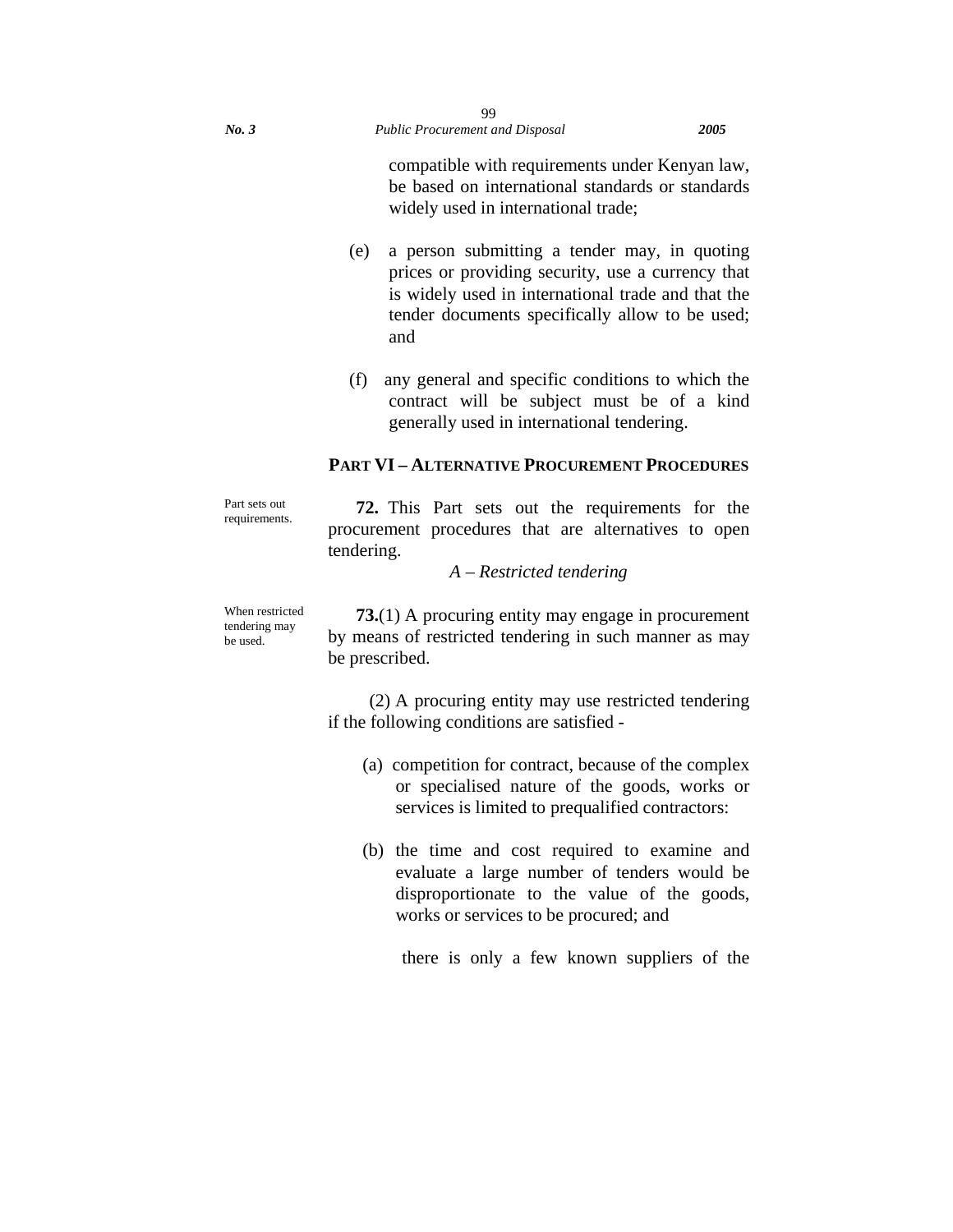goods, works or services as may be prescribed in the regulations.

#### *B – Direct procurement*

When direct procurement may be used.

**74.**(1) A procuring entity may use direct procurement as allowed under subsection (2) or (3) as long as the purpose is not to avoid competition.

(2) A procuring entity may use direct procurement if the following are satisfied —

- (a) there is only one person who can supply the goods, works or services being procured; and
- (b) there is no reasonable alternative or substitute for the goods, works or services.

(3) A procuring entity may use direct procurement if the following are satisfied —

- (a) there is an urgent need for the goods, works or services being procured;
- (b) because of the urgency the other available methods of procurement are impractical; and
- (c) the circumstances that gave rise to the urgency were not foreseeable and were not the result of dilatory conduct on the part of the procuring entity.

- Procedure. **75.** The following shall apply with respect to direct procurement —
	- (a) the procuring entity may negotiate with a person for the supply of the goods, works or services being procured;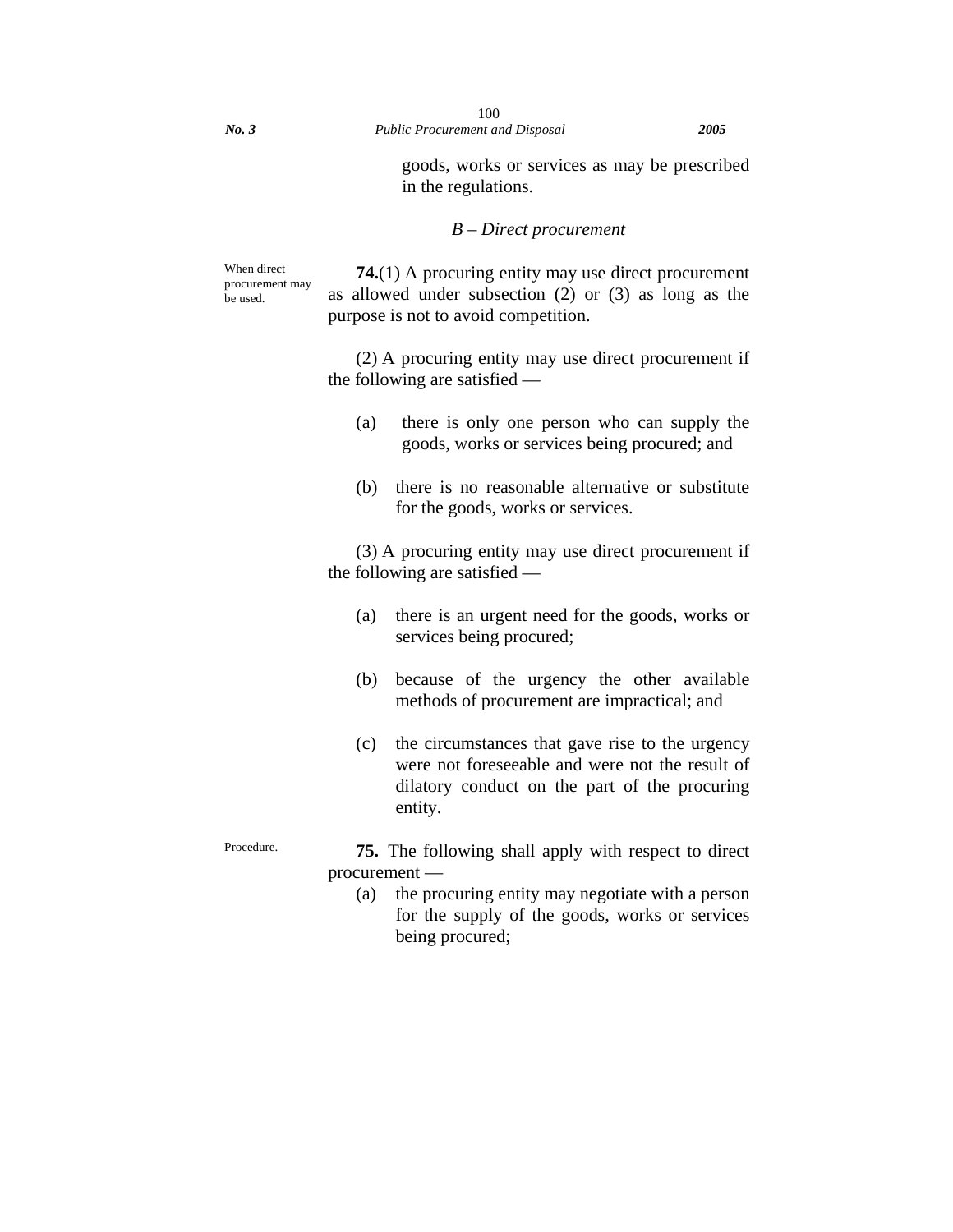(c) the resulting contract must be in writing and signed by both parties.

#### *C – Request for proposals*

When request for proposals may be used.

**76.**(1) A procuring entity may use a request for proposals for a procurement if —

- (a) the procurement is of services or a combination of goods and services; and
- (b) the services to be procured are advisory or otherwise of a predominately intellectual nature.

(2) Subject to any prescribed restrictions, a procuring entity may use a request for proposals for a procurement if the procuring entity would be allowed to use another alternative procurement procedure for that procurement under section 73, 74, 88 or 90.

Procedure. **77.** Sections 78 to 86 set out the procedure for a procurement using a request for proposals.

Notice inviting expressions of interest.

**78.**(1) The procuring entity shall prepare a notice inviting interested persons to submit expressions of interest.

(2) The notice inviting expressions of interest shall set out the following —

- (a) the name and address of the procuring entity;
- (b) a brief description of the services being procured and, if applicable, the goods being procured;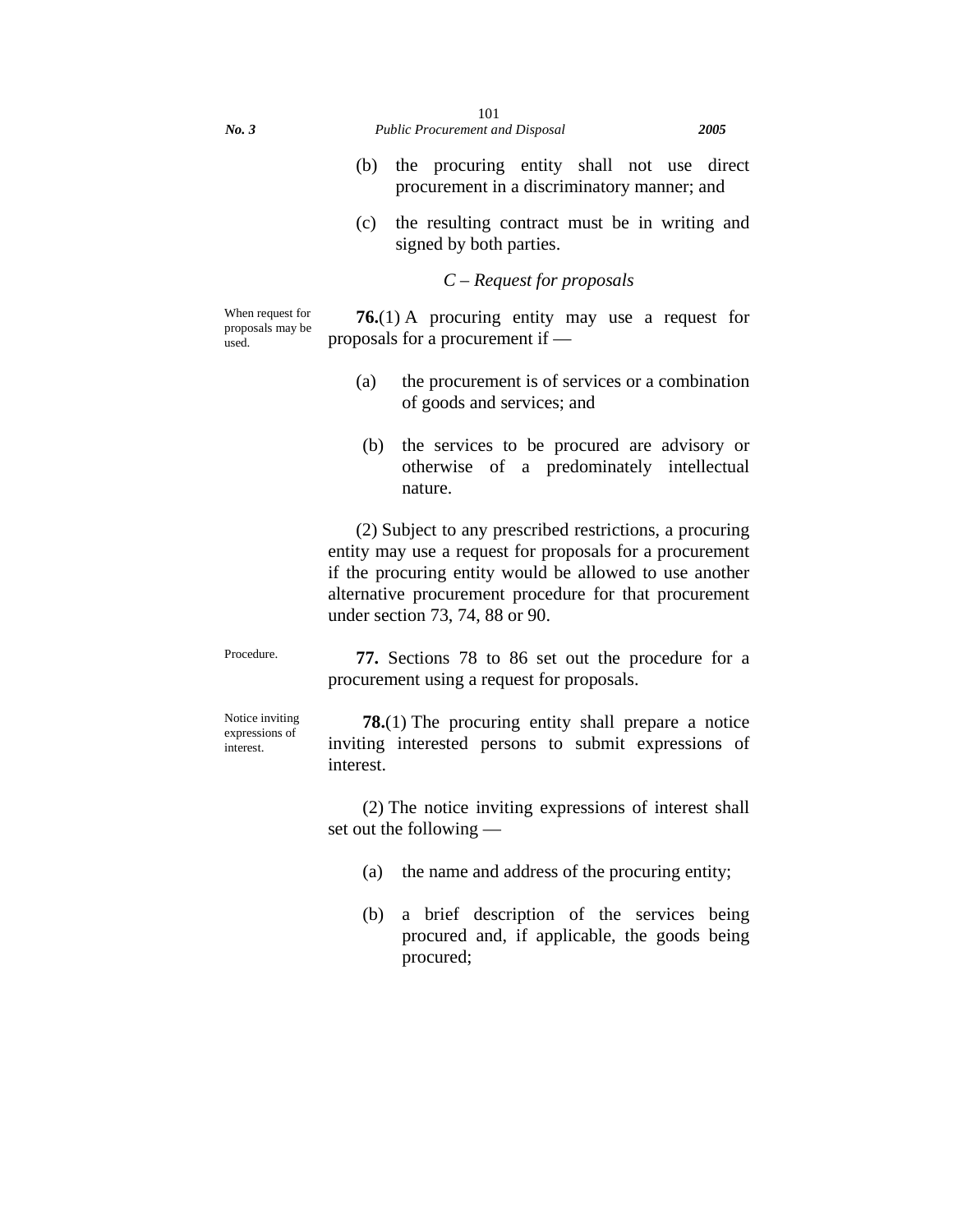- (c) the qualifications necessary to be invited to submit a proposal; and
- (d) an explanation of where and when expressions of interest must be submitted.

(3) The procuring entity shall advertise the notice inviting expressions of interest in at least two daily newspapers of nation-wide circulation.

Terms of reference. **79.** The procuring entity shall prepare terms of reference that set out the following —

- (a) the specific requirements prepared under section 34 relating to the services and, if applicable, the goods being procured and the time limit for delivery or completion; and
- (b) anything else required under the regulations to be set out in the terms of reference.

Determination of qualified persons. **80**. After the deadline for submitting expressions of interest the procuring entity shall examine each expression of interest to determine if the person submitting it is qualified to be invited to submit a proposal in accordance with the notice inviting expressions of interest.

Request for proposals to qualified persons.

**81.**(1) The procuring entity shall give each person who it determines is qualified to be invited to submit a proposal a request for proposals and a copy of the terms of reference.

(2) The request for proposals shall set out the following —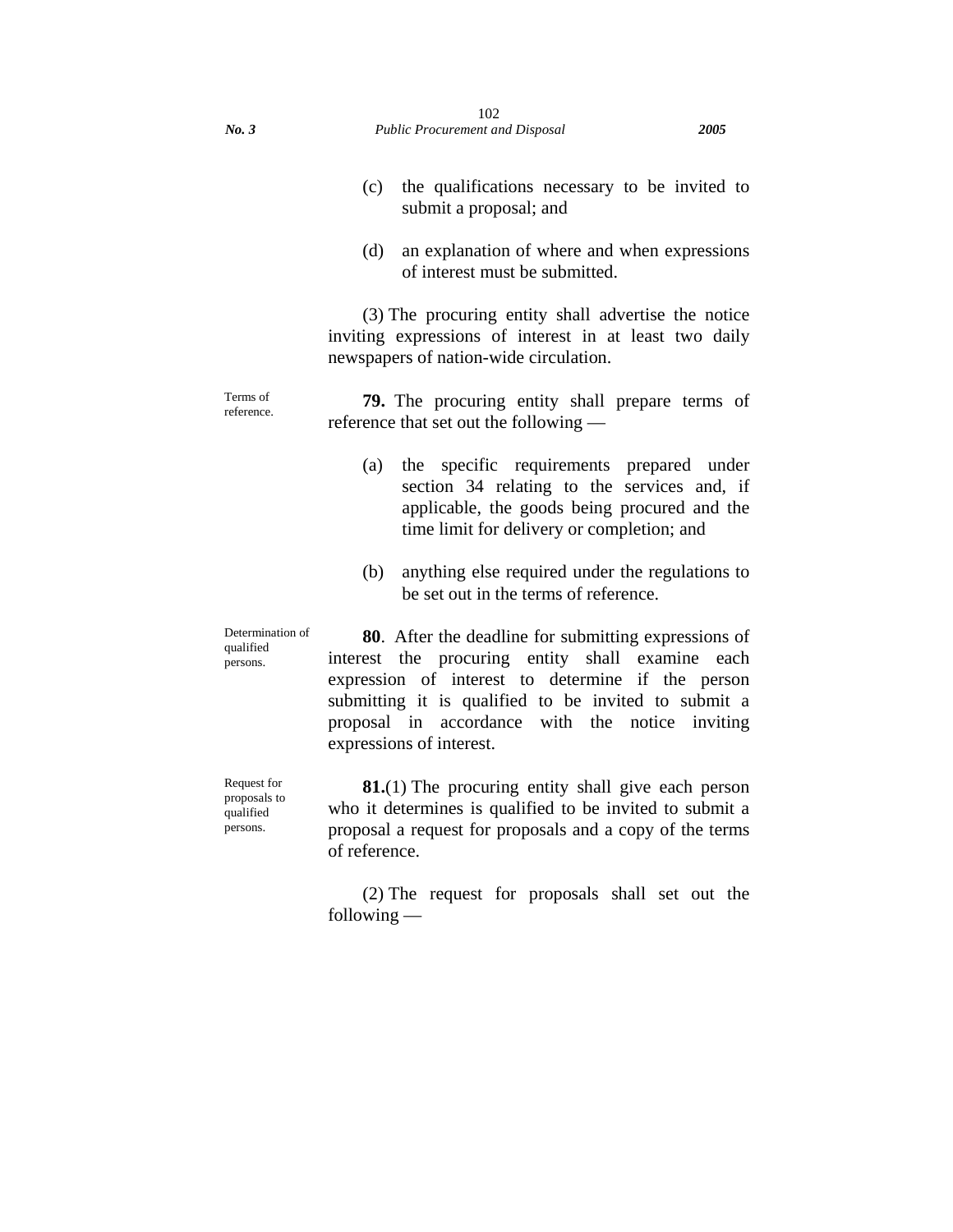- (a) the name and address of the procuring entity;
- (b) the general and specific conditions to which the contract will be subject,
- (c) instructions for the preparation and submission of proposals which shall require that a proposal include a technical proposal and a financial proposal;
- (d) an explanation of where and when proposals must be submitted;
- (e) the procedures and criteria to be used to evaluate and compare the proposals including —
	- (i) the procedures and criteria for evaluating the technical proposals which shall include a determination of whether the proposal is responsive;
	- (ii) the procedures and criteria for evaluating the financial proposals; and
	- (iii) any other additional method of evaluation, which may include interviews or presentations, and the procedures and criteria for that additional method;
- (f) a statement giving notice of the restriction, in section 87, on entering into other contracts; and
- (g) anything else required, under this Act or the regulations to be set out in the request for proposals.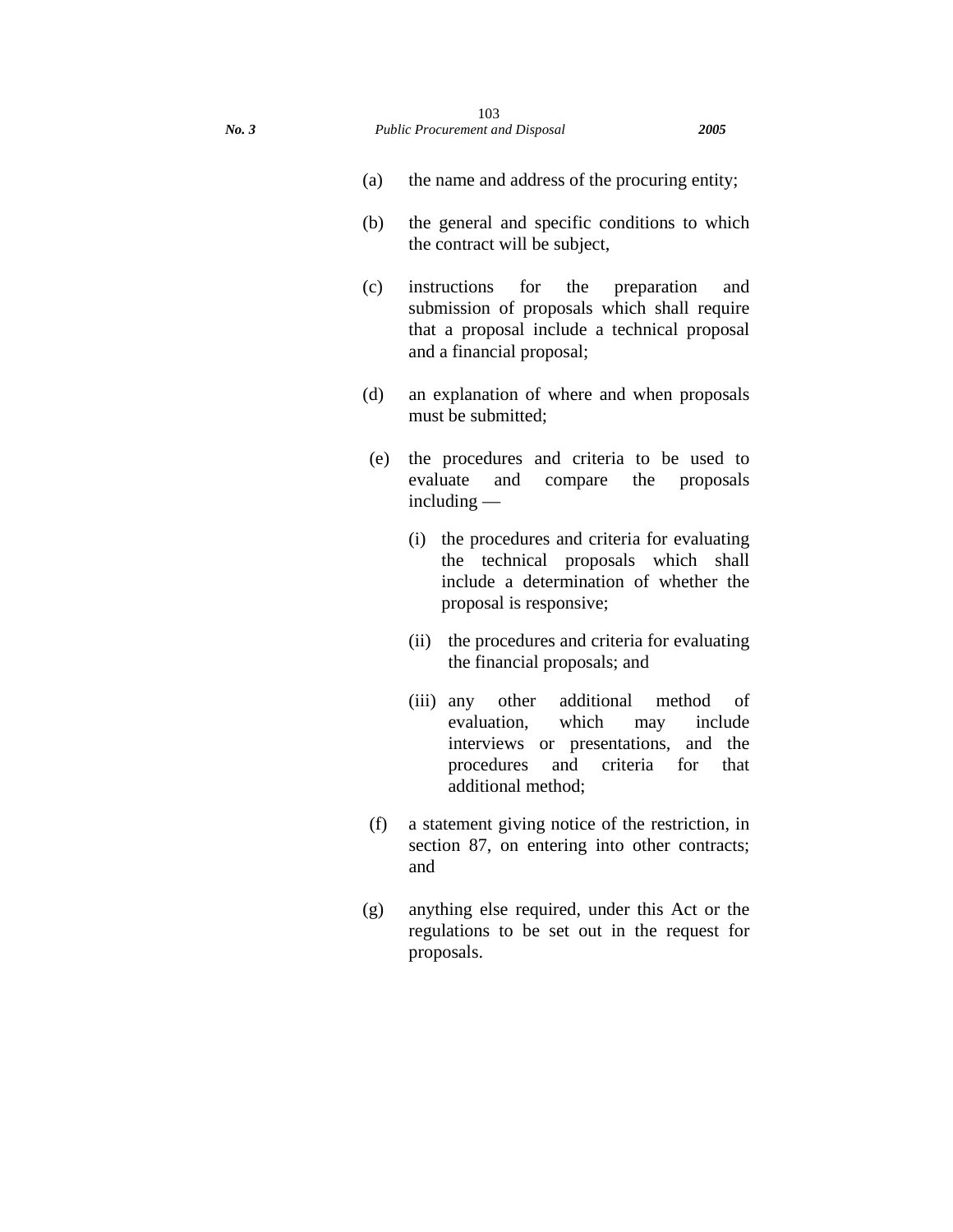Evaluation of proposals.

**82.**(1) The procuring entity shall examine the proposals received in accordance with the request for proposals.

(2) For each proposal, the procuring entity shall evaluate the technical proposal to determine if it is responsive and, if it is, the procuring entity shall assign a score to the technical proposal, in accordance with the procedures and criteria set out in the request for proposals.

(3) For each proposal that is determined, under subsection (2), to be responsive, the procuring entity shall evaluate and assign a score to the financial proposal, in accordance with the procedures and criteria set out in the request for proposals.

(4) If the request for proposals provides for additional methods of evaluation, the procuring entity shall conduct such methods in accordance with the procedures and criteria set out in the request for proposals.

(5) The successful proposal shall be the responsive proposal with the highest score determined by the procuring entity by combining, for each proposal, in accordance with the procedures and criteria set out in the request for proposals, the scores assigned to the technical and financial proposals under subsections (2) and (3) and the results of any additional methods of evaluation under subsection (4).

Notification of successful proposal.

**83.**(1) The procuring entity shall notify the person who submitted the successful proposal that his proposal was successful.

(2) At the same time as the person who submitted the successful proposal is notified, the procuring entity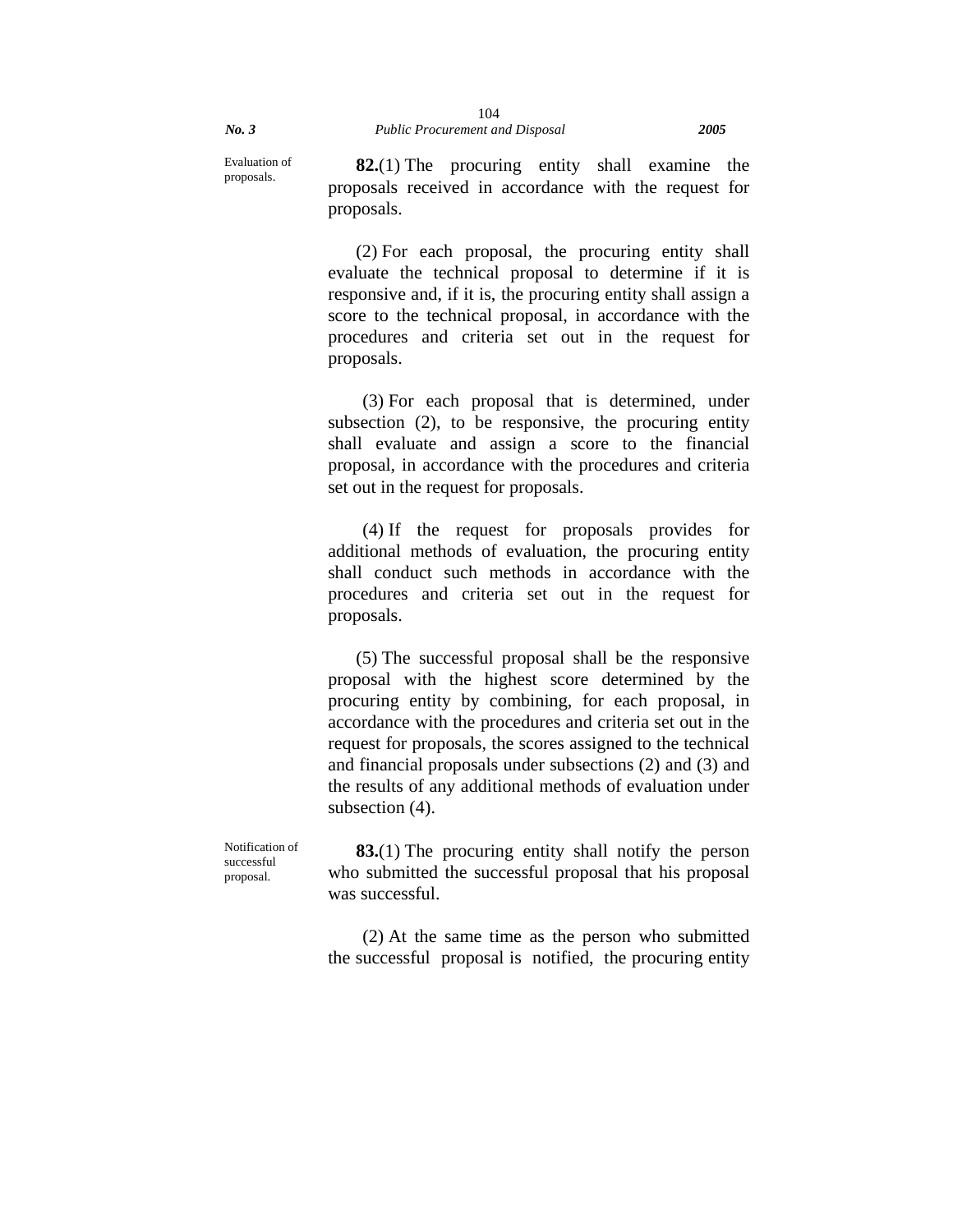shall notify all other persons who submitted proposals that their proposals were not successful.

Negotiations with submitter of successful proposal.

**84.**(1) The procuring entity may negotiate with the person who submitted the successful proposal and may request and permit changes, subject to section 85(2).

(2) If the negotiations with the person who submitted the successful proposal do not result in a contract the procuring entity may negotiate with the person who submitted the proposal that would have been successful had the successful proposal not been submitted and subsection (1) and this subsection apply, with necessary modifications, with respect to those negotiations.

**Contract** requirements.

**85.**(1) This section shall apply with respect to the contract resulting from a procurement by a request for proposals.

(2) The contract may not vary from the requirements of the terms of reference, the request for proposals or the terms of the successful proposal except in accordance with the following —

- (a) the contract may provide for a different price but only if there is a proportional increase or reduction in what is to be provided under the contract; and
- (b) the variations must be such that if the proposal, with those variations, was evaluated again under section 83, the proposal would still be the successful proposal.
- (3) The contract must be in writing.
- (4) The contract must set out either —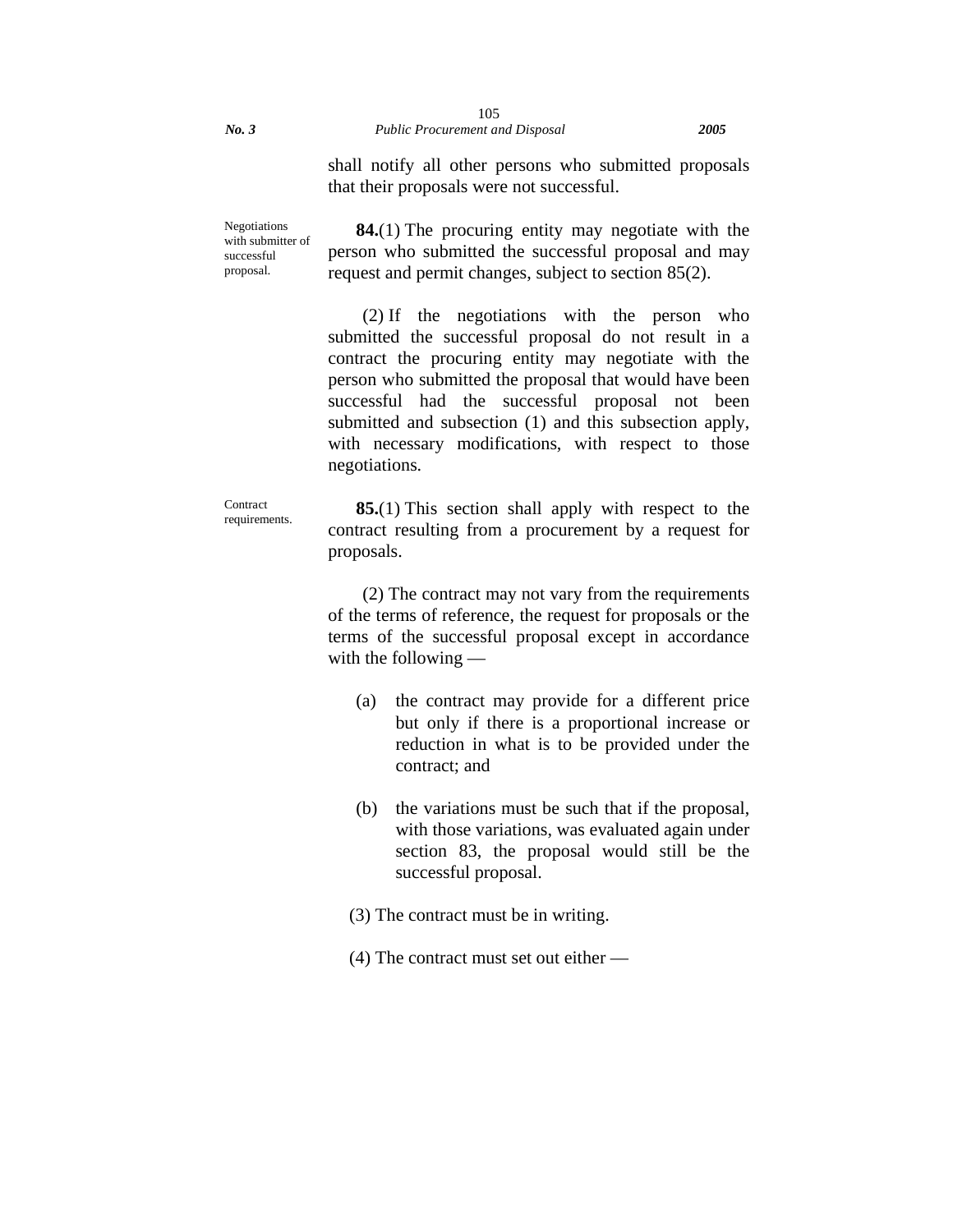- (a) the maximum amount of money that can be paid under the contract; or
- (b) the maximum amount of time that can be paid for under the contract.

International competition.

**86.** If there will not be effective competition unless foreign persons participate, the following shall apply —

- (a) the notice inviting expressions of interest and the request for proposals must be in English;
	- (b) in addition to the advertisement required under section 54(2), the procuring entity shall also advertise the notice inviting expressions of interest in one or more English-language newspapers or other publications that, together, have sufficient circulation outside Kenya to allow effective competition for the procurement;
	- (c) the technical requirements must, to the extent compatible with requirements under Kenyan law, be based on international standards or standards widely used in international trade;
	- (d) a person submitting a proposal may, in quoting prices or providing security, use a currency that is widely used in international trade and that the request for proposals specifically allows to be used; and
	- (e) any general and specific conditions to which the contract will be subject must be of a kind generally used in international trade.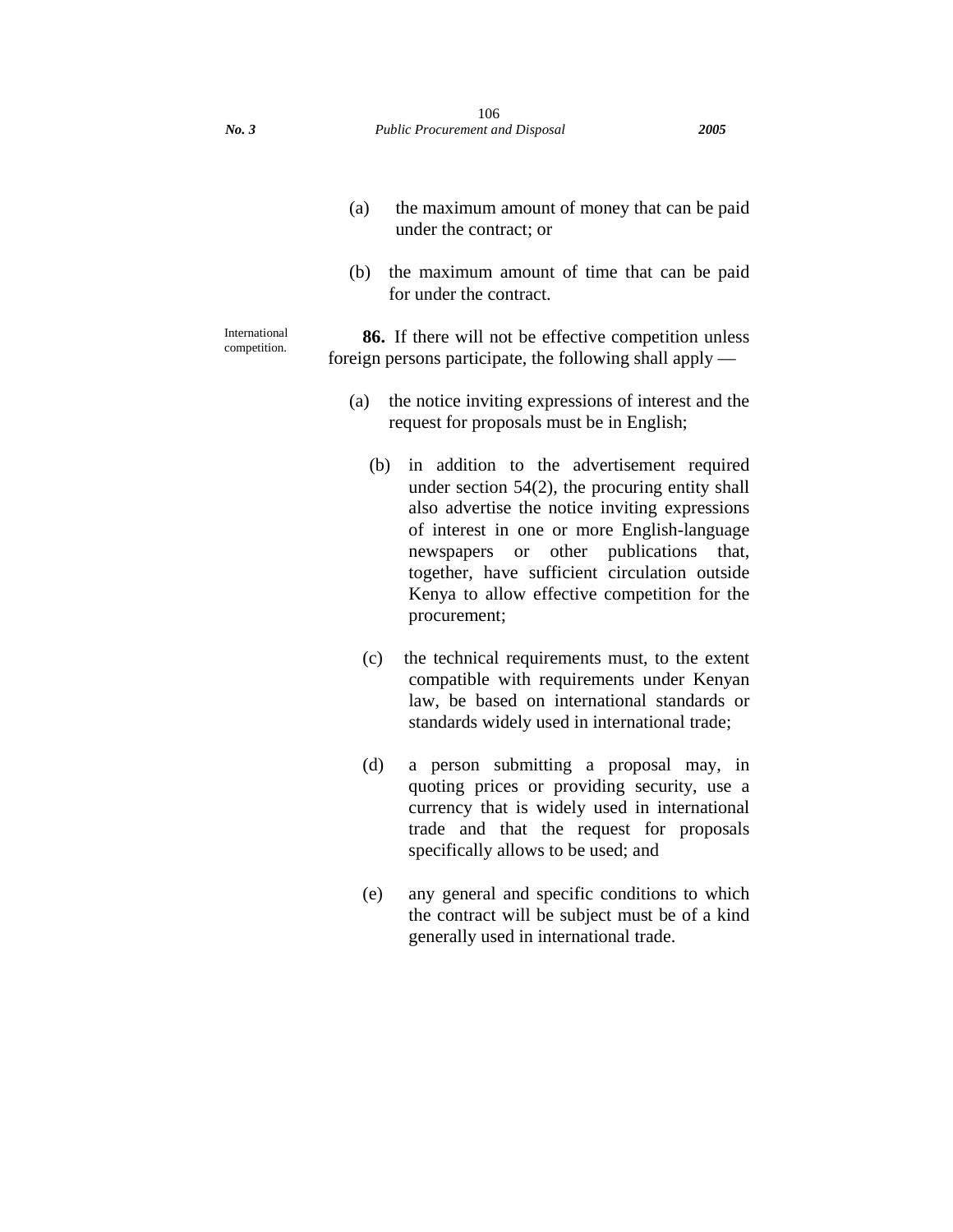Restriction on entering into certain related contracts.

**87.** A person who enters into a contract resulting from a procurement by a request for proposals shall not enter into any other contract for the procurement of goods or works that follows from or is related to that original contract.

## *D - Request for quotations*

When may be used.

**88.** A procuring entity may use a request for quotations for a procurement if —

- (a) the procurement is for goods that are readily available and for which there is an established market; and
- (b) the estimated value of the goods being procured is less than or equal to the prescribed maximum value for using requests for quotations.

Procedure. **89.**(1) This section sets out the procedure for a procurement using a request for quotations.

> (2) The procuring entity shall prepare a request for quotations that sets out the following —

- (a) the name and address of the procuring entity;
- (b) the specific requirements prepared under section 34 relating to the goods being procured;
- (c) an explanation of where and when quotations must be submitted; and
- (d) anything else required under this Act or the regulations to be set out in the request for quotations.
- (3) The procuring entity shall deal with the request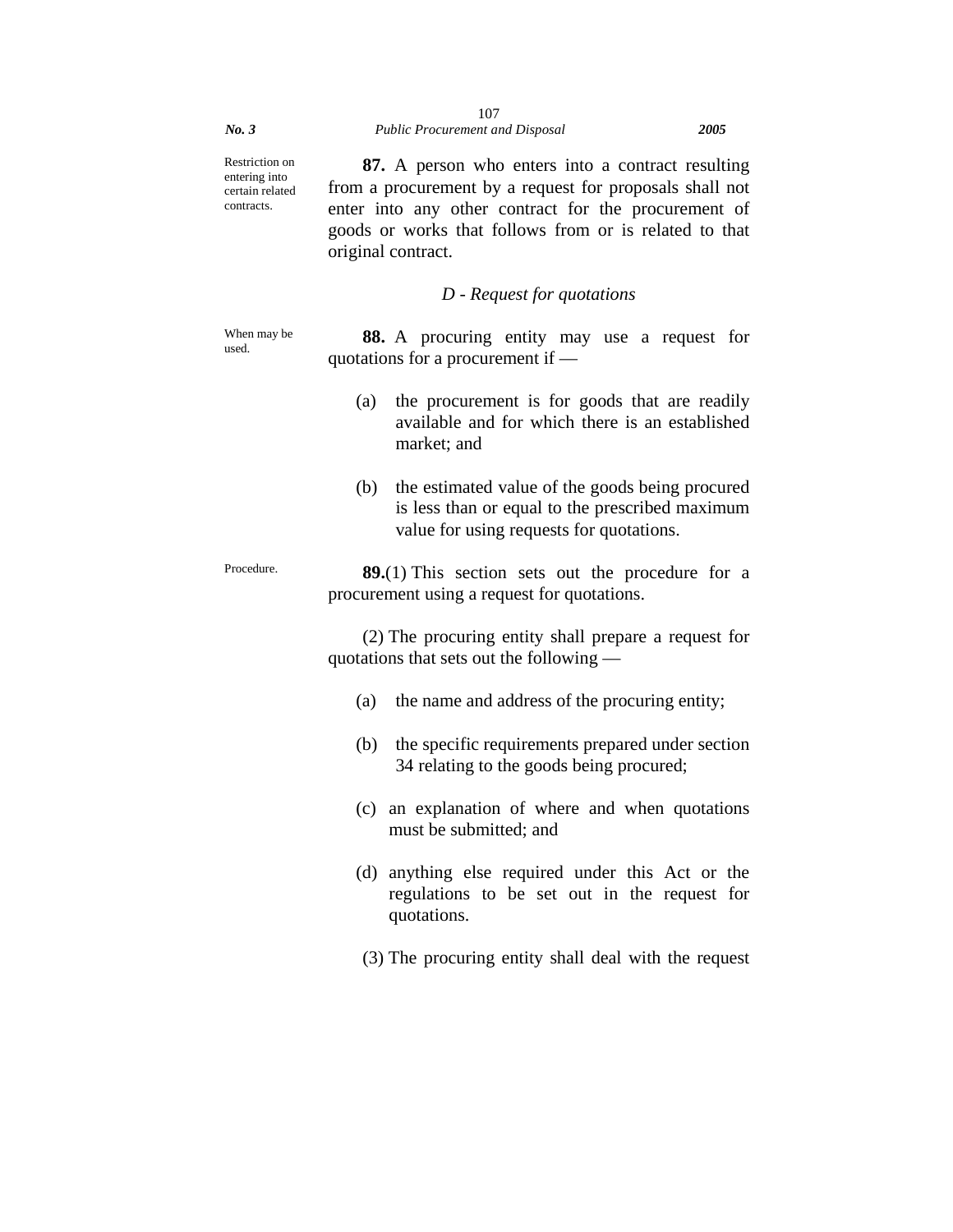for quotations in accordance with the following —

- (a) the procuring entity shall give the request to such persons as the procuring entity determines;
- (b) the request must be given to as many persons as necessary to ensure effective competition and must be given to at least three persons, unless that is not possible; and
- (c) the procuring entity shall give the request to each person early enough so that the person has adequate time to prepare a quotation.

(4) The successful quotation shall be the quotation with the lowest price that meets the requirements set out in the request for quotations.

(5) The following shall apply with respect to the contract resulting from a procurement by a request for quotations —

- (a) the procuring entity shall place a purchase order with the person submitting the successful quotation; and
- (b) the person submitting the successful quotation shall confirm the purchase order in writing.

(6) If there will not be effective competition unless foreign persons participate, the following shall apply —

- (a) the request for quotations must be in English;
- (b) the technical requirements must, to the extent compatible with requirements under Kenyan law, be based on international standards or standards widely used in international trade;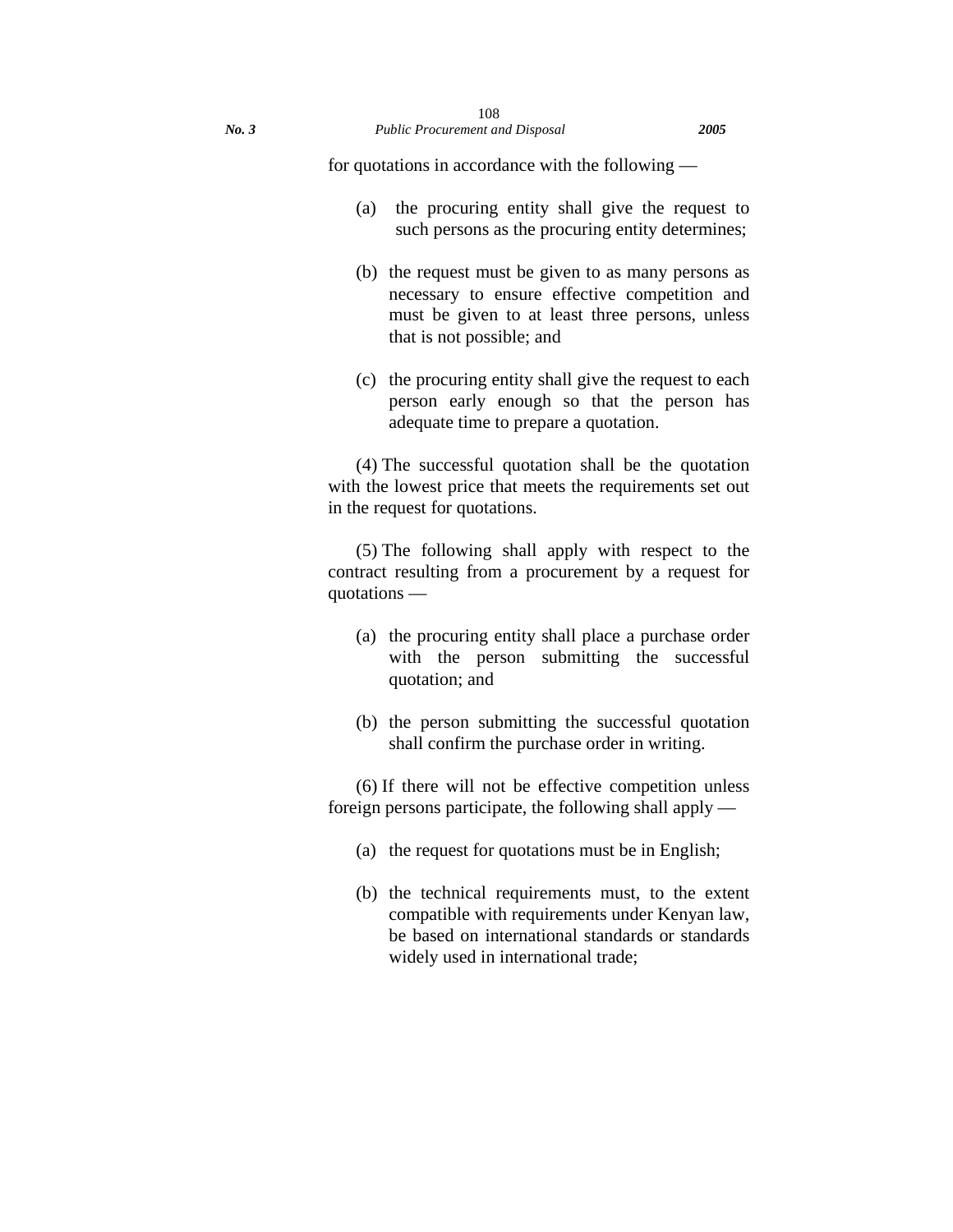- (c) a person submitting a quotation may, in quoting prices or providing security, use a currency that is widely used in international trade and that the request for quotations specifically allows to be used; and
- (d) any general and specific conditions to which the contract will be subject must be of a kind generally used in international trade.

*E - Procedure for low-value procurements* 

When may be used.

**90.**(1) A procuring entity may use a low-value procurement procedure if —

- (a) the estimated value of the goods, works or services being procured are less than or equal to the prescribed maximum value for that low-value procurement procedure; and
- (b) any other prescribed conditions for the use of the low-value procurement procedure are satisfied.

(2) A regulation prescribing a maximum value for a low-value procurement procedure or prescribing conditions for the use of such a procedure may prescribe different values or conditions for different classes of public entities or different classes of goods, works or services being procured.

Procedure. **91.**(1) The procedure for a low-value procurement shall be as prescribed.

> (2) A regulation prescribing a low-value procurement procedure may —

(a) prescribe different procedures for different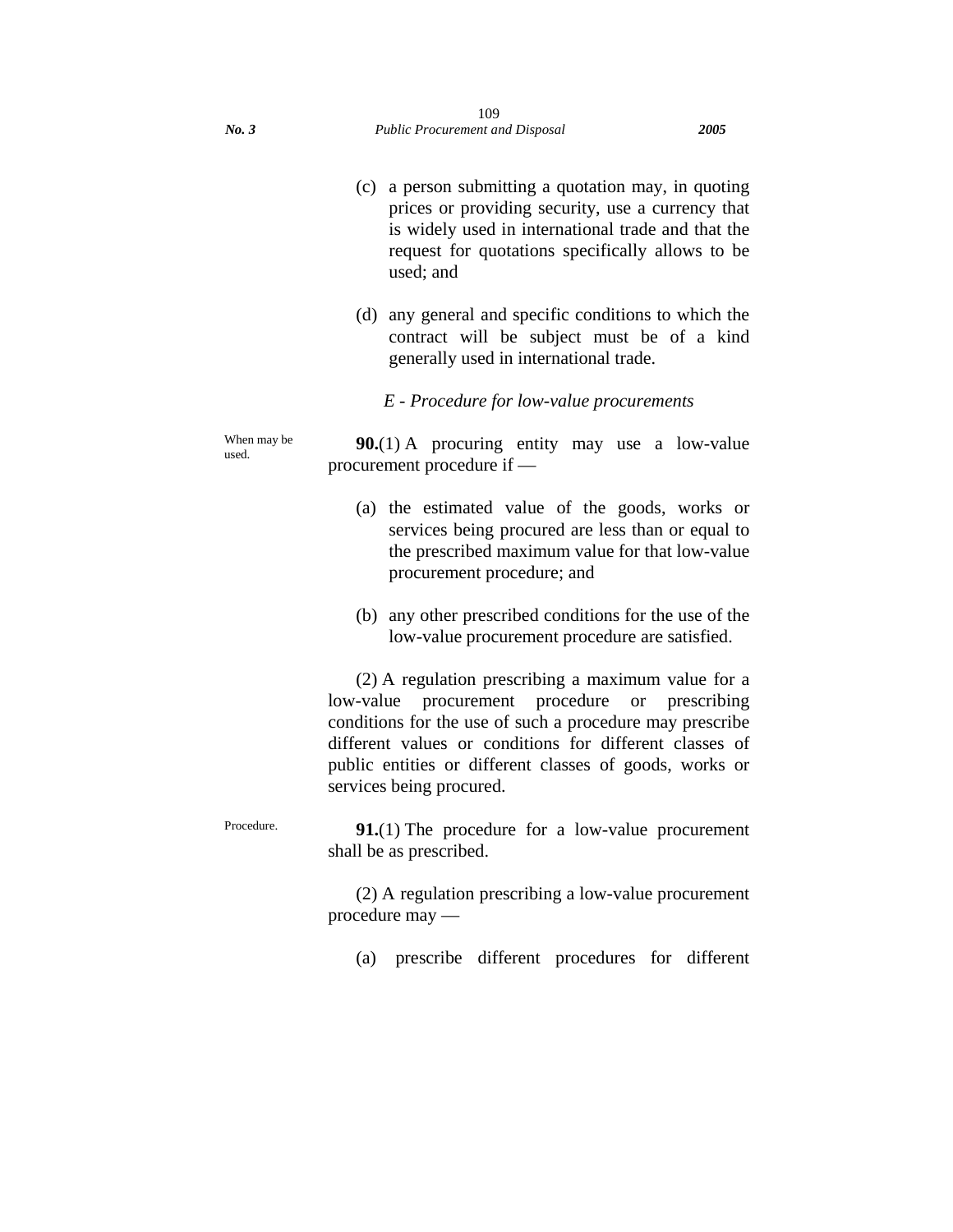classes of public entities or different classes of goods, works or services being procured; or

(b) exempt the procedure from the application of a provision of Part IV or vary the application of such a provision to the procedure.

### *F - Specially permitted procurement procedure*

Authority may permit.

**92.**(1) A procuring entity may use a procurement procedure specially permitted by the Authority which may include concessioning and design competition.

- (2) For the purpose of this section-
- (a) "concessioning" means a procurement that encourages the mobilization of private sector resources for the purpose of public financing, construction, operation and maintenance of development projects and may include buildown and operate, build-own-operate and transfer, build-operate and transfer or similar types of procurement procedures;
- (b) "design competition" means a procurement procedure for obtaining competitive bids for services which are creative in nature and which require that part of the services be carried as part of the bid to facilitate evaluation of the bids and such services include architecture, landscaping, engineering, urban design projects, urban and regional planning and fine arts.

(3) The procedure for specially permitted procurement shall be as prescribed

(4) In specially permitting a procedure under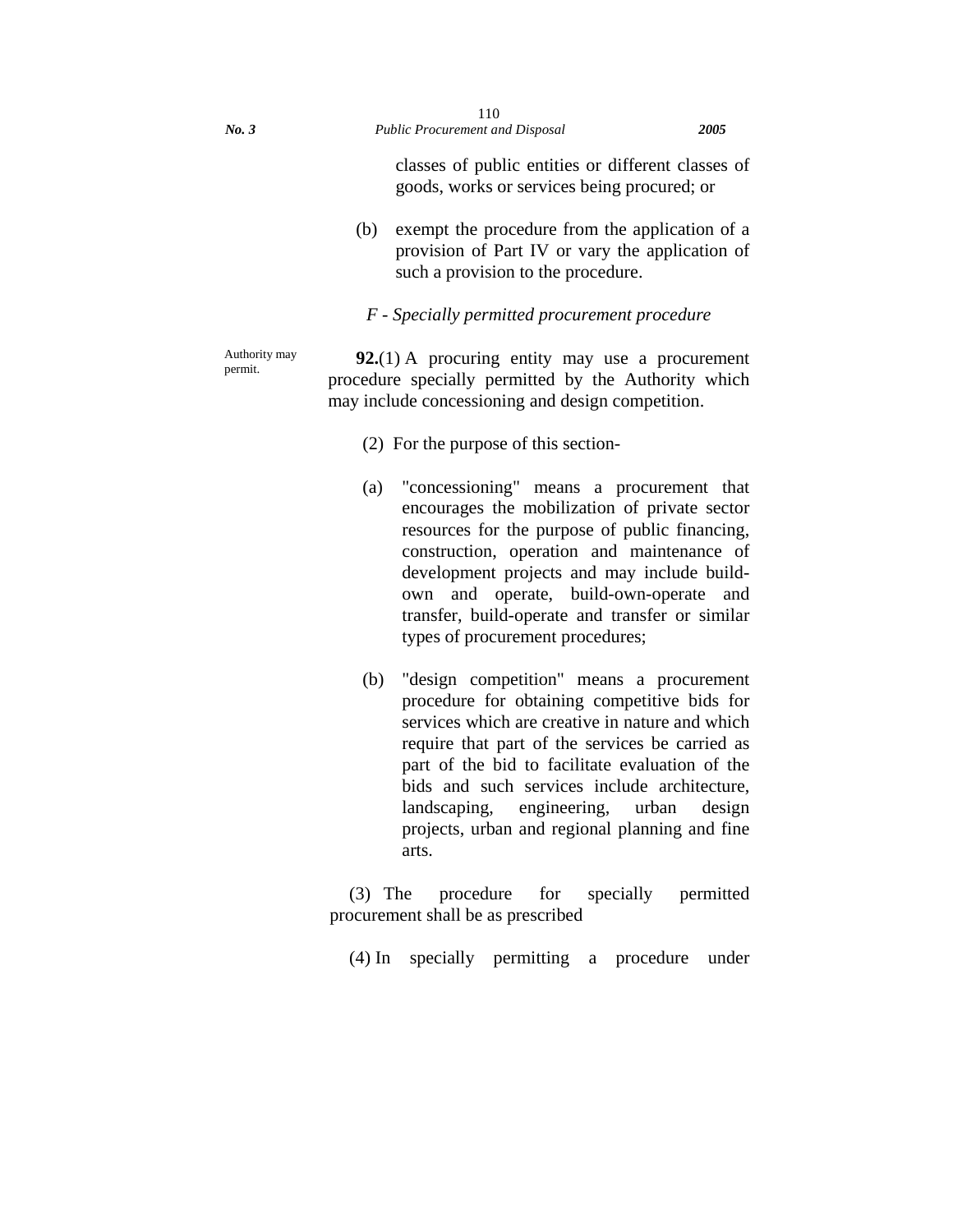subsection (1), the Authority may exempt the procedure from the application of a provision of Part IV or vary the application of such a provision.

# **PART VII - ADMINISTRATIVE REVIEW OF PROCUREMENT PROCEEDINGS**

Request for a review.

**93**.(1) Subject to the provisions of this Part, any candidate who claims to have suffered or to risk suffering, loss or damage due to the breach of a duty imposed on a procuring entity by this Act or the regulations, may seek administrative review as in such manner as may be prescribed.

(2) The following matters shall not be subject to the review under subsection (1)-

- (a) the choice of a procurement procedure pursuant to Part IV;
- (b) a decision by the procuring entity under section 36 to reject all tenders, proposals or quotations;
- (c) where a contract is signed in accordance to section 68; and
- (d) where an appeal is frivolous.

Suspension of proceedings, etc.

**94** Upon receiving a request for a review under section 93, the secretary to the Review Board shall notify the procuring entity of the pending review and the suspension of the procurement proceedings in such manner as may be prescribed.

Dismissal of frivolous requests, etc.

**95.** The Review Board may dismiss a request for a review if the Review Board is of the opinion that the request is frivolous or vexatious or was made solely for the purpose of delaying the procurement proceedings or the procurement.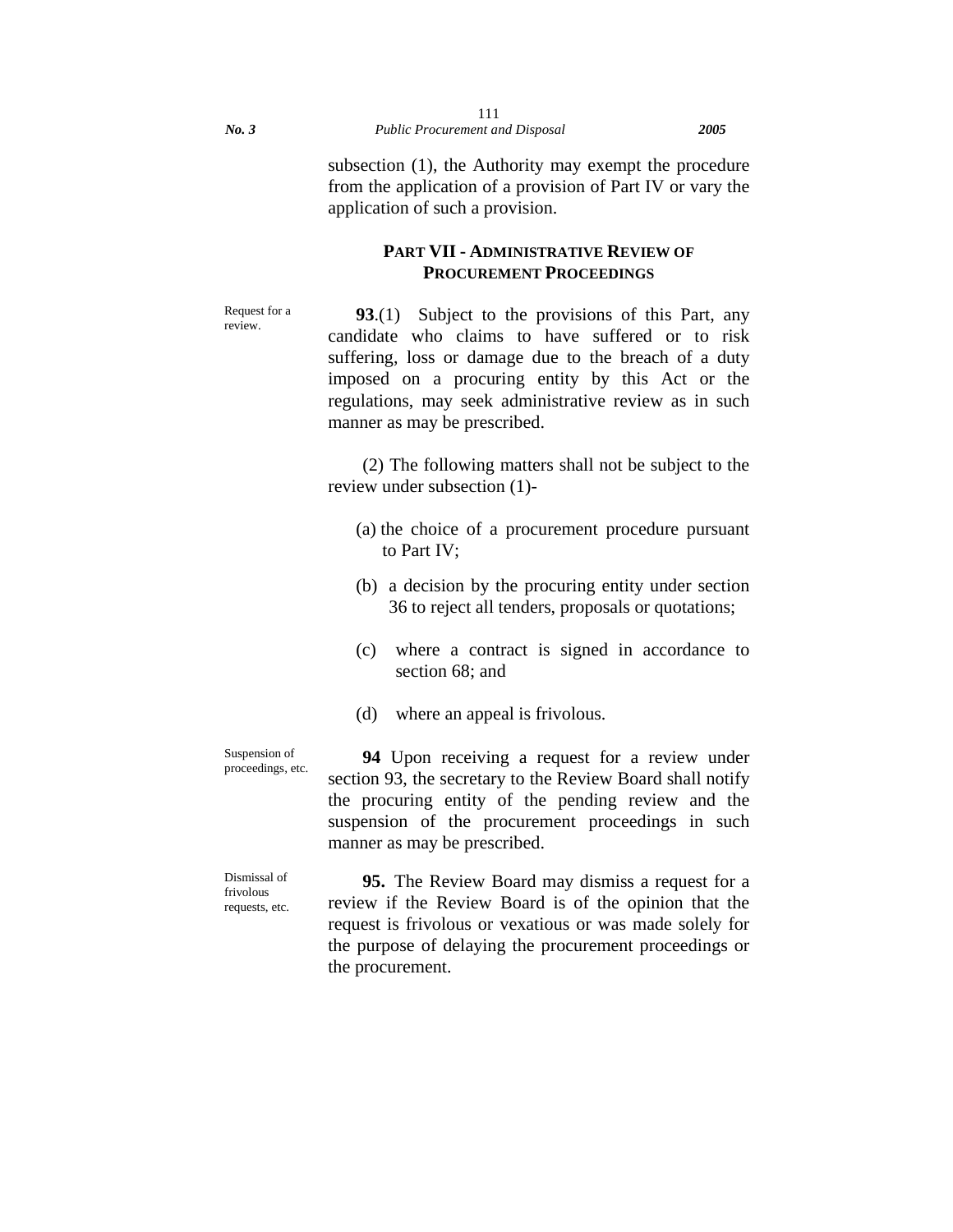| No. 3                      |         | 112<br><b>Public Procurement and Disposal</b>                                                                                                        | 2005      |
|----------------------------|---------|------------------------------------------------------------------------------------------------------------------------------------------------------|-----------|
| Parties to review.         |         | <b>96.</b> The parties to a review shall be $-$                                                                                                      |           |
|                            | (a)     | the person who requested the review;                                                                                                                 |           |
|                            | (b)     | the procuring entity;                                                                                                                                |           |
|                            | (c)     | if the procuring entity has notified a person<br>that the person's tender, proposal or quotation<br>was successful, that person; and                 |           |
|                            | (d)     | such other persons as the Review Board may<br>determine.                                                                                             |           |
| Completion of<br>review.   | review. | 97.(1) The Review Board shall complete its review<br>within thirty days after receiving the request for the                                          |           |
|                            |         | (2) In no case shall any appeal under this Act stay or<br>delay the procurement process beyond the time stipulated<br>in the Act or the regulations. |           |
| Powers of<br>Review Board. |         | 98. Upon completing a review the Review Board<br>may do any one or more of the following —                                                           |           |
|                            | (a)     | annul anything the procuring entity has done in<br>procurement proceedings,<br>the<br>annulling the procurement proceedings in their<br>entirety;    | including |
|                            | (b)     | give directions to the procuring entity with<br>respect to anything to be done or redone in the<br>procurement proceedings;                          |           |
|                            | (c)     | substitute the decision of the Review Board for<br>any decision of the procuring entity in the<br>procurement proceedings; and                       |           |
|                            | (d)     | order the payment of costs as between parties to<br>the review.                                                                                      |           |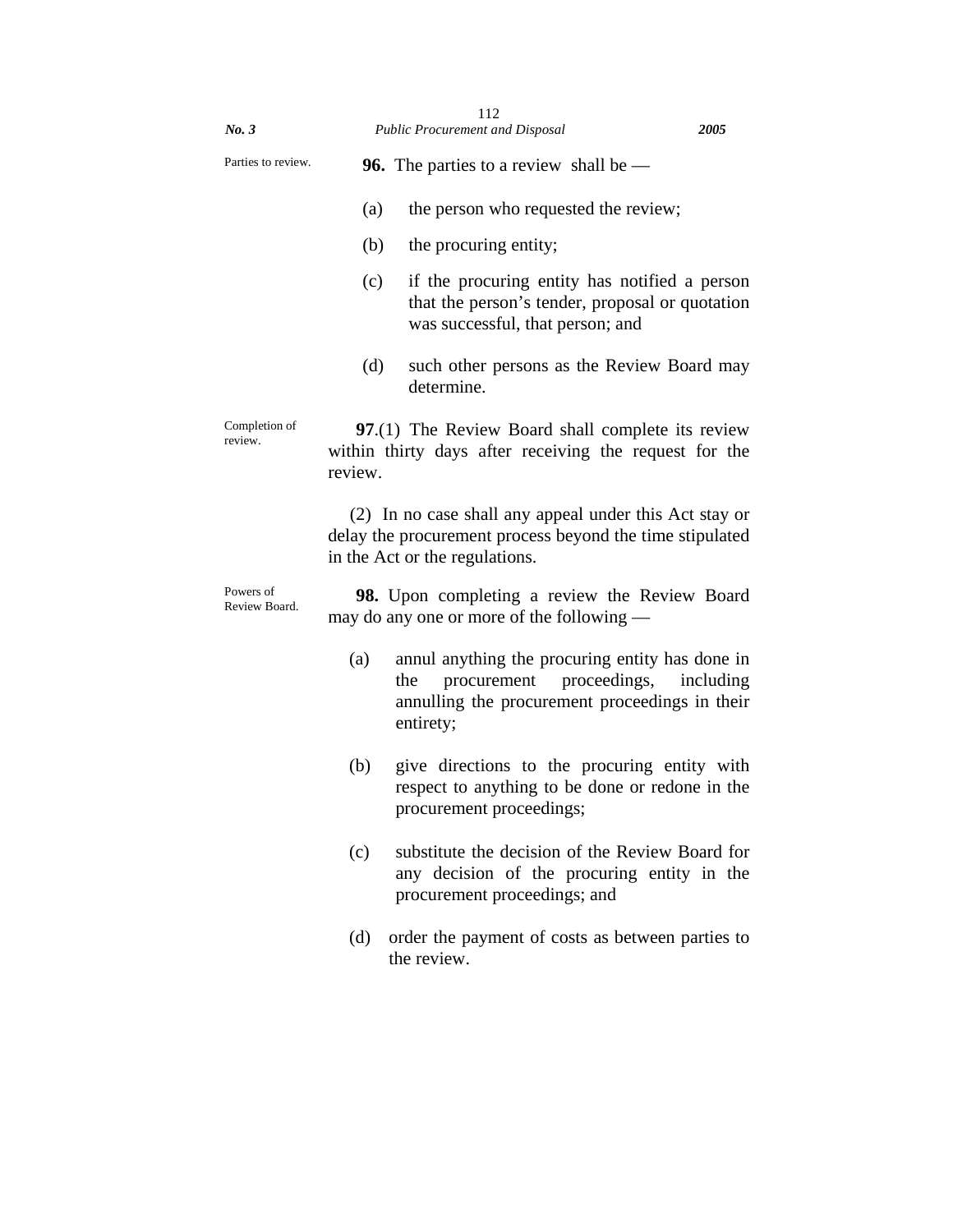Right to review is additional right.

**99.** The right to request a review under this Part is in addition to any other legal remedy a person may have.

Right to judicial review to procurement.

**100**.(1) A decision made by the Review Board shall, be final and binding on the parties unless judicial review thereof commences within fourteen days from the date of the Review Board's decision.

(2) Any party to the review aggrieved by the decision of the Review Board may appeal to the High Court**.** and the decision of the High Court shall be final.

(3) A party to the review which disobeys the decision of the Review Board or the High Court shall be in breach of this Act and any action by such party contrary to the decision of the Review Board or the High Court shall be null and void.

 (4**)** If judicial review is not declared by the High Court within thirty days from the date of filing, the decision of the Review Board shall take effect.

# **PART VIII - AUTHORITY POWERS TO ENSURE COMPLIANCE**

Information to Authority.

**101.** A public entity shall provide the Authority with such information relating to procurement as the Director-General may require in writing.

Investigations. **102.**(1) The Director-General may order an investigation of procurement proceedings for the purpose of determining whether there has been a breach of this Act, the regulations or any directions of the Authority.

> (2) An investigation shall be conducted by an investigator appointed for the purpose by the Director-General.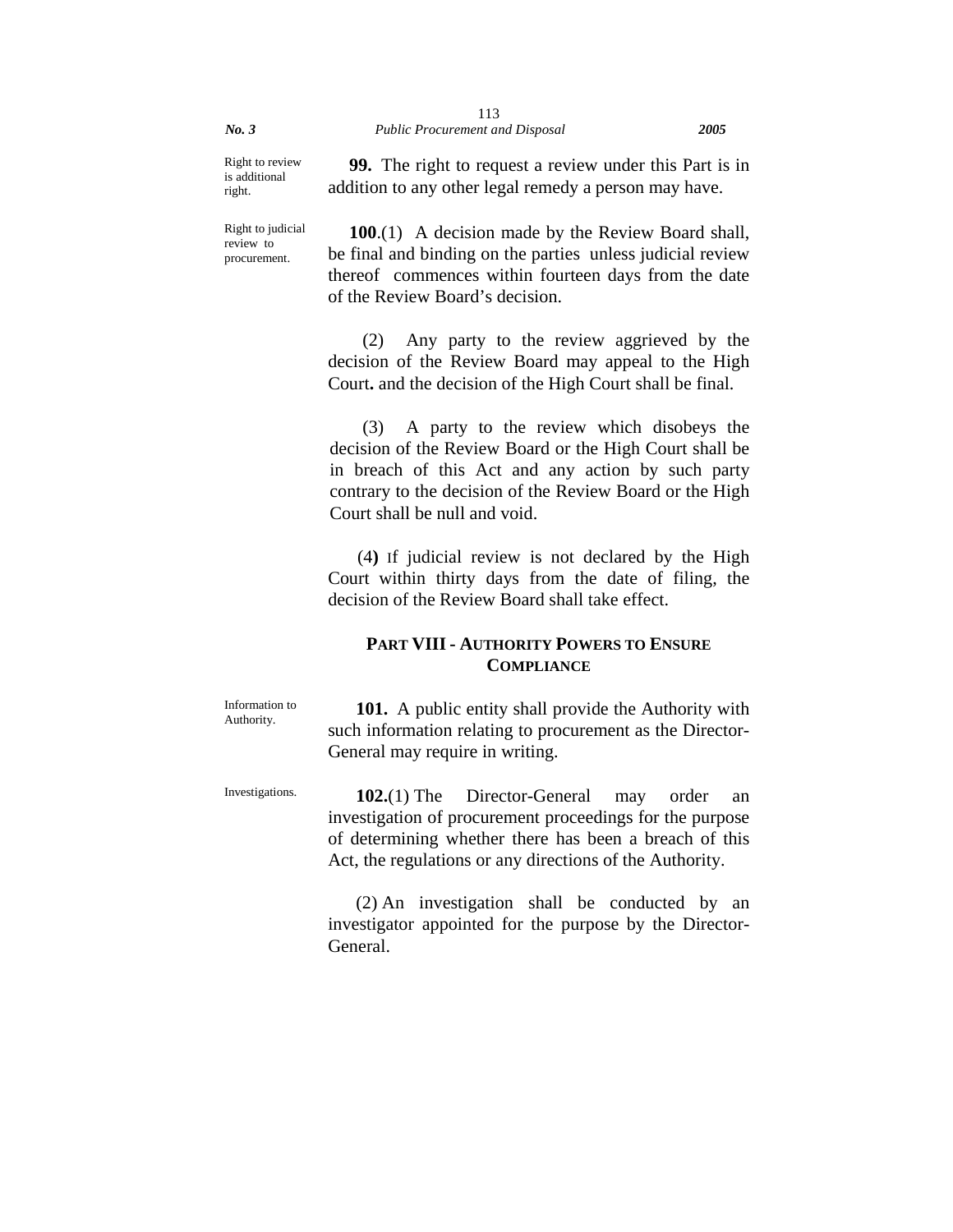Powers of investigators.

**103.**(1) For the purpose of carrying out an investigation of procurement proceedings an investigator has the following powers —

- (a) the investigator shall have access to all books, records, returns, reports and other documents of the procuring entity or a person who participated in the procurement proceedings, including electronic documents;
- (b) the investigator may remove or make copies of any documents the investigator has access to under paragraph (a); and
- (c) the investigator may require any of the following to provide explanations, information and assistance —
	- (i) an employee or official of the procuring entity; or
	- (ii) an employee or official of a person who participated in the procurement proceedings.

(2) In addition to the powers under subsection (1), an investigator shall have such powers as are prescribed.

(3) The powers of an investigator are subject to such conditions and limitations as are prescribed.

Report of investigation. **104**. After completing his investigation, an investigator shall prepare and submit a report thereon to the Director-General.

Order by Director-General.

**105.**(1) If, after considering the report of an investigator, the Director-General is satisfied that there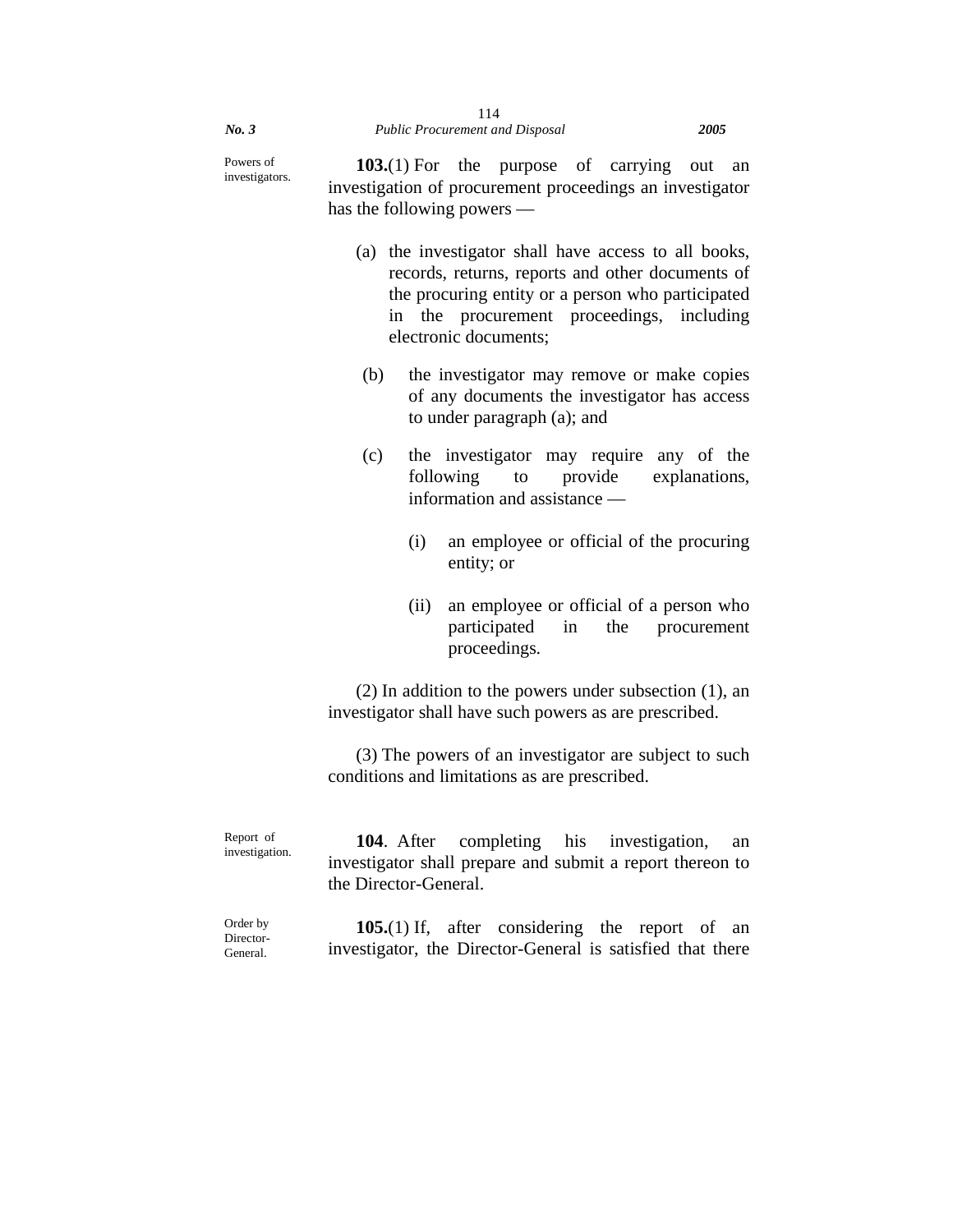has been a breach of this Act, the regulations or any directions of the Authority, the Director-General may, by order, do any one or more of the following —

- (a) direct the procuring entity to take such actions as are necessary to rectify the contravention;
- (b) cancel the procurement contract, if any;
- (c) terminate the procurement proceedings; or
- (d) prepare and submit a summary of the investigator's findings and recommendations to the procuring entity and to the Kenya Anti-Corruption Commission established under the Anti-Corruption and Economic Crimes Act 2003.

(2) Before making an order under subsection (1), the Director-General shall give the following persons an opportunity to make representations —

- (a) the procuring entity; and
- (b) any other person whose legal rights the Director-General believes may be adversely affected by the order.

**106.**(1) The procuring entity and any other person who was entitled to be given an opportunity to make representations under section 105(2) may request the Review Board to review the order of the Director-General under section 109.

(2) A request for a review may only be made within twenty-one days after the order was made.

(3) A request for a review shall be accompanied by the prescribed fee.

No.3 of 2001.

Request for a review.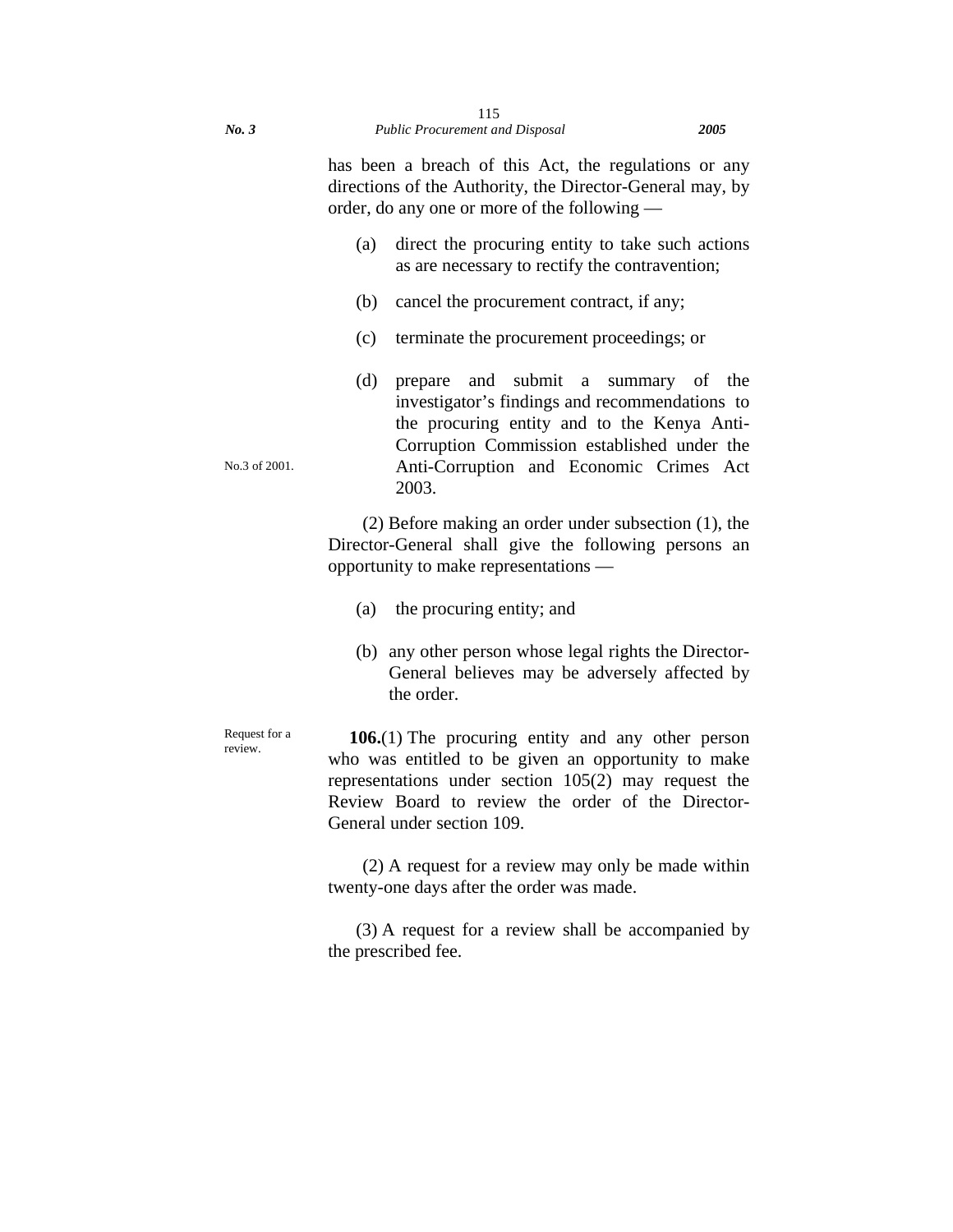| No.3                                        | 116<br><b>Public Procurement and Disposal</b><br><i>2005</i>                                                                                            |
|---------------------------------------------|---------------------------------------------------------------------------------------------------------------------------------------------------------|
| Dismissal of<br>frivolous<br>requests, etc. | 107. The Review Board may dismiss a request for a<br>review if the Review Board is of the opinion that the<br>request is frivolous or vexatious.        |
| Convening of<br>review.                     | <b>108.</b> The Review Board shall meet to conduct a<br>review within twenty-one days after receiving the request<br>for the review.                    |
| Parties to review.                          | <b>109.</b> The parties to a review are $-$                                                                                                             |
|                                             | the person who requested the review;<br>(a)                                                                                                             |
|                                             | (b)<br>the procuring entity; and.                                                                                                                       |
|                                             | (c)<br>such other persons as the Review Board may<br>determine.                                                                                         |
| Completion of<br>review.                    | 110. The Review Board shall complete its review<br>within thirty days after receiving the request for the<br>review.                                    |
| Powers of<br>Review Board.                  | 111. Upon completing a review the Review Board<br>may do any or both of the following —                                                                 |
|                                             | (a)<br>confirm, vary or overturn the Director-<br>General's order; and                                                                                  |
|                                             | order the payment of costs as between parties to<br>(b)<br>the review.                                                                                  |
| Appeals.                                    | 112. A party to the review may appeal against the<br>decision of the Review Board to the High Court within<br>fourteen days after the decision is made. |
| Right to review<br>is additional<br>right.  | 113. The right to request a review under section 106<br>is in addition to any other legal remedy a person may<br>have.                                  |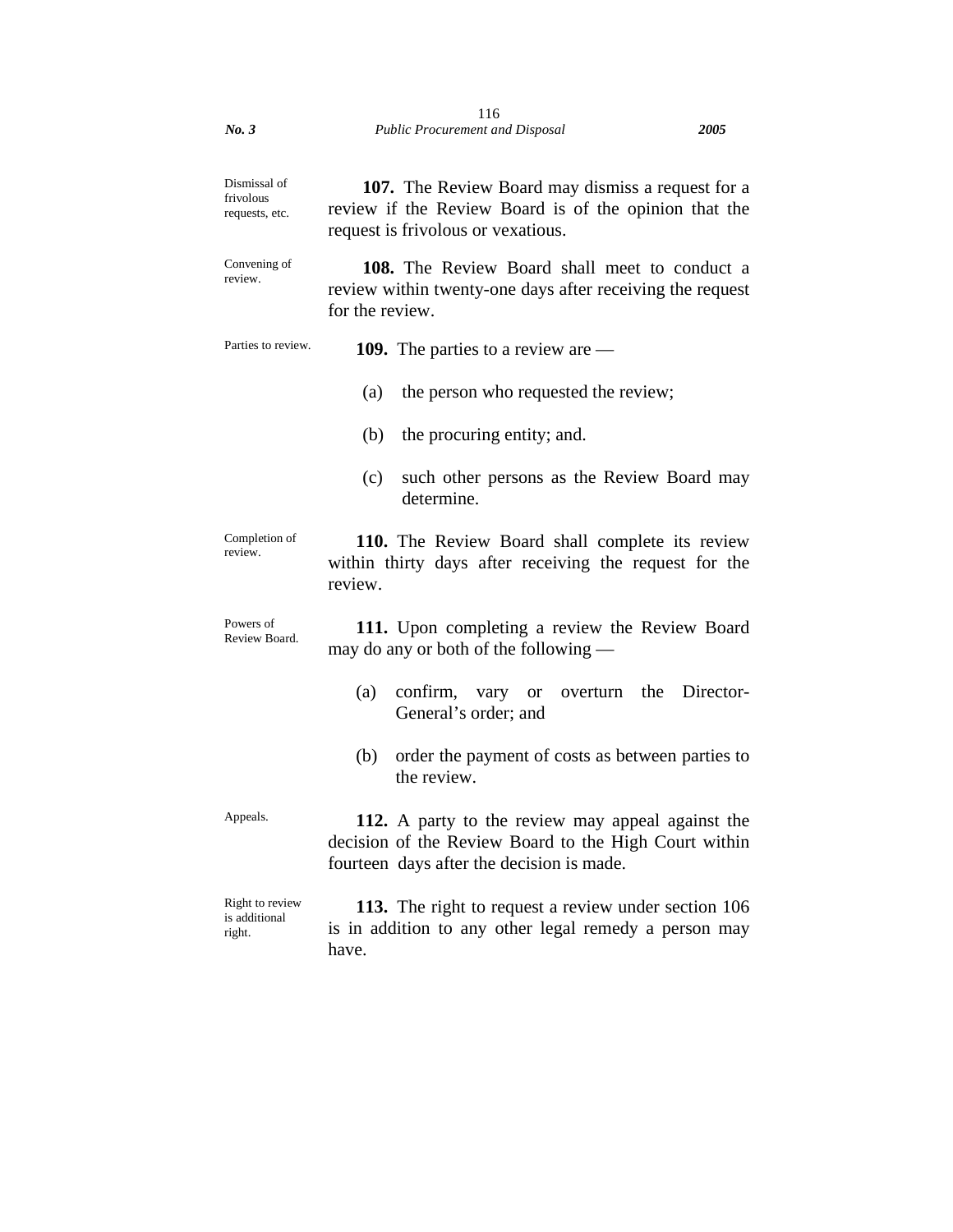No investigation if issue before Review Board.

**114.**(1) No investigation shall be commenced or continued under this Part, and no order shall be made under this Part, in relation to an issue that the Review Board is reviewing or has reviewed under Part VII.

(2) Subsection (1) ceases to apply if, after the Review Board has completed its review, information comes to the attention of the Director-General that was not brought before the Review Board in the course of its review.

# **PART IX - DEBARMENT FROM PARTICIPATING IN PROCUREMENT PROCEEDINGS**

Debarment. **115.**(1) The Director-General, with the approval of the Advisory Board, may debar a person from participating in procurement proceedings on the ground that the person —

- (a) has committed an offence under this Act;
- (b) has committed an offence relating to procurement under any Act;
- (c) has breached a contract for a procurement by a public entity;
- (d) has, in procurement proceedings, given false information about his qualifications; or
- (e) has refused to enter into a written contract as required under section 68.

(2) The Director-General, with the approval of the Advisory Board, may also debar a person from participating in procurement proceedings on a prescribed ground.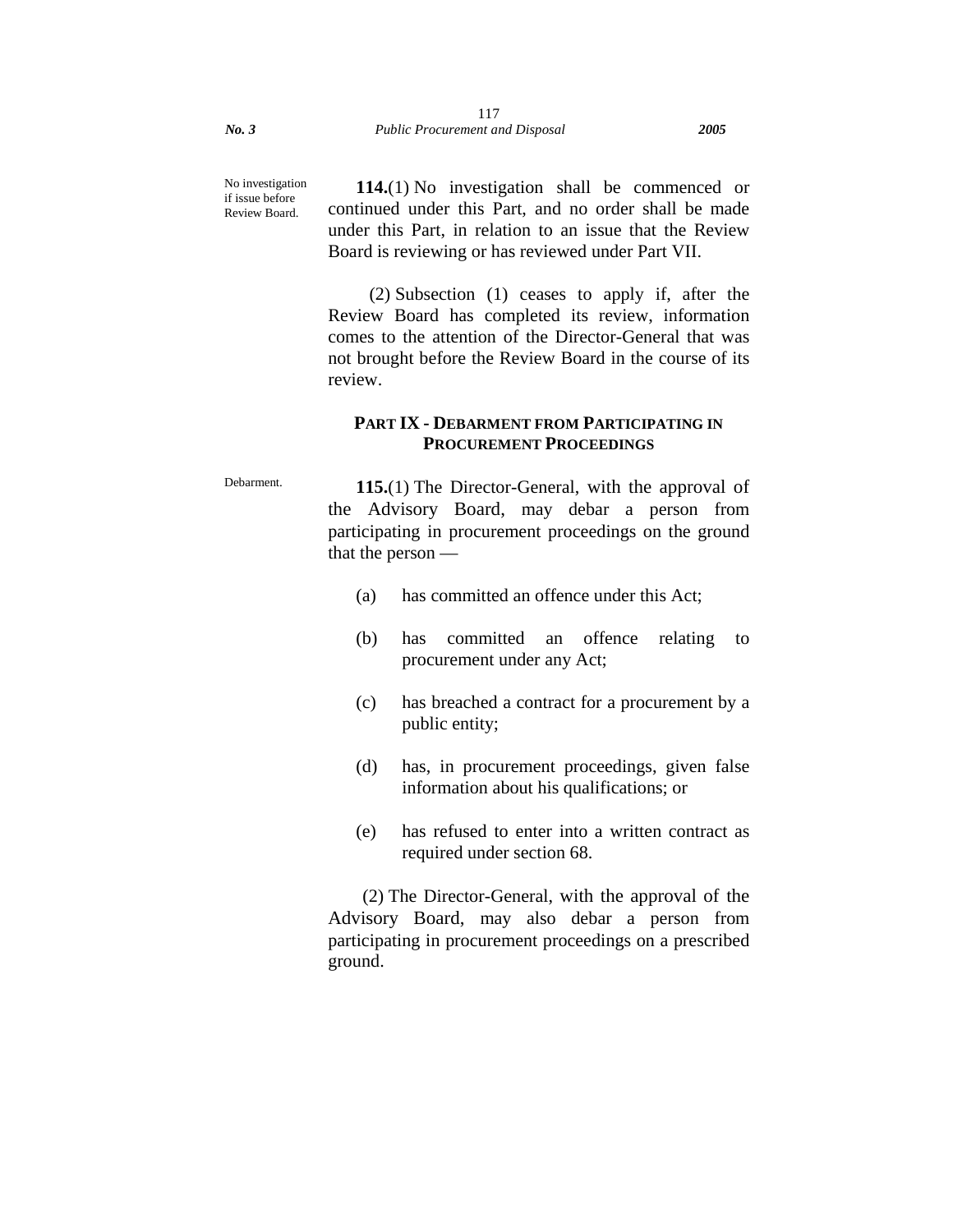(3) A debarment under this section shall be for a period of time of not less than five years, as may be specified by the Director-General. Opportunity to make representations. **116.** Before debarring a person under section 115, the Director-General shall give that person an opportunity to make representations to the Director-General. Request for a review. **117.**(1) A person who is debarred under section 115 may request the Review Board to review the debarment. (2) A request for a review may only be made within twenty-one days after the person was debarred. (3) A request for a review shall be accompanied by the prescribed fee. Dismissal of frivolous requests, etc. **118.** The Review Board may dismiss a request for a review if the Review Board is of the opinion that the request is frivolous or vexatious. Convening of review. **119.** The Review Board shall meet to conduct a review within twenty-one days after receiving the request for the review. Parties to review. **120.** The parties to a review are — (a) the person who was debarred; and (b) the Director-General. Completion of review. **121.** The Review Board shall complete its review within thirty days after receiving the request for the review. Powers of Review Board. **122.** Upon completing a review the Review Board may do any or both of the following —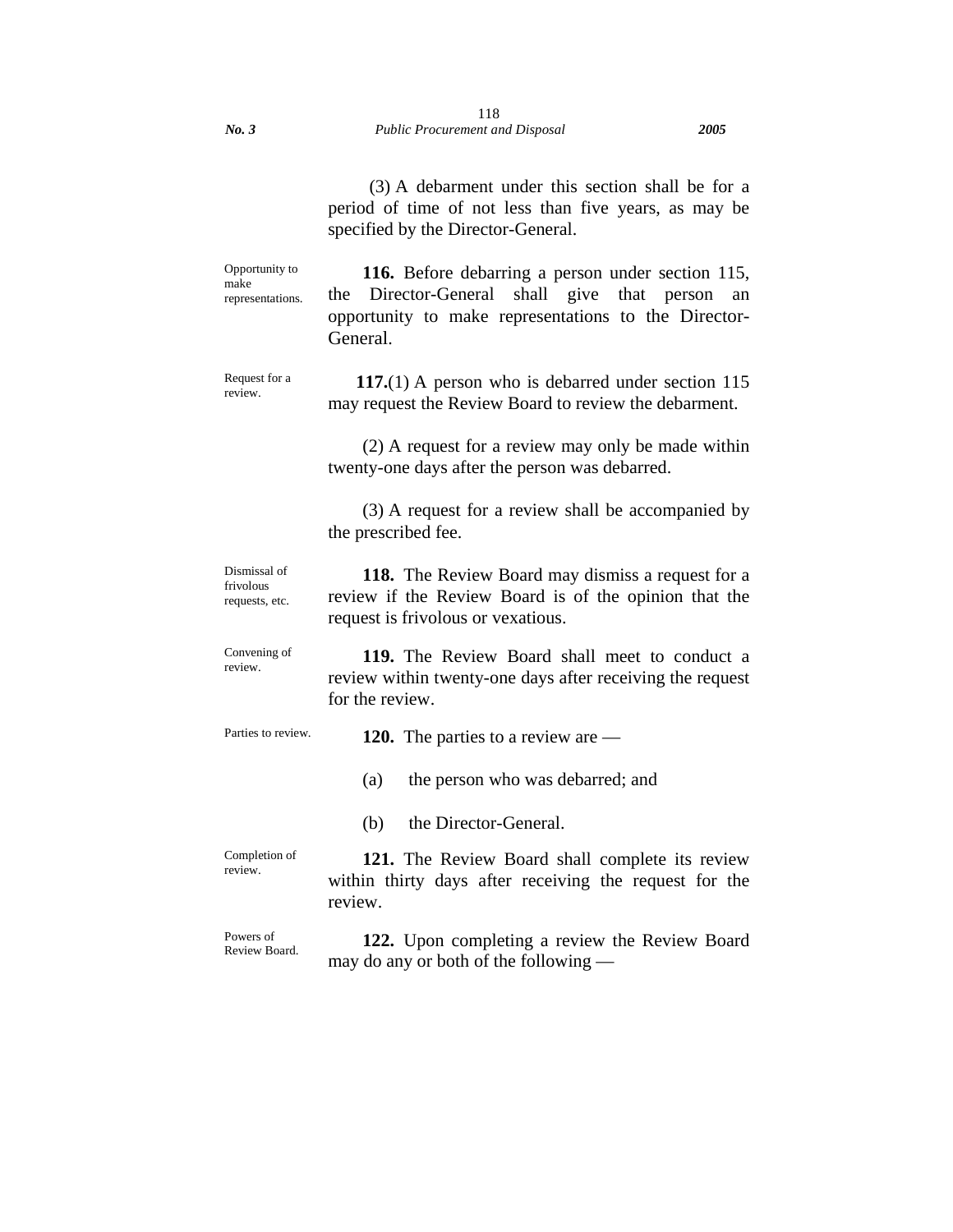(b) order the payment of costs as between parties to the review.

Appeals. **123.** A party to the review may appeal from the decision of the Review Board to the High Court within fourteen days after the decision is made.

Right to review is additional right. **124.** The right to request a review under section 117 is in addition to any other legal remedy a person may have.

List of debarred persons. **125.** The Authority shall maintain and make available to public entities a list of persons debarred from participating in procurement proceedings under this Part.

## **PART X - DISPOSAL OF STORES AND EQUIPMENT**

Application of Part.

**126.** This Part applies with respect to the disposal of stores and equipment of a public entity that are unserviceable, obsolete or surplus.

Responsibility for complying with Act, etc.

**127.(**1) A public entity shall ensure that this Act, the regulations and any directions of the Authority are complied with in respect of each of its disposals to which this Part applies.

(2) The accounting officer of a public entity shall be primarily responsible for ensuring that the public entity fulfils its obligations under subsection (1).

 (3) Each employee of a public entity and each member of a board or committee of the public entity shall ensure, within the areas of responsibility of the employee or member, that this Act, the regulations and any directions of the Authority are complied with.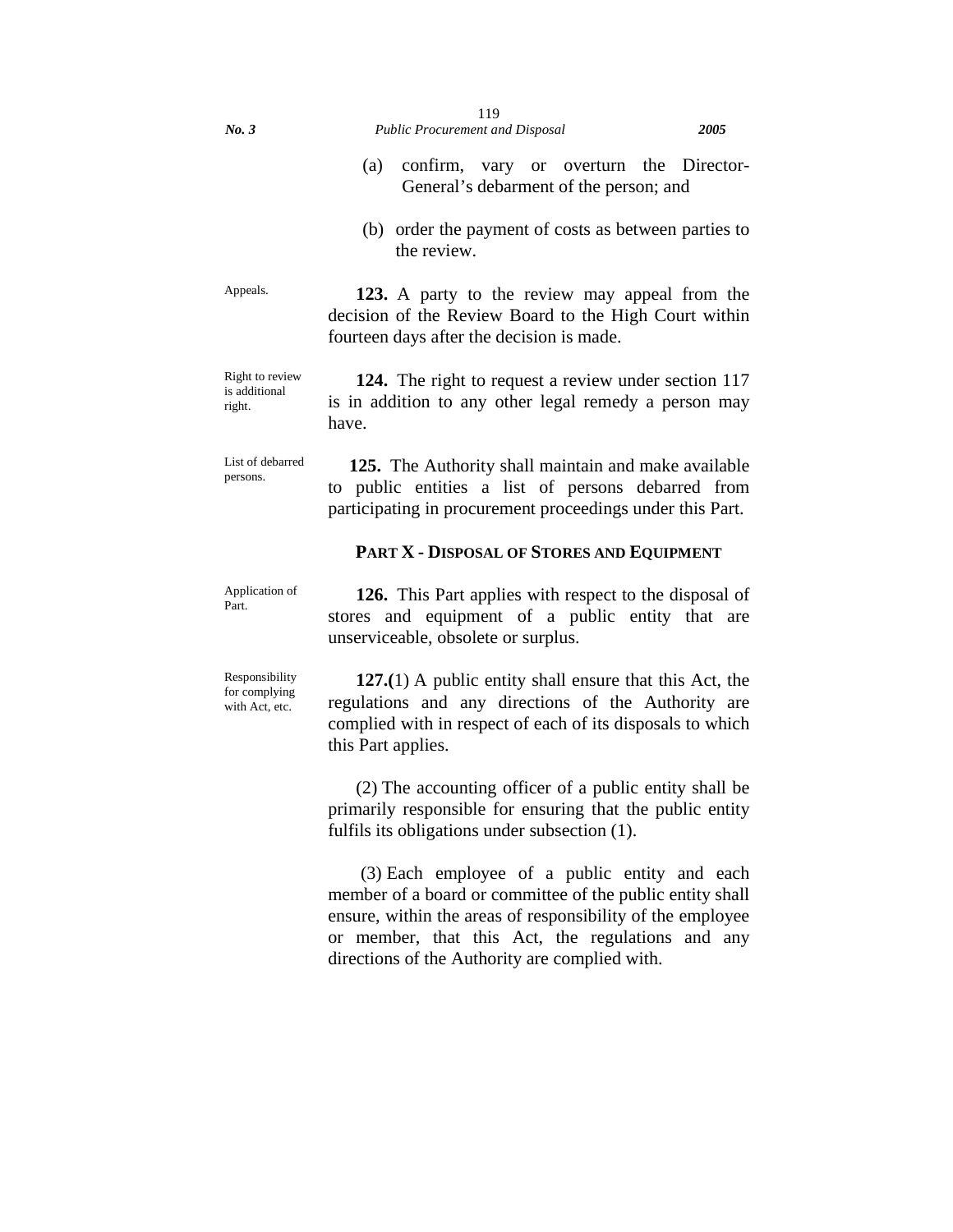Disposal committee.

**128.**(1) A public entity shall establish a disposal committee in accordance with the regulations for the purpose of recommending the best method of disposing of unserviceable, obsolete or surplus stores or equipment.

 (2) The disposal committee shall meet within the prescribed period to report on the items and subject to a technical report, recommend the best method of disposal.

Disposal procedure. **129.**(1) The employee in charge of unserviceable, obsolete or surplus stores or equipment shall bring the matter to the attention of the disposal committee.

> (2) An employee shall comply with subsection (1) within a reasonable time after the stores or equipment become unserviceable, obsolete or surplus.

> (3) The disposal committee shall recommend to the accounting officer a method of disposing of the stores and equipment which may include any of the following —

- (a) transfer to another public entity or part of a public entity, with or without financial adjustment;
- (b) sale by public tender;
- (c) sale by public auction; or
- (d) destruction, dumping or burying;
- (e) trade-in.

(4) Within the prescribed time period after receiving the recommendations of the disposal committee the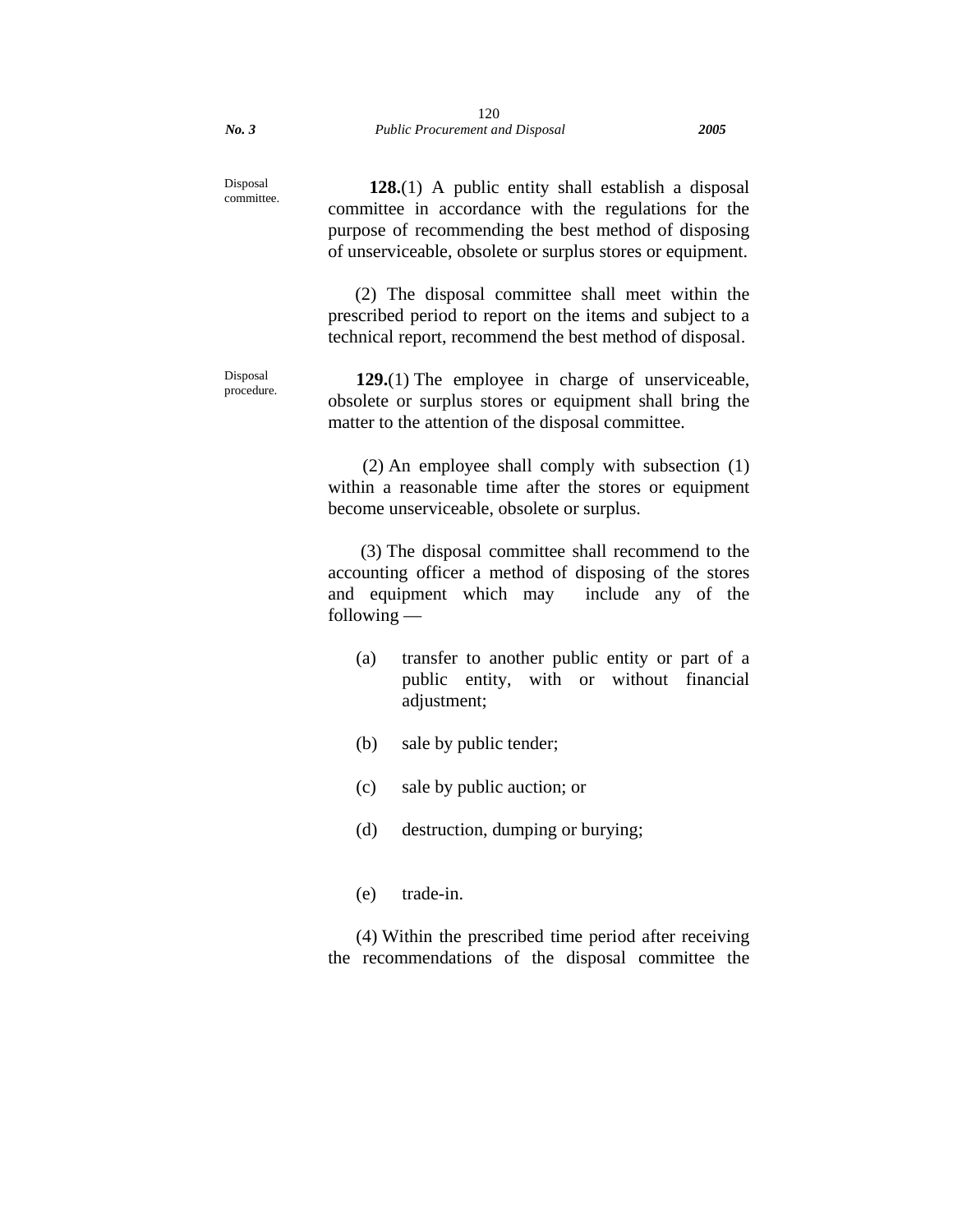accounting officer shall give the committee a written notice as to whether the accounting officer accepts or rejects the recommendations of the committee.

(5) If the accounting officer accepts the recommendations of the disposal committee, the stores and equipment shall be disposed of in accordance with those recommendations.

(6) If the accounting officer rejects the recommendations of the disposal committee he shall, within the time period referred to in subsection  $(4)$ , —

- (a) include, with the notice given to the committee under subsection (4), written reasons for rejecting the recommendations of the committee;
- (b) give the Authority a copy of the notice under subsection (4) and the written reasons under paragraph (a); and
- (c) refer the matter back to the committee for further consideration.

Directions. **130.** The Authority may issue written directions to public entities with respect to the disposal of unserviceable, obsolete or surplus stores and equipment.

Restriction on disposal to employees, etc.

131. A public entity shall not dispose of unserviceable, obsolete or surplus stores and equipment to an employee of the public entity or a member of a board or committee of the public entity except as expressly allowed under the regulations.

Application of Part VIII to disposals.

**132.** Part VIII applies, with necessary modifications, with respect to disposals of unserviceable, obsolete or surplus stores and equipment in the same manner as that Part applies with respect to procurements.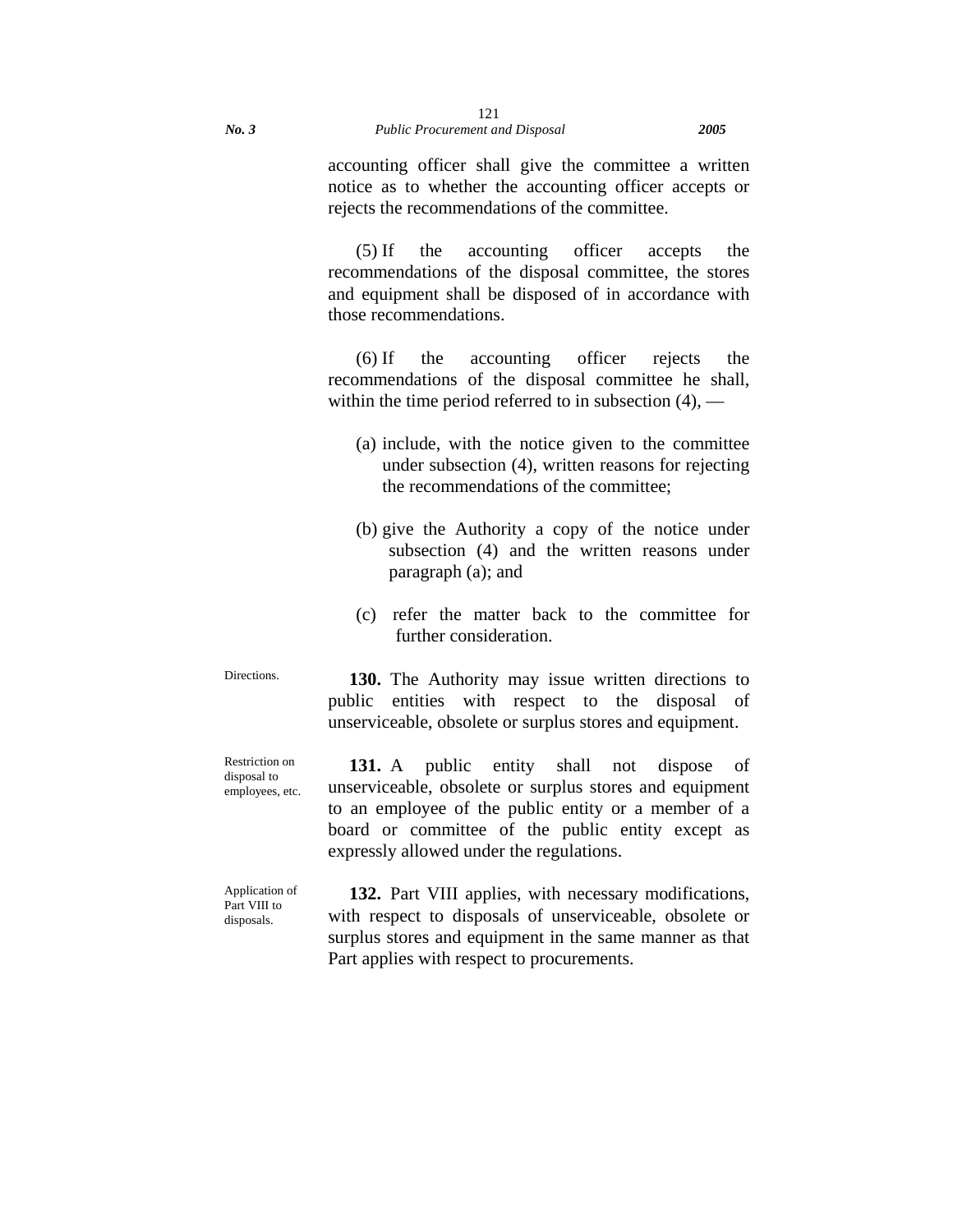## **PART XI – MISCELLANEOUS**

Certain procurements and disposals by armed forces, police, etc.

**133.**(1) For the avoidance of doubt, defence and national security organs shall comply with this Act subject to sub-section (2) and (3).

(2) The defence and national security organs shall manage their procurement and disposal on the basis of a dual list, covering items subject to open and restricted procurement and disposal methods respectively.

(3) The defence and national security organs shall agree annually with the Authority on the category of restricted items to be included in the restricted list and on restricted procurement or disposal methods to be applied to each category of items on the restricted list.

 (4) The restricted list of items shall be subjected to classified audit by the Controller and Auditor-General or his appointee.

(5) The defence and national security organs to which this section applies are the following —

- (a) the Armed Forces;
- (b) the Kenya Police Force;
- (c) the National Security Intelligence Service;
- (d) the Kenya Prisons Service;
- (e) the Administration Police;
- (f) the Kenya Wildlife Service; and
- (g) such other institution as may be prescribed.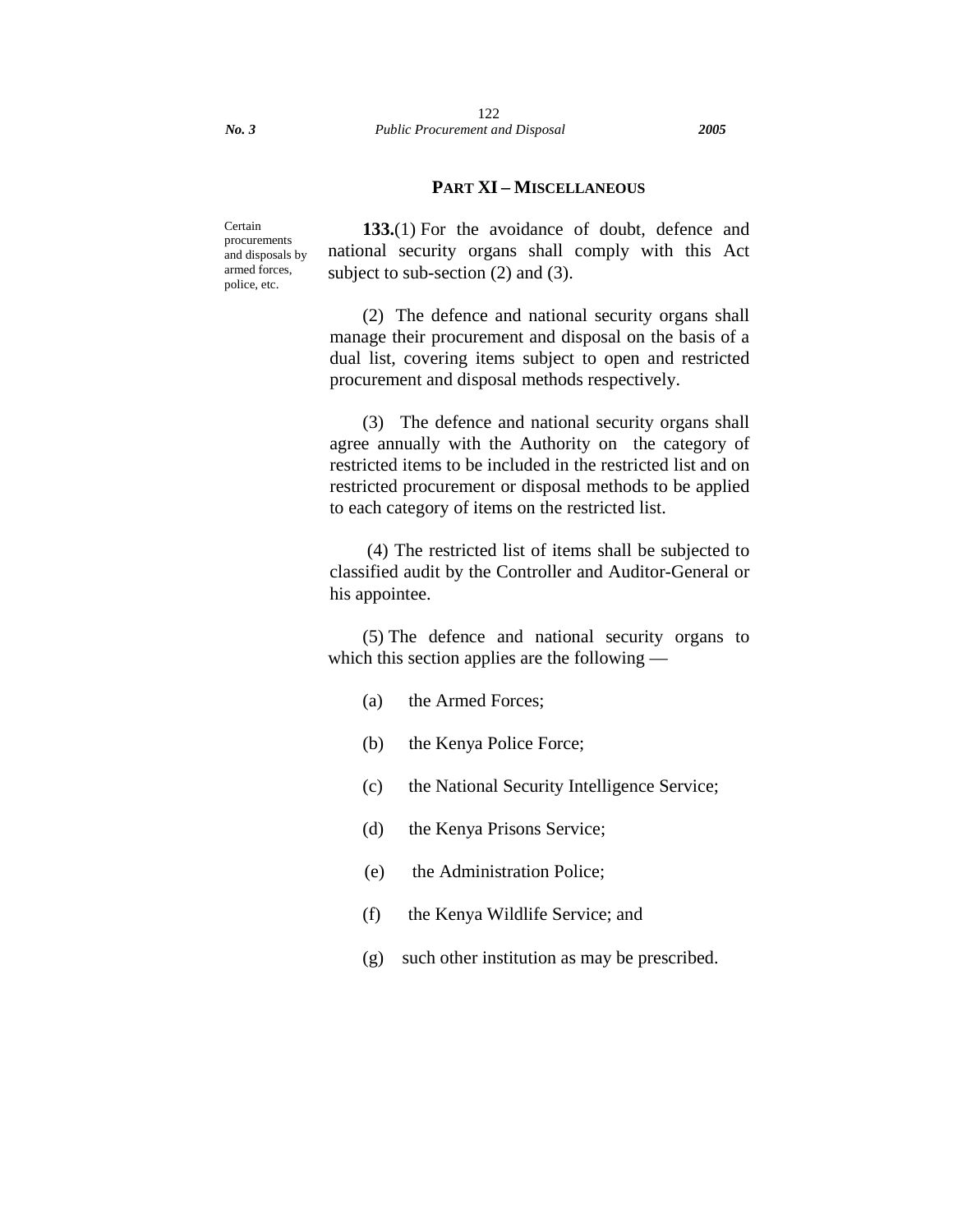meetings.

**134.**(1) The Director-General shall convene meetings at least annually for the purpose of consulting with persons in the public and private sectors who have an interest in the proper functioning of the public procurement system.

(2) The Permanent Secretary of the ministry responsible for finance, or a member of the staff of the ministry selected by the Permanent Secretary, shall chair each meeting convened under this section.

(3) The Director-General, or a member of the staff of the Authority selected by the Director-General, shall act as the secretary to each meeting convened under this section.

(4) The procedure for conducting a consultative meeting referred to in subsection (1) shall be as prescribed .

Offence obstruction, etc. **135.**(1) No person shall —

- (a) obstruct or hinder a person carrying out a duty or function under this Act or exercising a power under this Act;
- (b) knowingly lie to or mislead a person carrying out a duty or function under this Act or exercising a power under this Act;
- (c) delay without justifiable cause the opening or evaluation of bids or the awarding of contract beyond the prescribed period;
- (d) unduly influence or exert pressure on any member of a tender committee or on any employee or agent of a procuring entity to take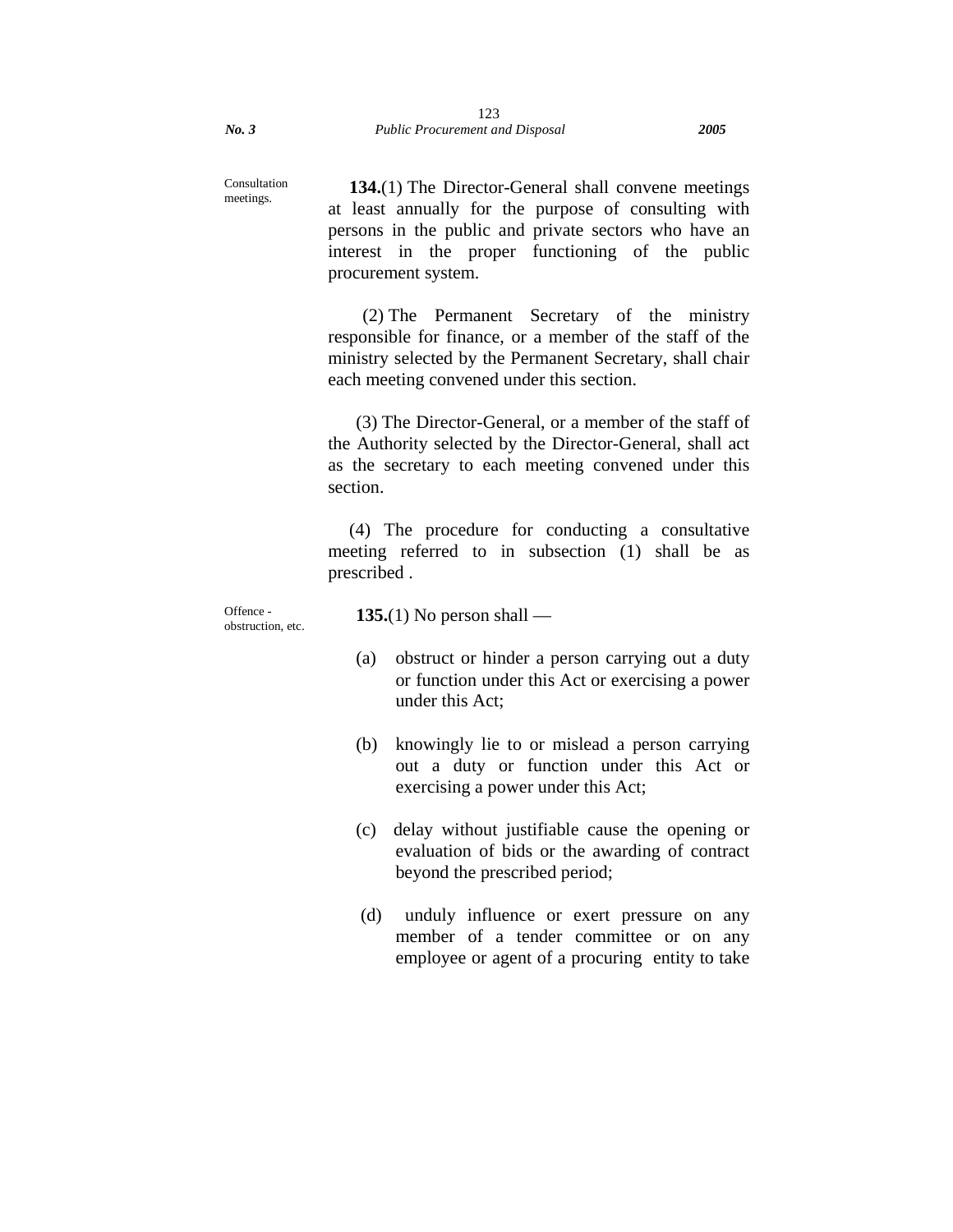a particular action which favours or tends to favour a particular bidder; or

(e) open any sealed bid, including such bids as may be submitted through the electronic system and any document required to be sealed, or divulge their contents prior to the appointed time for the public opening of the bid or documents.

(2) Any person who contravenes the provisions of subsection (1) shall be guilty of an offence.

Offence – contravention of orders. **136.** A person who contravenes an order of the Review Board under Part VII or an order of the Director-General or the Review Board under Part VIII is guilty of an offence.

General Penalty. **137**.(1) A person convicted of a offence under this Act for which no penalty is provided shall be liable -

- (a) if the person is an individual, to a fine not exceeding four million shillings or to imprisonment for a term not exceeding ten years or to both;
- (b) if the person is a body corporate, to a fine not exceeding ten million shillings.

 (2) In addition to the penalty under sub section (1), the public officer involved shall suffer disqualification from public office while the private individual shall be debarred.

Protection from personal liability.

 **138.** No person shall, in his personal capacity, be liable in civil or criminal proceedings in respect of any act or omissions done in good faith in the performance of his duties under this Act.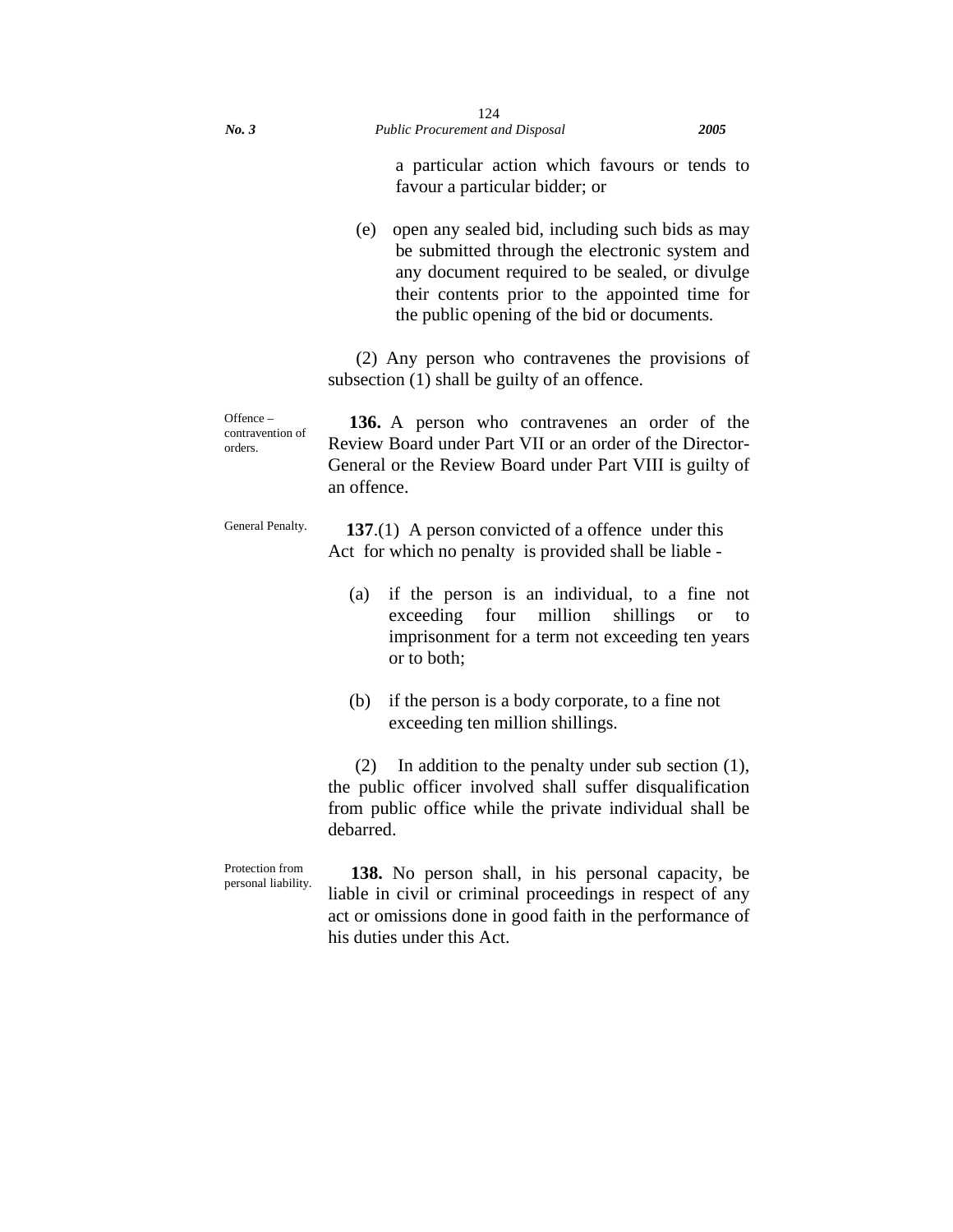| No.3                  |      | 125<br><b>Public Procurement and Disposal</b>                                                                                                                                                                                                                                                                              | 2005 |
|-----------------------|------|----------------------------------------------------------------------------------------------------------------------------------------------------------------------------------------------------------------------------------------------------------------------------------------------------------------------------|------|
| Ethics<br>applicable. | 139. | All procurement and disposal shall be carried<br>out in accordance with the codes of ethics that may from<br>time to time be specified by the Authority.                                                                                                                                                                   |      |
| Regulations.          |      | 140. The Minister shall make regulations generally<br>for the better carrying out of the provisions of this Act<br>and, without limiting the generality of the foregoing, may<br>make regulations $-$                                                                                                                      |      |
|                       |      | (a) governing how decisions<br>relating<br>procurement are to be made on behalf of public<br>entities, including requiring the creation of<br>specified committees and the assignment of<br>responsibilities and functions within a public<br>entity;                                                                      | to   |
|                       |      | (b) governing pre-qualification procedures;                                                                                                                                                                                                                                                                                |      |
|                       |      | (c) providing for and governing the use<br>electronic communications and documents in<br>relation to procurement;                                                                                                                                                                                                          | of   |
|                       |      | (d) governing the procedures to be followed in<br>reviews by the Review Board, including the<br>panels of the Review Board to conduct reviews;                                                                                                                                                                             |      |
|                       |      | (e) governing how decisions relating to disposals of<br>stores and equipment that are unserviceable,<br>obsolete or surplus are to be made on behalf of<br>public entities, including requiring the creation<br>of specified committees and the assignment of<br>responsibilities and functions within a public<br>entity; |      |
|                       |      | (f) prescribing anything that this Act requires or<br>allows to be prescribed.                                                                                                                                                                                                                                             |      |
| $A = 11.1114$         |      |                                                                                                                                                                                                                                                                                                                            |      |

Availability of Act, etc.

**141**. The Authority shall ensure that this Act, the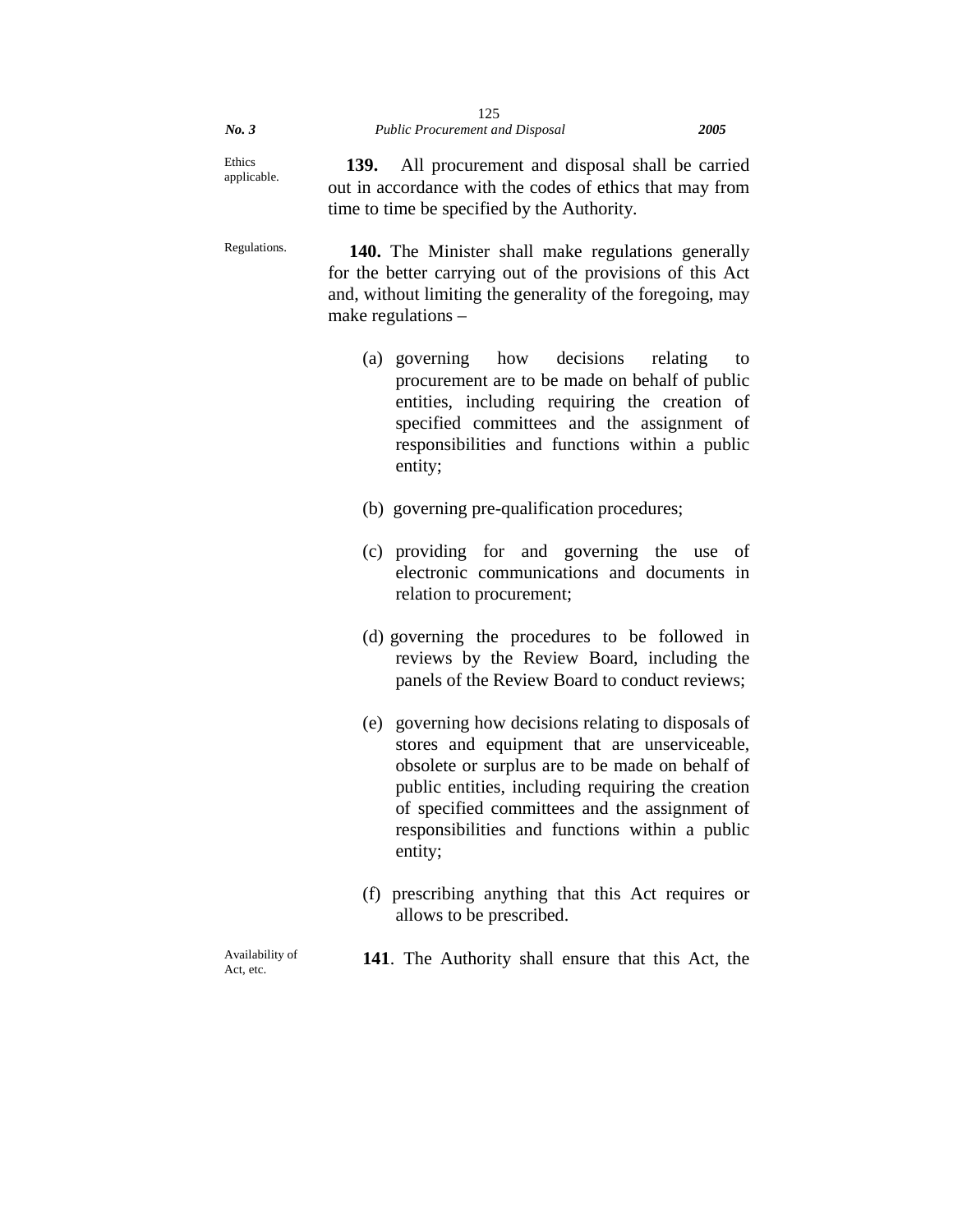regulations and any directions issued under this Act are accessible to the public.

Transitional provisions. **142.** The provisions of the Third Schedule shall apply.

Amendment of Cap. 412. **143.** The Exchequer and Audit Act is amended by deleting section 5A.

Other consequential amendments.

**144.** The Acts identified in the Fourth Schedule are amended in the manner set out in that Schedule.

### **FIRST SCHEDULE** s. 22

### **PROVISIONS RELATING TO MEMBERS OF THE ADVISORY BOARD**

| Appointment of<br>nominated<br>members. | 1. The nomination and appointment of the members of<br>the Advisory Board under section $22(1)(a)$ shall be in<br>accordance with the prescribed procedures and requirements. |  |  |
|-----------------------------------------|-------------------------------------------------------------------------------------------------------------------------------------------------------------------------------|--|--|
| Term of<br>members.                     | $2(1)$ The term of office of each nominated member of<br>the Advisory Board shall be three years.                                                                             |  |  |
|                                         | (2) A person may not serve more than two terms as a<br>nominated member of the Advisory Board.                                                                                |  |  |
| Resignation.                            | <b>3.</b> (1) A nominated member of the Advisory Board may<br>resign by a written resignation addressed to the Minister.                                                      |  |  |
|                                         | (2) A resignation is effective upon being received by the<br>Minister or by a person authorized by the Minister to receive<br>it.                                             |  |  |
| Termination of<br>appointment.          | 4. The Minister, on the recommendation of the Advisory<br>Board, may terminate a person's appointment as a member of<br>the Advisory Board only if the person —               |  |  |
|                                         | (a) is unable to perform the functions of his office by<br>reason of a mental or physical infirmity;                                                                          |  |  |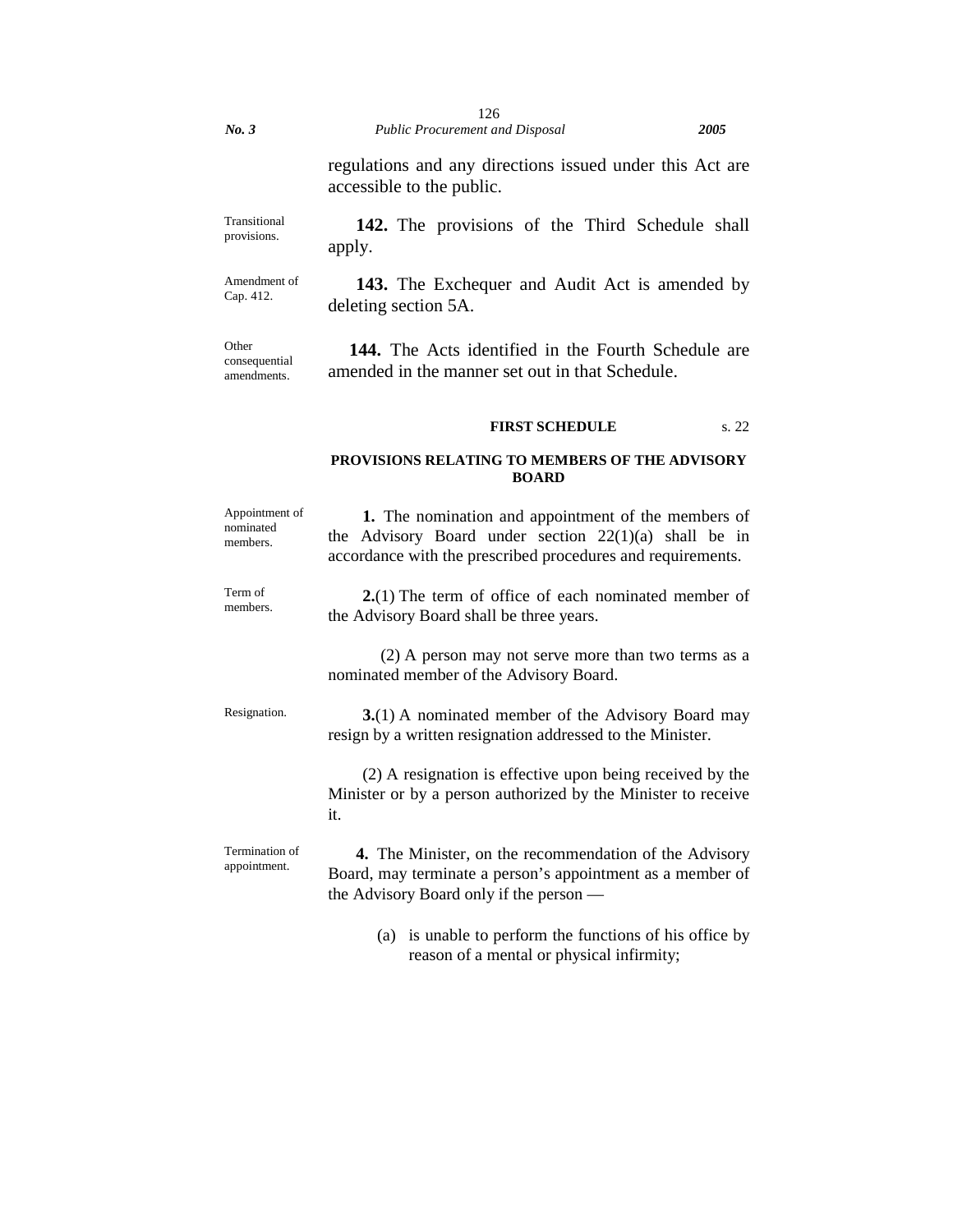| No.3                                | 127<br><b>Public Procurement and Disposal</b>                                                                                                                                                                                                                                                                                                            | 2005 |
|-------------------------------------|----------------------------------------------------------------------------------------------------------------------------------------------------------------------------------------------------------------------------------------------------------------------------------------------------------------------------------------------------------|------|
|                                     |                                                                                                                                                                                                                                                                                                                                                          |      |
|                                     | (b) is adjudged bankrupt;                                                                                                                                                                                                                                                                                                                                |      |
| Cap. 63.                            | (c) is convicted of an offence under the Penal Code<br>or this Act or an offence involving dishonesty; or                                                                                                                                                                                                                                                |      |
|                                     | (d) is absent from three consecutive meetings of the<br>Advisory Board without reasonable excuse.                                                                                                                                                                                                                                                        |      |
| Disclosure of<br>personal interest. | 5.(1) A member of the Advisory Board who has a direct<br>or indirect personal interest in a matter being considered or to<br>be considered by the Advisory Board shall, as soon as<br>reasonably practicable after the relevant facts concerning the<br>matter have come to his knowledge, disclose the nature of his<br>interest to the Advisory Board. |      |
|                                     | (2) A disclosure of interest in a matter shall be recorded<br>in the minutes of the meeting of the Advisory Board and the<br>member shall not be present while that matter is being dealt<br>with by the Advisory Board and shall not take part in any<br>deliberations or vote relating to the matter.                                                  |      |
| Allowances.                         | <b>6.</b> The Authority shall pay the members of the Advisory<br>Board such allowances and expenses as are determined by the<br>Minister for finance.                                                                                                                                                                                                    |      |
|                                     | <b>SECOND SCHEDULE</b><br>PROVISIONS RELATING TO THE CONDUCT OF BUSINESS<br>AND AFFAIRS OF THE ADVISORY BOARD                                                                                                                                                                                                                                            | s.24 |
| Meetings.                           | 1.(1) The Advisory Board shall have at least four<br>meetings in every financial year and not more than four<br>months shall elapse between one meeting and the next<br>meeting.                                                                                                                                                                         |      |
|                                     | (2) Meetings shall be convened by the Chairman, or in<br>his absence by the Vice-chairman.                                                                                                                                                                                                                                                               |      |
|                                     | (3) Unless three quarters of the members otherwise<br>agree, at least fourteen days' notice of a meeting shall be<br>given to every member.                                                                                                                                                                                                              |      |
|                                     |                                                                                                                                                                                                                                                                                                                                                          |      |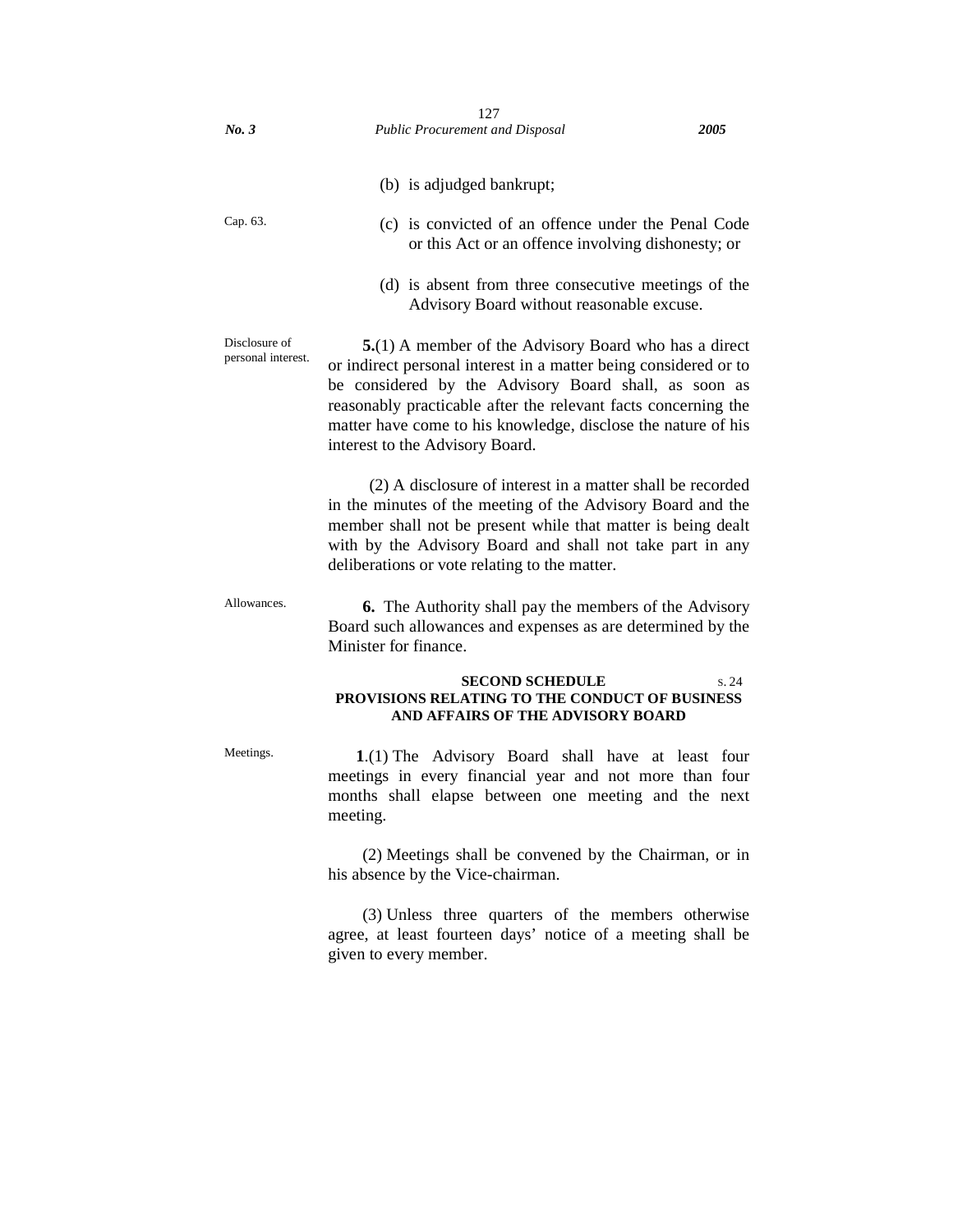| No.3                           | 128<br>Public Procurement and Disposal                                                                                                                                                                                                      | 2005   |
|--------------------------------|---------------------------------------------------------------------------------------------------------------------------------------------------------------------------------------------------------------------------------------------|--------|
|                                | (4) A meeting shall be presided over by the Chairman, or<br>in his absence by the Vice-chairman or in both their absences,<br>by a person elected by the Advisory Board at the meeting for<br>that purpose.                                 |        |
| Voting.                        | 2. A decision of the Advisory Board shall be by a<br>majority of the members present and voting and, in the case of<br>an equality of votes, the person presiding at the meeting shall<br>have a second or casting vote.                    |        |
| Chairman and<br>Vice-chairman. | 3. (1) The Advisory Board shall elect one of its<br>nominated members to be the Chairman of the Advisory<br>Board and another of its nominated members to be its Vice-<br>chairman.                                                         |        |
|                                | (2) Subject to an earlier resignation or termination, the<br>Chairman and Vice-chairman shall each hold office until his<br>current term as a member of the Advisory Board expires.                                                         |        |
| Secretary.                     | 4. The Director-General shall be the secretary of the<br>Advisory Board.                                                                                                                                                                    |        |
| Minutes.                       | 5. Minutes of all meetings shall be kept and entered in<br>books kept for that purpose.                                                                                                                                                     |        |
|                                | <b>THIRD SCHEDULE</b><br><b>TRANSITIONAL PROVISIONS</b>                                                                                                                                                                                     | s. 142 |
| Interim Director-<br>General.  | 1.(1) The person who, immediately before this Act comes<br>into operation, was the Director of the Public Procurement<br>Directorate shall become the interim Director-General of the<br>Authority upon the establishment of the Authority. |        |
|                                | (2) The interim Director-General shall cease to be the<br>interim Director-General upon the appointment of a Director-<br>General under section 10.                                                                                         |        |

(3) For greater certainty, the interim Director-General shall have and may exercise and perform all the powers and functions of the Director-General until the Director-General is appointed, including being a member of the Advisory Board.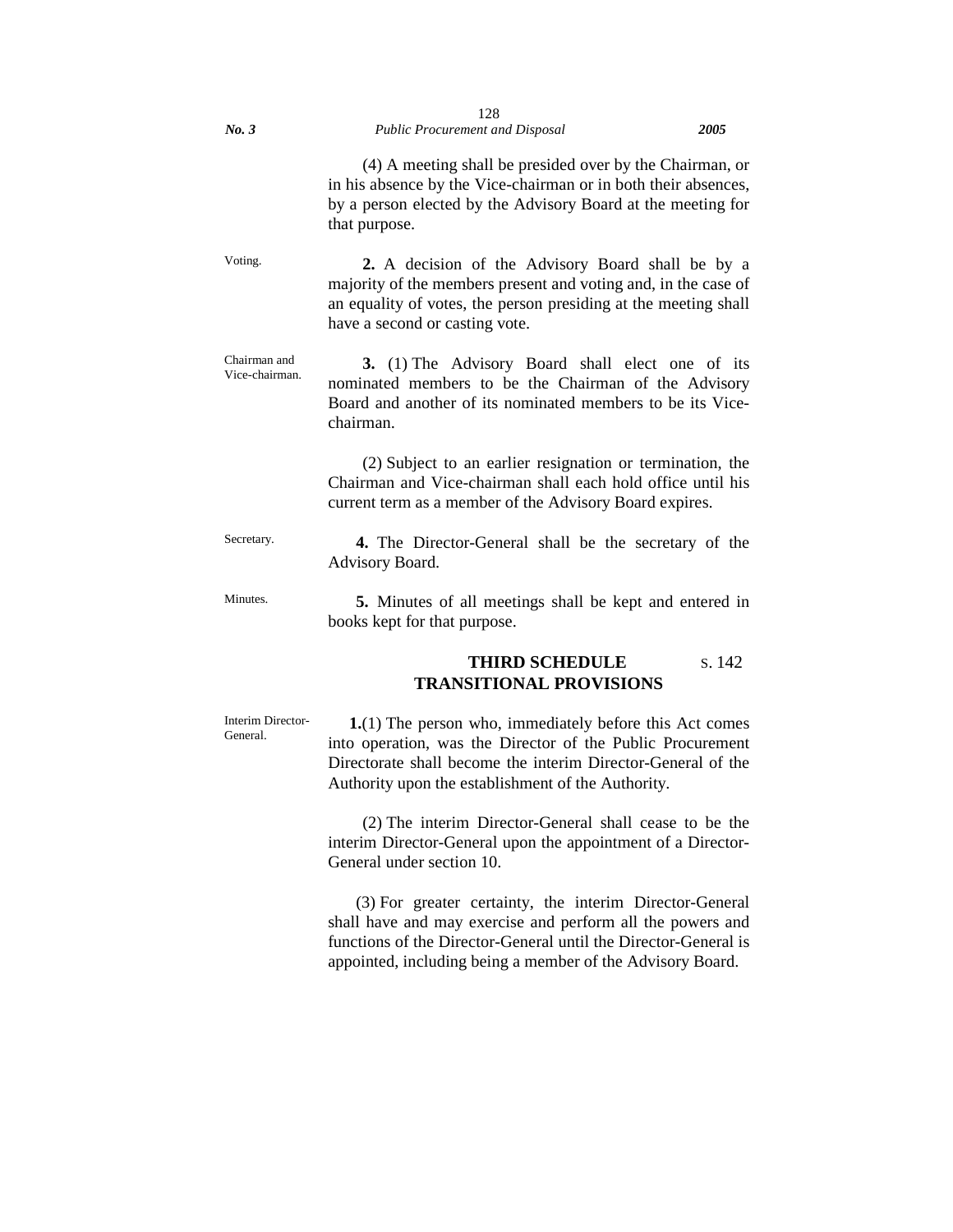(4) For greater certainty, service as the interim Director-General shall not constitute service for a term for the purpose of section 11(2).

Interim members of Advisory Board.

**2.** (1) Before members of the Advisory Board are nominated and appointed under section 22(1)(a), the Minister shall appoint nine interim members.

(2) The Minister shall designate one of the interim members as the Chairman.

(3) The interim members shall cease to hold office upon sufficient members of the Advisory Board being appointed, under section  $22(1)(a)$ , to constitute a quorum.

(4) While the interim members hold office the Advisory Board shall not recommend the appointment of the Director-General under section 23(c).

(5) For greater certainty, service as an interim member shall not constitute service for a term for the purpose of paragraph 2(2) of the First Schedule.

**3.** (1) Procurement proceedings commenced before this Act comes into operation shall be continued in accordance with the law applicable before this Act comes into operation.

(2) A procurement proceeding commences for the purpose of subparagraph (1) when the first advertisement relating to the procurement proceeding is published or, if there is no advertisement, when the first documents are given to persons who wish to participate in the procurement proceeding.

**4.** If, before this Act comes into operation, the Minister made a decision under Regulation 3(2) of the Exchequer and Audit (Public Procurement) Regulations, 2001 with respect to the use of a different procedure for a procurement, that procurement shall be exempt from this Act.

Existing exemptions continued.

Confidentiality in **5.** Section 44 shall apply with respect to procurement

Existing procurement proceedings continued under old law.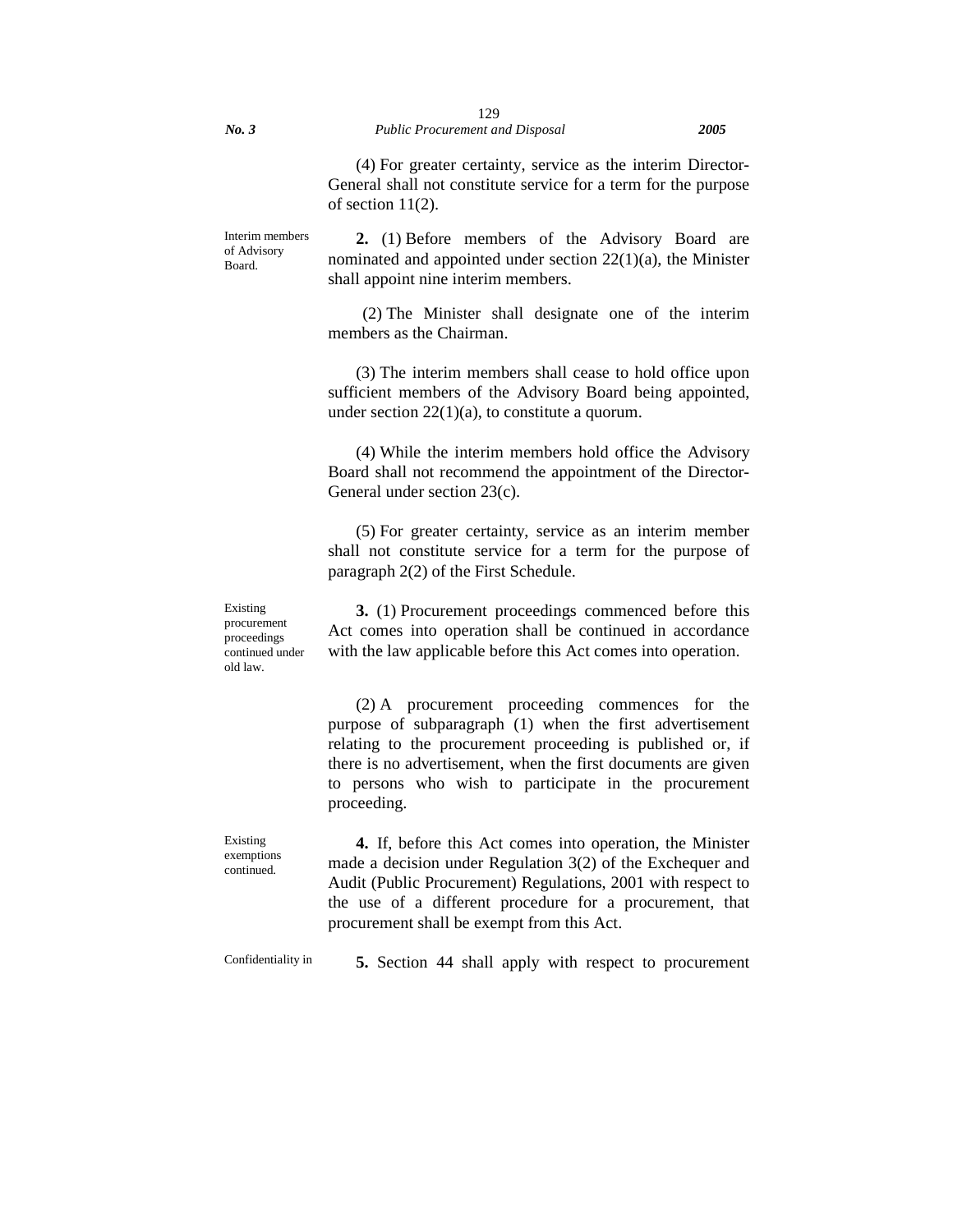| No.3                                                                                  | 130<br><b>Public Procurement and Disposal</b><br>2005                                                                                                                                                                                                                                                                        |  |  |
|---------------------------------------------------------------------------------------|------------------------------------------------------------------------------------------------------------------------------------------------------------------------------------------------------------------------------------------------------------------------------------------------------------------------------|--|--|
| relation to past<br>proceedings.                                                      | proceedings completed before this Act comes into operation.                                                                                                                                                                                                                                                                  |  |  |
| Records of past<br>procurements.                                                      | <b>6.</b> (1) Section 45 shall apply with respect to $-$                                                                                                                                                                                                                                                                     |  |  |
|                                                                                       | (a)<br>a procurement that took place before this Act<br>comes into operation; or                                                                                                                                                                                                                                             |  |  |
|                                                                                       | (b)<br>a procurement, the procurement proceeding<br>for which was terminated before this Act<br>comes into operation.                                                                                                                                                                                                        |  |  |
|                                                                                       | $(2)$ Section 45 $(2)$ , as it applies under subparagraph $(1)$ ,<br>does not require the record of a procurement to include<br>anything that was not required before this Act comes into<br>operation.                                                                                                                      |  |  |
| Publication of<br>existing<br>contracts.                                              | <b>7.</b> Section 46 shall not apply with respect to a contract<br>formed before this Act comes into operation.                                                                                                                                                                                                              |  |  |
| Amendments to<br>existing<br>contracts.                                               | 8. Section 47 shall apply with respect to a contract<br>formed before this Act comes into operation but not to an<br>amendment to such a contract made before this Act comes<br>into operation.                                                                                                                              |  |  |
| Interest on<br>overdue amounts<br>under existing<br>contracts.                        | 9. Section 48 shall apply to contracts formed before this<br>Act comes into operation and to amounts under such contracts<br>that became overdue before this Act comes into operation.                                                                                                                                       |  |  |
| Inspections and<br>audits relating to<br>prior contracts.                             | 10. Section 49 shall apply to contracts formed before this<br>Act comes into operation including contracts that are no<br>longer in force when this Act comes into operation.                                                                                                                                                |  |  |
| Administrative<br>review, etc. for<br>existing<br>proceedings.                        | 11. Parts<br>VII<br>VIII<br>and<br>apply,<br>with<br>necessary<br>modifications,<br>with<br>procurement proceedings<br>respect to<br>commenced before this Act comes into operation.                                                                                                                                         |  |  |
| Continuation of<br>existing<br>administrative<br>review<br>proceedings.<br>L.N./2001. | 12. Proceedings before the Public Procurement Review,<br>Complaints<br>Appeal Board established under the<br>and<br>Exchequer and Audit (Public Procurement) Regulations, 2001<br>shall be continued before the Review Board under Part VII<br>and the provisions of that Part shall apply, with necessary<br>modifications. |  |  |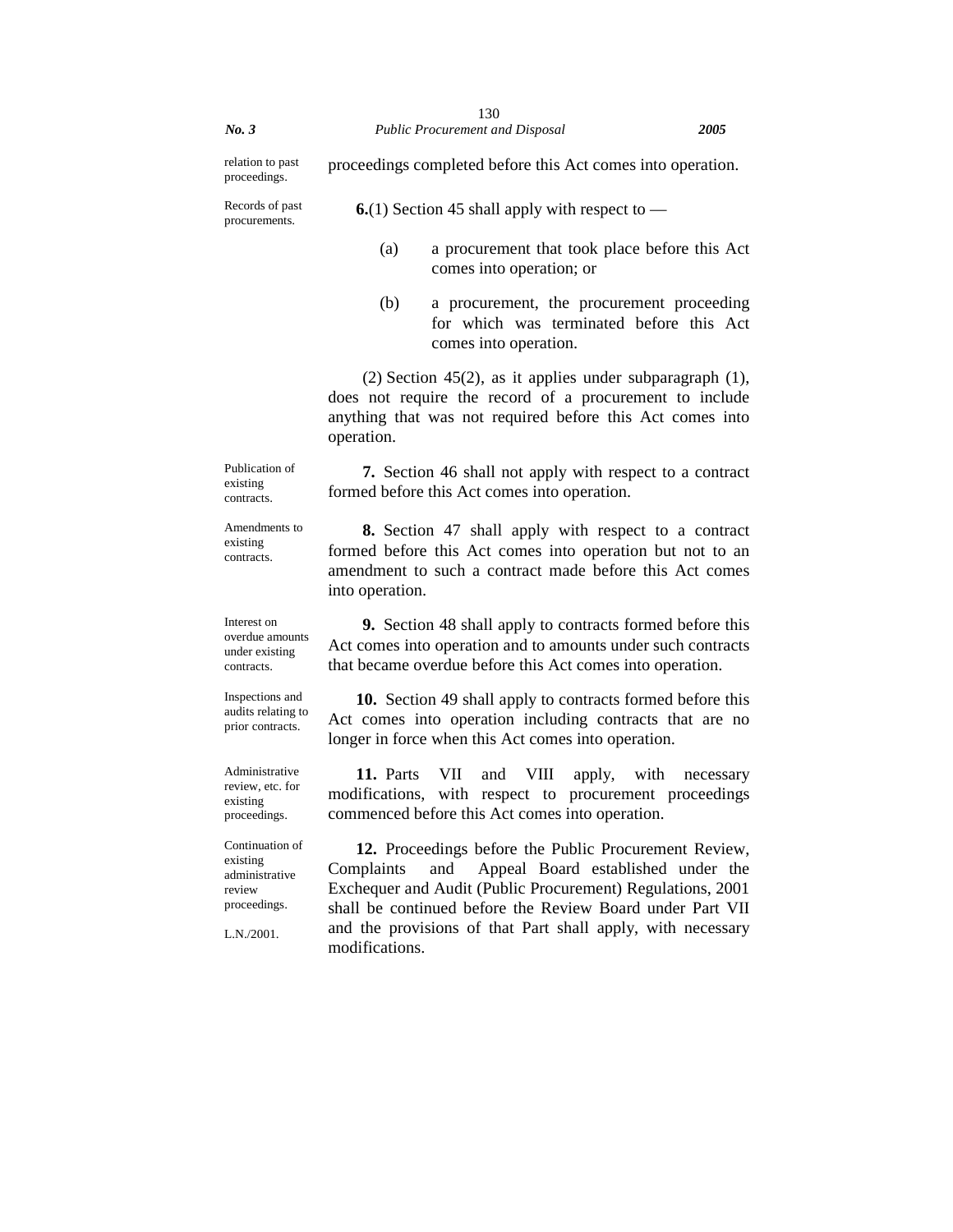Continuation of existing

investigations. **13.** An investigation of procurement proceedings by the Public Procurement Directorate shall be continued under Part VIII and the provisions of that Part shall apply, with necessary modifications.

Grounds for debarment include previous actions. **14.** The grounds for debarring a person from participating in procurement proceedings under section 115 extend to anything done before this Act comes into operation that would constitute a ground under that section.

Transfer of staff. **15.**(1) Upon the establishment of the Authority each member of the staff of the Public Procurement Directorate, including the Director, shall remain a member of the public service but shall be seconded to the Authority for a one year period.

> (2) If, within the first year after the Authority is established, a person seconded to the Authority under subparagraph (1) enters into a written contract of service with the Authority the person shall cease to be a member of the public service without right to severance pay but without prejudice to any right to other remuneration or benefits payable on termination or in respect of their public service.

> (3) A person seconded to the Authority under subparagraph (1) shall cease to be so seconded and shall be re-deployed as a member of the public service if —

- (a) the one year period of secondment under subparagraph (1) expires without the person having entered into a written contract under subparagraph (2); or
- (b) the person opts, within the one year period of secondment under subparagraph (1), to end his secondment.

(4) This paragraph does not apply with respect to staff whose duties are, in the opinion of the Director of the Public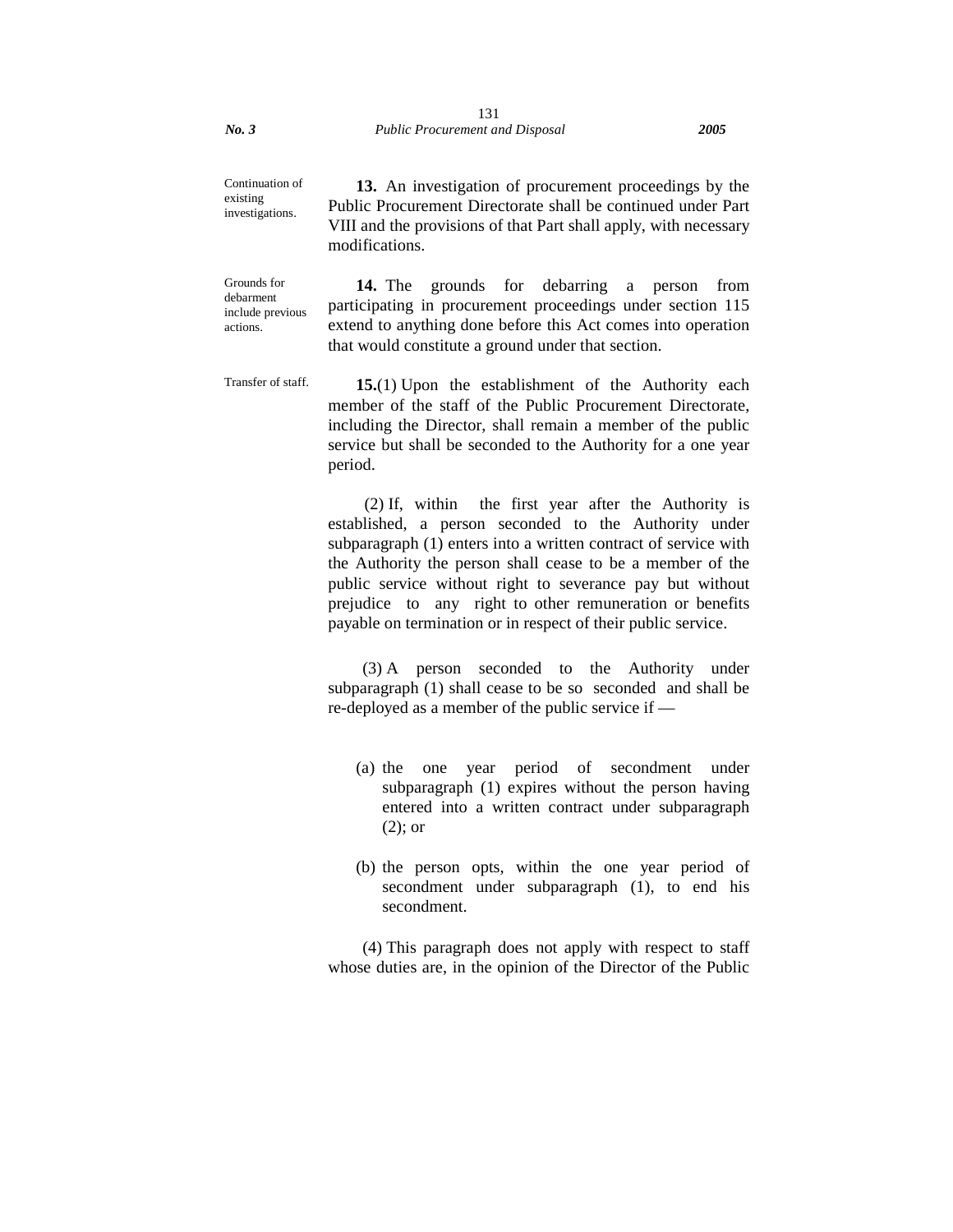#### *No. 3 Public Procurement and Disposal 2005* 132

Procurement Directorate, primarily concerned with procurement operations rather than with the oversight of public procurement.

Transfer of authorized expenditures for 2005/2006. **16.** Expenditures that were authorized for the 2005/2006 financial year to be used in relation to the Public Procurement Directorate and that, upon the commencement of this Act, have not been expended, shall be deemed to be authorized for that financial year to be used in relation to the Authority.

Financing of Authority. **17.** The Minister shall facilitate an adequate budget for the Authority upon the commencement of this Act

Transfer of assets. **18.** The assets of the Directorate of Public Procurement existing before the commencement of this Act shall be transferred to the Authority upon commencement of this Act.

### **FOURTH SCHEDULE** s. 145

### **CONSEQUENTIAL AMENDMENTS**

#### *Kenya Roads Board Act, 1999*

1999/No. 7. **1.**(1) This paragraph amends the Kenya Roads Board Act, 1999.

(2) Section  $6(2)(f)$  of the Act is deleted.

(3) Section 37(b) of the Act is deleted.

### *Local Government Act*

Cap. 265. **2.** Subsections (4), (5), (6) and (7) of section 143 of the Local Government Act are deleted.

### *Parliamentary Service Act, 2000*

2000/No. 10. **3.** Section 22 of the Parliamentary Service Act, 2000 is deleted.